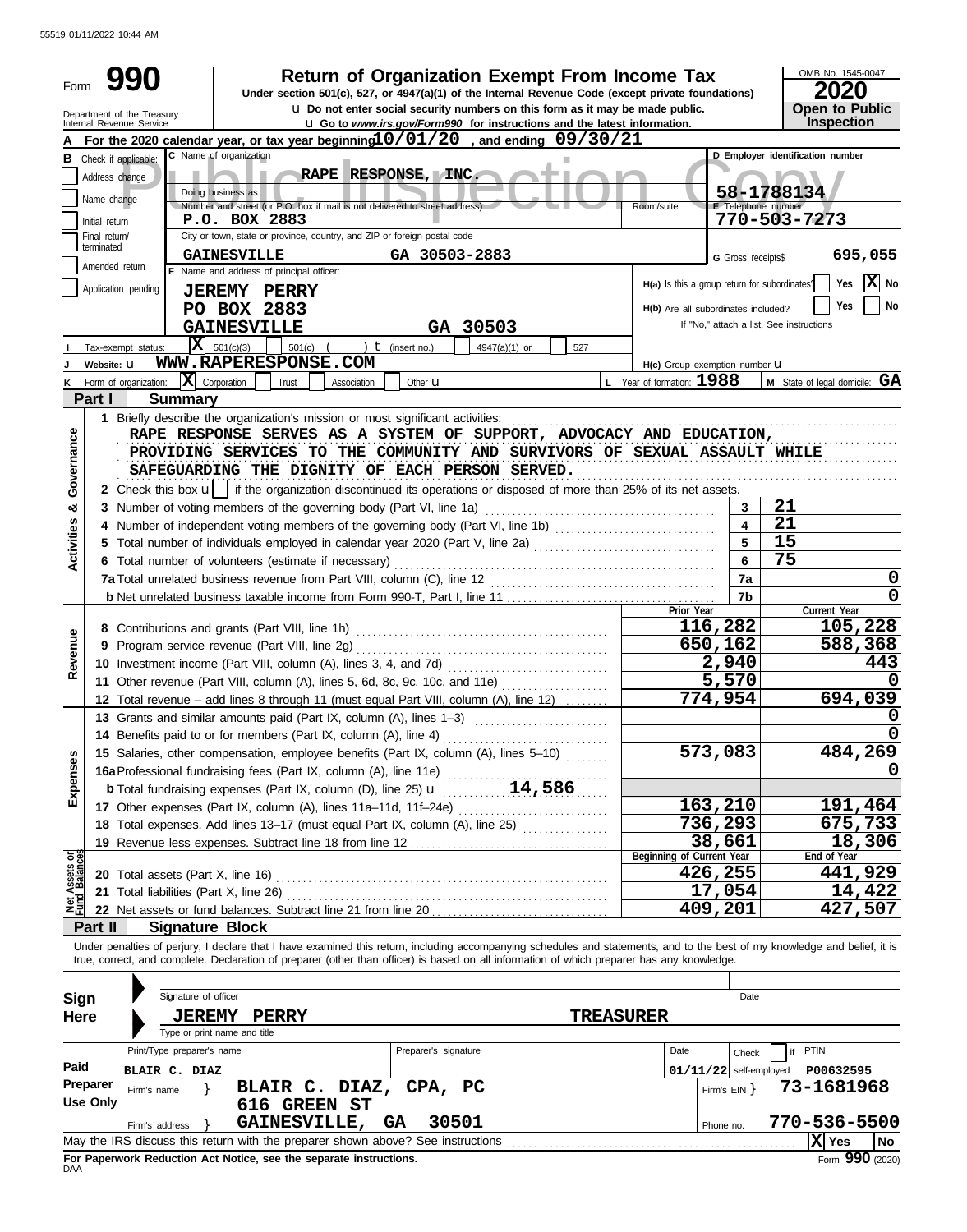| <b>Statement of Program Service Accomplishments</b><br>Part III<br>$\overline{\mathbf{x}}$<br>1 Briefly describe the organization's mission:<br>RAPE RESPONSE SERVES AS A SYSTEM OF SUPPORT, ADVOCACY AND EDUCATION,<br>PROVIDING SERVICES TO THE COMMUNITY AND SURVIVORS OF SEXUAL ASSAULT WHILE<br>SAFEGUARDING THE DIGNITY OF EACH PERSON SERVED.<br>$$ <i>r</i><br>2 Did the organization undertake any significant program services during the year which were not listed on the<br>Yes $ \mathbf{X} $ No<br>prior Form 990 or 990-EZ?<br>If "Yes," describe these new services on Schedule O.<br>Did the organization cease conducting, or make significant changes in how it conducts, any program<br>3<br>Yes $\overline{X}$ No<br>services?<br>If "Yes," describe these changes on Schedule O.<br>Describe the organization's program service accomplishments for each of its three largest program services, as measured by<br>expenses. Section 501(c)(3) and 501(c)(4) organizations are required to report the amount of grants and allocations to others,<br>the total expenses, and revenue, if any, for each program service reported.<br>553, 277 including grants of \$<br>578,868<br>) (Expenses \$<br>) (Revenue \$<br>4a (Code:<br>SEE SCHEDULE O<br>4b (Code:<br>) (Expenses \$<br>SEE SCHEDULE O<br>including grants of \$<br>) (Revenue \$<br>4c (Code:<br>$\ldots$ (Expenses \$<br>N/A<br>4d Other program services (Describe on Schedule O.)<br>(Expenses \$<br>(Revenue \$<br>including grants of \$<br>605,061<br>4e Total program service expenses u | Form 990 (2020) RAPE RESPONSE, INC. |  | 58-1788134 | Page 2 |
|-----------------------------------------------------------------------------------------------------------------------------------------------------------------------------------------------------------------------------------------------------------------------------------------------------------------------------------------------------------------------------------------------------------------------------------------------------------------------------------------------------------------------------------------------------------------------------------------------------------------------------------------------------------------------------------------------------------------------------------------------------------------------------------------------------------------------------------------------------------------------------------------------------------------------------------------------------------------------------------------------------------------------------------------------------------------------------------------------------------------------------------------------------------------------------------------------------------------------------------------------------------------------------------------------------------------------------------------------------------------------------------------------------------------------------------------------------------------------------------------------------------------------------------------------------------------------------------|-------------------------------------|--|------------|--------|
|                                                                                                                                                                                                                                                                                                                                                                                                                                                                                                                                                                                                                                                                                                                                                                                                                                                                                                                                                                                                                                                                                                                                                                                                                                                                                                                                                                                                                                                                                                                                                                                   |                                     |  |            |        |
|                                                                                                                                                                                                                                                                                                                                                                                                                                                                                                                                                                                                                                                                                                                                                                                                                                                                                                                                                                                                                                                                                                                                                                                                                                                                                                                                                                                                                                                                                                                                                                                   |                                     |  |            |        |
|                                                                                                                                                                                                                                                                                                                                                                                                                                                                                                                                                                                                                                                                                                                                                                                                                                                                                                                                                                                                                                                                                                                                                                                                                                                                                                                                                                                                                                                                                                                                                                                   |                                     |  |            |        |
|                                                                                                                                                                                                                                                                                                                                                                                                                                                                                                                                                                                                                                                                                                                                                                                                                                                                                                                                                                                                                                                                                                                                                                                                                                                                                                                                                                                                                                                                                                                                                                                   |                                     |  |            |        |
|                                                                                                                                                                                                                                                                                                                                                                                                                                                                                                                                                                                                                                                                                                                                                                                                                                                                                                                                                                                                                                                                                                                                                                                                                                                                                                                                                                                                                                                                                                                                                                                   |                                     |  |            |        |
|                                                                                                                                                                                                                                                                                                                                                                                                                                                                                                                                                                                                                                                                                                                                                                                                                                                                                                                                                                                                                                                                                                                                                                                                                                                                                                                                                                                                                                                                                                                                                                                   |                                     |  |            |        |
|                                                                                                                                                                                                                                                                                                                                                                                                                                                                                                                                                                                                                                                                                                                                                                                                                                                                                                                                                                                                                                                                                                                                                                                                                                                                                                                                                                                                                                                                                                                                                                                   |                                     |  |            |        |
|                                                                                                                                                                                                                                                                                                                                                                                                                                                                                                                                                                                                                                                                                                                                                                                                                                                                                                                                                                                                                                                                                                                                                                                                                                                                                                                                                                                                                                                                                                                                                                                   |                                     |  |            |        |
|                                                                                                                                                                                                                                                                                                                                                                                                                                                                                                                                                                                                                                                                                                                                                                                                                                                                                                                                                                                                                                                                                                                                                                                                                                                                                                                                                                                                                                                                                                                                                                                   |                                     |  |            |        |
|                                                                                                                                                                                                                                                                                                                                                                                                                                                                                                                                                                                                                                                                                                                                                                                                                                                                                                                                                                                                                                                                                                                                                                                                                                                                                                                                                                                                                                                                                                                                                                                   |                                     |  |            |        |
|                                                                                                                                                                                                                                                                                                                                                                                                                                                                                                                                                                                                                                                                                                                                                                                                                                                                                                                                                                                                                                                                                                                                                                                                                                                                                                                                                                                                                                                                                                                                                                                   |                                     |  |            |        |
|                                                                                                                                                                                                                                                                                                                                                                                                                                                                                                                                                                                                                                                                                                                                                                                                                                                                                                                                                                                                                                                                                                                                                                                                                                                                                                                                                                                                                                                                                                                                                                                   |                                     |  |            |        |
|                                                                                                                                                                                                                                                                                                                                                                                                                                                                                                                                                                                                                                                                                                                                                                                                                                                                                                                                                                                                                                                                                                                                                                                                                                                                                                                                                                                                                                                                                                                                                                                   |                                     |  |            |        |
|                                                                                                                                                                                                                                                                                                                                                                                                                                                                                                                                                                                                                                                                                                                                                                                                                                                                                                                                                                                                                                                                                                                                                                                                                                                                                                                                                                                                                                                                                                                                                                                   |                                     |  |            |        |
|                                                                                                                                                                                                                                                                                                                                                                                                                                                                                                                                                                                                                                                                                                                                                                                                                                                                                                                                                                                                                                                                                                                                                                                                                                                                                                                                                                                                                                                                                                                                                                                   |                                     |  |            |        |
|                                                                                                                                                                                                                                                                                                                                                                                                                                                                                                                                                                                                                                                                                                                                                                                                                                                                                                                                                                                                                                                                                                                                                                                                                                                                                                                                                                                                                                                                                                                                                                                   |                                     |  |            |        |
|                                                                                                                                                                                                                                                                                                                                                                                                                                                                                                                                                                                                                                                                                                                                                                                                                                                                                                                                                                                                                                                                                                                                                                                                                                                                                                                                                                                                                                                                                                                                                                                   |                                     |  |            |        |
|                                                                                                                                                                                                                                                                                                                                                                                                                                                                                                                                                                                                                                                                                                                                                                                                                                                                                                                                                                                                                                                                                                                                                                                                                                                                                                                                                                                                                                                                                                                                                                                   |                                     |  |            |        |
|                                                                                                                                                                                                                                                                                                                                                                                                                                                                                                                                                                                                                                                                                                                                                                                                                                                                                                                                                                                                                                                                                                                                                                                                                                                                                                                                                                                                                                                                                                                                                                                   |                                     |  |            |        |
|                                                                                                                                                                                                                                                                                                                                                                                                                                                                                                                                                                                                                                                                                                                                                                                                                                                                                                                                                                                                                                                                                                                                                                                                                                                                                                                                                                                                                                                                                                                                                                                   |                                     |  |            |        |
|                                                                                                                                                                                                                                                                                                                                                                                                                                                                                                                                                                                                                                                                                                                                                                                                                                                                                                                                                                                                                                                                                                                                                                                                                                                                                                                                                                                                                                                                                                                                                                                   |                                     |  |            |        |
|                                                                                                                                                                                                                                                                                                                                                                                                                                                                                                                                                                                                                                                                                                                                                                                                                                                                                                                                                                                                                                                                                                                                                                                                                                                                                                                                                                                                                                                                                                                                                                                   |                                     |  |            |        |
|                                                                                                                                                                                                                                                                                                                                                                                                                                                                                                                                                                                                                                                                                                                                                                                                                                                                                                                                                                                                                                                                                                                                                                                                                                                                                                                                                                                                                                                                                                                                                                                   |                                     |  |            |        |
|                                                                                                                                                                                                                                                                                                                                                                                                                                                                                                                                                                                                                                                                                                                                                                                                                                                                                                                                                                                                                                                                                                                                                                                                                                                                                                                                                                                                                                                                                                                                                                                   |                                     |  |            |        |
|                                                                                                                                                                                                                                                                                                                                                                                                                                                                                                                                                                                                                                                                                                                                                                                                                                                                                                                                                                                                                                                                                                                                                                                                                                                                                                                                                                                                                                                                                                                                                                                   |                                     |  |            |        |
|                                                                                                                                                                                                                                                                                                                                                                                                                                                                                                                                                                                                                                                                                                                                                                                                                                                                                                                                                                                                                                                                                                                                                                                                                                                                                                                                                                                                                                                                                                                                                                                   |                                     |  |            |        |
|                                                                                                                                                                                                                                                                                                                                                                                                                                                                                                                                                                                                                                                                                                                                                                                                                                                                                                                                                                                                                                                                                                                                                                                                                                                                                                                                                                                                                                                                                                                                                                                   |                                     |  |            |        |
|                                                                                                                                                                                                                                                                                                                                                                                                                                                                                                                                                                                                                                                                                                                                                                                                                                                                                                                                                                                                                                                                                                                                                                                                                                                                                                                                                                                                                                                                                                                                                                                   |                                     |  |            |        |
|                                                                                                                                                                                                                                                                                                                                                                                                                                                                                                                                                                                                                                                                                                                                                                                                                                                                                                                                                                                                                                                                                                                                                                                                                                                                                                                                                                                                                                                                                                                                                                                   |                                     |  |            |        |
|                                                                                                                                                                                                                                                                                                                                                                                                                                                                                                                                                                                                                                                                                                                                                                                                                                                                                                                                                                                                                                                                                                                                                                                                                                                                                                                                                                                                                                                                                                                                                                                   |                                     |  |            |        |
|                                                                                                                                                                                                                                                                                                                                                                                                                                                                                                                                                                                                                                                                                                                                                                                                                                                                                                                                                                                                                                                                                                                                                                                                                                                                                                                                                                                                                                                                                                                                                                                   |                                     |  |            |        |
|                                                                                                                                                                                                                                                                                                                                                                                                                                                                                                                                                                                                                                                                                                                                                                                                                                                                                                                                                                                                                                                                                                                                                                                                                                                                                                                                                                                                                                                                                                                                                                                   |                                     |  |            |        |
|                                                                                                                                                                                                                                                                                                                                                                                                                                                                                                                                                                                                                                                                                                                                                                                                                                                                                                                                                                                                                                                                                                                                                                                                                                                                                                                                                                                                                                                                                                                                                                                   |                                     |  |            |        |
|                                                                                                                                                                                                                                                                                                                                                                                                                                                                                                                                                                                                                                                                                                                                                                                                                                                                                                                                                                                                                                                                                                                                                                                                                                                                                                                                                                                                                                                                                                                                                                                   |                                     |  |            |        |
|                                                                                                                                                                                                                                                                                                                                                                                                                                                                                                                                                                                                                                                                                                                                                                                                                                                                                                                                                                                                                                                                                                                                                                                                                                                                                                                                                                                                                                                                                                                                                                                   |                                     |  |            |        |
|                                                                                                                                                                                                                                                                                                                                                                                                                                                                                                                                                                                                                                                                                                                                                                                                                                                                                                                                                                                                                                                                                                                                                                                                                                                                                                                                                                                                                                                                                                                                                                                   |                                     |  |            |        |
|                                                                                                                                                                                                                                                                                                                                                                                                                                                                                                                                                                                                                                                                                                                                                                                                                                                                                                                                                                                                                                                                                                                                                                                                                                                                                                                                                                                                                                                                                                                                                                                   |                                     |  |            |        |
|                                                                                                                                                                                                                                                                                                                                                                                                                                                                                                                                                                                                                                                                                                                                                                                                                                                                                                                                                                                                                                                                                                                                                                                                                                                                                                                                                                                                                                                                                                                                                                                   |                                     |  |            |        |
|                                                                                                                                                                                                                                                                                                                                                                                                                                                                                                                                                                                                                                                                                                                                                                                                                                                                                                                                                                                                                                                                                                                                                                                                                                                                                                                                                                                                                                                                                                                                                                                   |                                     |  |            |        |
|                                                                                                                                                                                                                                                                                                                                                                                                                                                                                                                                                                                                                                                                                                                                                                                                                                                                                                                                                                                                                                                                                                                                                                                                                                                                                                                                                                                                                                                                                                                                                                                   |                                     |  |            |        |
|                                                                                                                                                                                                                                                                                                                                                                                                                                                                                                                                                                                                                                                                                                                                                                                                                                                                                                                                                                                                                                                                                                                                                                                                                                                                                                                                                                                                                                                                                                                                                                                   |                                     |  |            |        |
|                                                                                                                                                                                                                                                                                                                                                                                                                                                                                                                                                                                                                                                                                                                                                                                                                                                                                                                                                                                                                                                                                                                                                                                                                                                                                                                                                                                                                                                                                                                                                                                   |                                     |  |            |        |
|                                                                                                                                                                                                                                                                                                                                                                                                                                                                                                                                                                                                                                                                                                                                                                                                                                                                                                                                                                                                                                                                                                                                                                                                                                                                                                                                                                                                                                                                                                                                                                                   |                                     |  |            |        |
|                                                                                                                                                                                                                                                                                                                                                                                                                                                                                                                                                                                                                                                                                                                                                                                                                                                                                                                                                                                                                                                                                                                                                                                                                                                                                                                                                                                                                                                                                                                                                                                   |                                     |  |            |        |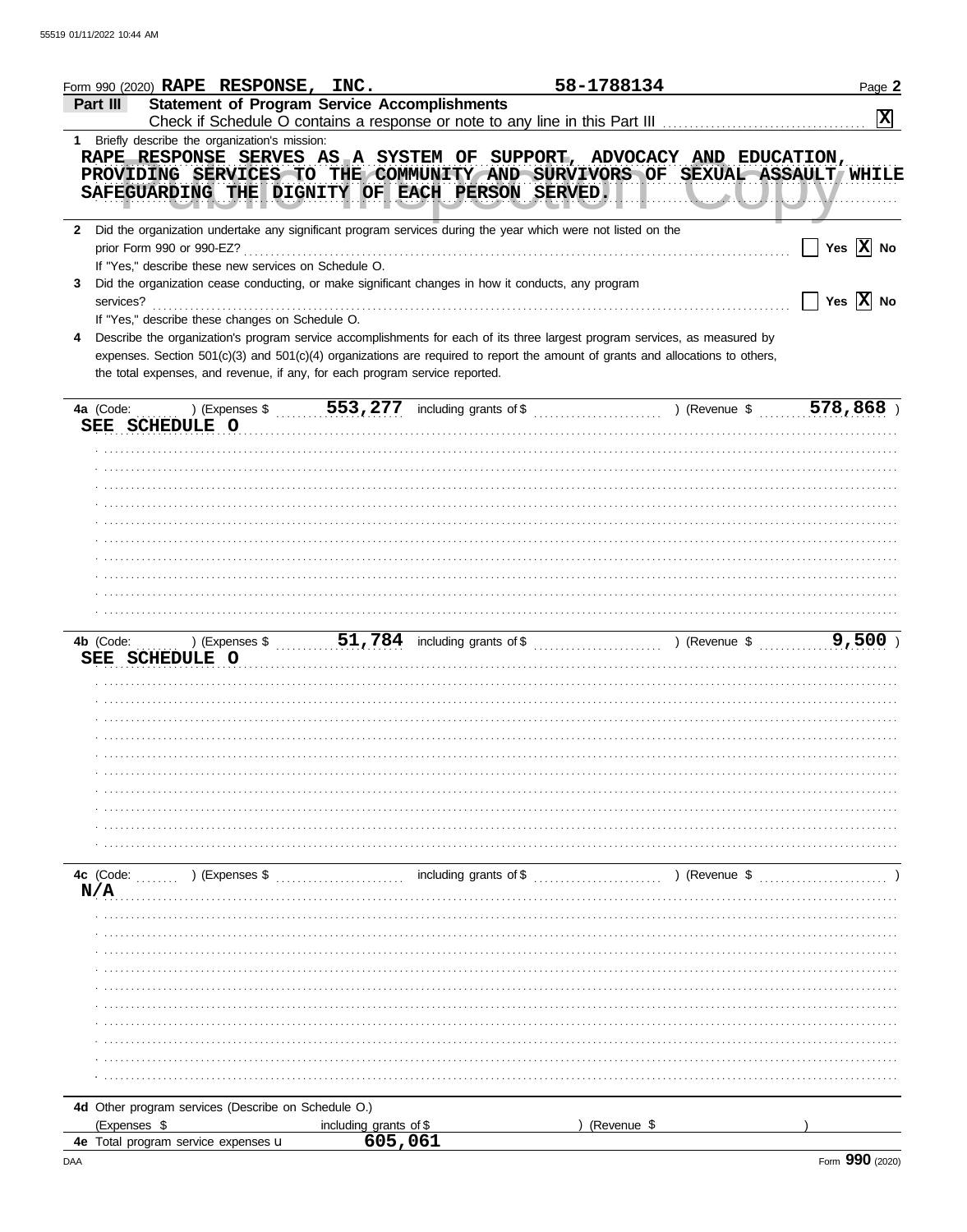|            | 58-1788134<br>Form 990 (2020) RAPE RESPONSE, INC.                                                                                                    |                         |             | Page 3       |
|------------|------------------------------------------------------------------------------------------------------------------------------------------------------|-------------------------|-------------|--------------|
|            | <b>Checklist of Required Schedules</b><br>Part IV                                                                                                    |                         |             |              |
|            |                                                                                                                                                      |                         | Yes         | No           |
| 1          | Is the organization described in section $501(c)(3)$ or $4947(a)(1)$ (other than a private foundation)? If "Yes,"                                    |                         |             |              |
|            | complete Schedule A executive and complete Schedule A                                                                                                | 1                       | $\mathbf x$ |              |
| 2          | Is the organization required to complete Schedule B, Schedule of Contributors (see instructions)?                                                    | $\overline{\mathbf{2}}$ | X           |              |
| 3          | Did the organization engage in direct or indirect political campaign activities on behalf of or in opposition to                                     |                         |             |              |
|            | candidates for public office? If "Yes," complete Schedule C, Part I                                                                                  | 3                       |             | X            |
| 4          | Section 501(c)(3) organizations. Did the organization engage in lobbying activities, or have a section 501(h)                                        |                         |             |              |
|            |                                                                                                                                                      | 4                       |             | X            |
| 5          | Is the organization a section $501(c)(4)$ , $501(c)(5)$ , or $501(c)(6)$ organization that receives membership dues,                                 |                         |             |              |
|            | assessments, or similar amounts as defined in Revenue Procedure 98-19? If "Yes," complete Schedule C, Part III                                       | 5                       |             | X            |
| 6          | Did the organization maintain any donor advised funds or any similar funds or accounts for which donors                                              |                         |             |              |
|            | have the right to provide advice on the distribution or investment of amounts in such funds or accounts? If                                          |                         |             |              |
|            | "Yes," complete Schedule D, Part I                                                                                                                   | 6                       |             | X            |
| 7          | Did the organization receive or hold a conservation easement, including easements to preserve open space,                                            |                         |             | X            |
|            | the environment, historic land areas, or historic structures? If "Yes," complete Schedule D, Part II                                                 | $\overline{7}$          |             |              |
| 8          | Did the organization maintain collections of works of art, historical treasures, or other similar assets? If "Yes,"<br>complete Schedule D, Part III |                         |             | X            |
| 9          | Did the organization report an amount in Part X, line 21, for escrow or custodial account liability, serve as a                                      | 8                       |             |              |
|            | custodian for amounts not listed in Part X; or provide credit counseling, debt management, credit repair, or                                         |                         |             |              |
|            |                                                                                                                                                      | 9                       |             | X            |
| 10         | Did the organization, directly or through a related organization, hold assets in donor-restricted endowments                                         |                         |             |              |
|            | or in quasi endowments? If "Yes," complete Schedule D, Part V                                                                                        | 10                      |             | X            |
| 11         | If the organization's answer to any of the following questions is "Yes," then complete Schedule D, Parts VI,                                         |                         |             |              |
|            | VII, VIII, IX, or X as applicable.                                                                                                                   |                         |             |              |
| a          | Did the organization report an amount for land, buildings, and equipment in Part X, line 10? If "Yes,"                                               |                         |             |              |
|            | complete Schedule D, Part VI                                                                                                                         | 11a                     | X           |              |
|            | <b>b</b> Did the organization report an amount for investments—other securities in Part X, line 12, that is 5% or more                               |                         |             |              |
|            |                                                                                                                                                      | 11 <sub>b</sub>         | X           |              |
| c          | Did the organization report an amount for investments—program related in Part X, line 13, that is 5% or more                                         |                         |             |              |
|            |                                                                                                                                                      | 11c                     |             | X            |
|            | d Did the organization report an amount for other assets in Part X, line 15, that is 5% or more of its total assets                                  |                         |             |              |
|            |                                                                                                                                                      | 11d                     |             | X            |
| е          | Did the organization report an amount for other liabilities in Part X, line 25? If "Yes," complete Schedule D, Part X                                | 11e                     |             | $\mathbf{x}$ |
|            | Did the organization's separate or consolidated financial statements for the tax year include a footnote that addresses                              |                         |             |              |
|            | the organization's liability for uncertain tax positions under FIN 48 (ASC 740)? If "Yes," complete Schedule D, Part X                               | 11f                     |             | X            |
|            | 12a Did the organization obtain separate, independent audited financial statements for the tax year? If "Yes," complete                              |                         |             |              |
|            |                                                                                                                                                      | 12a                     | X           |              |
| b          | Was the organization included in consolidated, independent audited financial statements for the tax year? If                                         |                         |             |              |
|            | "Yes," and if the organization answered "No" to line 12a, then completing Schedule D, Parts XI and XII is optional                                   | 12 <sub>b</sub>         |             | $\mathbf{x}$ |
| 13         |                                                                                                                                                      | 13                      |             | X            |
| 14a        |                                                                                                                                                      | 14a                     |             | X            |
| b          | Did the organization have aggregate revenues or expenses of more than \$10,000 from grantmaking,                                                     |                         |             |              |
|            | fundraising, business, investment, and program service activities outside the United States, or aggregate                                            |                         |             |              |
|            |                                                                                                                                                      | 14b                     |             | X            |
| 15         | Did the organization report on Part IX, column (A), line 3, more than \$5,000 of grants or other assistance to or                                    | 15                      |             | X            |
| 16         | Did the organization report on Part IX, column (A), line 3, more than \$5,000 of aggregate grants or other                                           |                         |             |              |
|            |                                                                                                                                                      | 16                      |             | X            |
| 17         | Did the organization report a total of more than \$15,000 of expenses for professional fundraising services on                                       |                         |             |              |
|            |                                                                                                                                                      | 17                      |             | X            |
| 18         | Did the organization report more than \$15,000 total of fundraising event gross income and contributions on                                          |                         |             |              |
|            |                                                                                                                                                      | 18                      |             | X            |
| 19         | Did the organization report more than \$15,000 of gross income from gaming activities on Part VIII, line 9a?                                         |                         |             |              |
|            |                                                                                                                                                      | 19                      |             | X            |
| <b>20a</b> |                                                                                                                                                      | 20a                     |             | X            |
| b          | If "Yes" to line 20a, did the organization attach a copy of its audited financial statements to this return?                                         | 20 <sub>b</sub>         |             |              |
| 21         | Did the organization report more than \$5,000 of grants or other assistance to any domestic organization or                                          |                         |             |              |
|            |                                                                                                                                                      | 21                      |             | X            |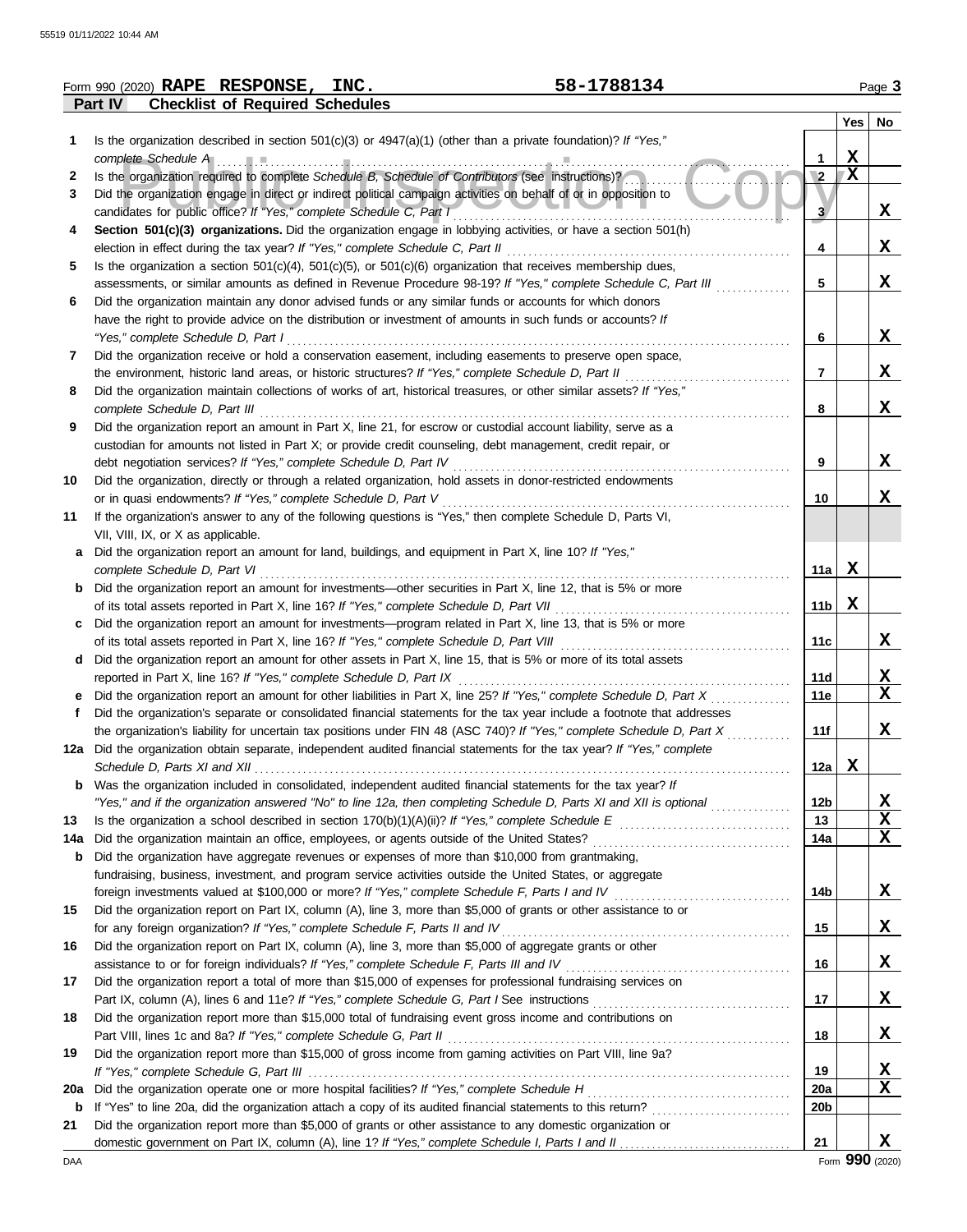|     | 58-1788134<br>Form 990 (2020) RAPE RESPONSE, INC.                                                                                                                                                            |     |             | Page 4                  |
|-----|--------------------------------------------------------------------------------------------------------------------------------------------------------------------------------------------------------------|-----|-------------|-------------------------|
|     | <b>Checklist of Required Schedules (continued)</b><br>Part IV                                                                                                                                                |     |             |                         |
|     |                                                                                                                                                                                                              |     | Yes         | No                      |
| 22  | Did the organization report more than \$5,000 of grants or other assistance to or for domestic individuals on                                                                                                |     |             |                         |
|     | Part IX, column (A), line 2? If "Yes," complete Schedule I, Parts I and III                                                                                                                                  | 22  |             | X                       |
| 23  | Did the organization answer "Yes" to Part VII, Section A, line 3, 4, or 5 about compensation of the                                                                                                          |     |             |                         |
|     | organization's current and former officers, directors, trustees, key employees, and highest compensated                                                                                                      |     |             |                         |
|     | employees? If "Yes," complete Schedule J                                                                                                                                                                     | 23  |             | X                       |
|     | 24a Did the organization have a tax-exempt bond issue with an outstanding principal amount of more than                                                                                                      |     |             |                         |
|     | \$100,000 as of the last day of the year, that was issued after December 31, 2002? If "Yes," answer lines 24b                                                                                                |     |             |                         |
|     | through 24d and complete Schedule K. If "No," go to line 25a                                                                                                                                                 | 24a |             | X                       |
| b   | Did the organization invest any proceeds of tax-exempt bonds beyond a temporary period exception?                                                                                                            | 24b |             |                         |
| С   | Did the organization maintain an escrow account other than a refunding escrow at any time during the year                                                                                                    |     |             |                         |
|     | to defease any tax-exempt bonds?                                                                                                                                                                             | 24c |             |                         |
| d   | Did the organization act as an "on behalf of" issuer for bonds outstanding at any time during the year?                                                                                                      | 24d |             |                         |
|     | 25a Section 501(c)(3), 501(c)(4), and 501(c)(29) organizations. Did the organization engage in an excess benefit                                                                                             |     |             |                         |
|     | transaction with a disqualified person during the year? If "Yes," complete Schedule L, Part I                                                                                                                | 25a |             | X                       |
| b   | Is the organization aware that it engaged in an excess benefit transaction with a disqualified person in a prior                                                                                             |     |             |                         |
|     | year, and that the transaction has not been reported on any of the organization's prior Forms 990 or 990-EZ?                                                                                                 |     |             |                         |
|     | If "Yes," complete Schedule L, Part I                                                                                                                                                                        | 25b |             | X                       |
| 26  | Did the organization report any amount on Part X, line 5 or 22, for receivables from or payables to any current                                                                                              |     |             |                         |
|     | or former officer, director, trustee, key employee, creator or founder, substantial contributor, or 35%                                                                                                      |     |             |                         |
|     | controlled entity or family member of any of these persons? If "Yes," complete Schedule L, Part II                                                                                                           | 26  |             | X                       |
| 27  | Did the organization provide a grant or other assistance to any current or former officer, director, trustee, key                                                                                            |     |             |                         |
|     | employee, creator or founder, substantial contributor or employee thereof, a grant selection committee                                                                                                       |     |             |                         |
|     | member, or to a 35% controlled entity (including an employee thereof) or family member of any of these                                                                                                       |     |             |                         |
|     | persons? If "Yes," complete Schedule L, Part III                                                                                                                                                             | 27  |             | X                       |
| 28  | Was the organization a party to a business transaction with one of the following parties (see Schedule L, Part                                                                                               |     |             |                         |
|     | IV instructions, for applicable filing thresholds, conditions, and exceptions):                                                                                                                              |     |             |                         |
| a   | A current or former officer, director, trustee, key employee, creator or founder, or substantial contributor? If                                                                                             |     |             |                         |
|     | "Yes," complete Schedule L, Part IV<br>.                                                                                                                                                                     | 28a |             | X<br>$\mathbf x$        |
| b   | A family member of any individual described in line 28a? If "Yes," complete Schedule L, Part IV<br>A 35% controlled entity of one or more individuals and/or organizations described in lines 28a or 28b? If | 28b |             |                         |
| c   | "Yes," complete Schedule L, Part IV                                                                                                                                                                          | 28c |             | X                       |
| 29  | Did the organization receive more than \$25,000 in non-cash contributions? If "Yes," complete Schedule M                                                                                                     | 29  |             | $\mathbf X$             |
| 30  | Did the organization receive contributions of art, historical treasures, or other similar assets, or qualified                                                                                               |     |             |                         |
|     | conservation contributions? If "Yes," complete Schedule M                                                                                                                                                    | 30  |             | Х                       |
| 31  | Did the organization liquidate, terminate, or dissolve and cease operations? If "Yes," complete Schedule N, Part I                                                                                           | 31  |             | $\overline{\mathbf{x}}$ |
| 32  | Did the organization sell, exchange, dispose of, or transfer more than 25% of its net assets? If "Yes,"                                                                                                      |     |             |                         |
|     | complete Schedule N, Part II                                                                                                                                                                                 | 32  |             | X                       |
| 33  | Did the organization own 100% of an entity disregarded as separate from the organization under Regulations                                                                                                   |     |             |                         |
|     | sections 301.7701-2 and 301.7701-3? If "Yes," complete Schedule R, Part I                                                                                                                                    | 33  |             | X                       |
| 34  | Was the organization related to any tax-exempt or taxable entity? If "Yes," complete Schedule R, Part II, III,                                                                                               |     |             |                         |
|     | or IV, and Part V, line 1                                                                                                                                                                                    | 34  |             | <u>x</u>                |
| 35a |                                                                                                                                                                                                              | 35a |             | $\mathbf X$             |
| b   | If "Yes" to line 35a, did the organization receive any payment from or engage in any transaction with a                                                                                                      |     |             |                         |
|     | controlled entity within the meaning of section 512(b)(13)? If "Yes," complete Schedule R, Part V, line 2                                                                                                    | 35b |             |                         |
| 36  | Section 501(c)(3) organizations. Did the organization make any transfers to an exempt non-charitable                                                                                                         |     |             |                         |
|     | related organization? If "Yes," complete Schedule R, Part V, line 2                                                                                                                                          | 36  |             | X                       |
| 37  | Did the organization conduct more than 5% of its activities through an entity that is not a related organization                                                                                             |     |             |                         |
|     |                                                                                                                                                                                                              | 37  |             | X                       |
| 38  | Did the organization complete Schedule O and provide explanations in Schedule O for Part VI, lines 11b and                                                                                                   |     |             |                         |
|     | 19? Note: All Form 990 filers are required to complete Schedule O.                                                                                                                                           | 38  | $\mathbf x$ |                         |
|     | Statements Regarding Other IRS Filings and Tax Compliance<br>Part V                                                                                                                                          |     |             |                         |
|     | Check if Schedule O contains a response or note to any line in this Part V                                                                                                                                   |     |             |                         |
|     |                                                                                                                                                                                                              |     | Yes   No    |                         |
| 1a  | 12<br>Enter the number reported in Box 3 of Form 1096. Enter -0- if not applicable<br>1a<br>.<br>$\mathbf 0$                                                                                                 |     |             |                         |
| b   | 1 <sub>b</sub><br>Enter the number of Forms W-2G included in line 1a. Enter -0- if not applicable                                                                                                            |     |             |                         |
| c   | Did the organization comply with backup withholding rules for reportable payments to vendors and                                                                                                             |     |             |                         |
|     |                                                                                                                                                                                                              | 1c  |             | Form 990 (2020)         |
| DAA |                                                                                                                                                                                                              |     |             |                         |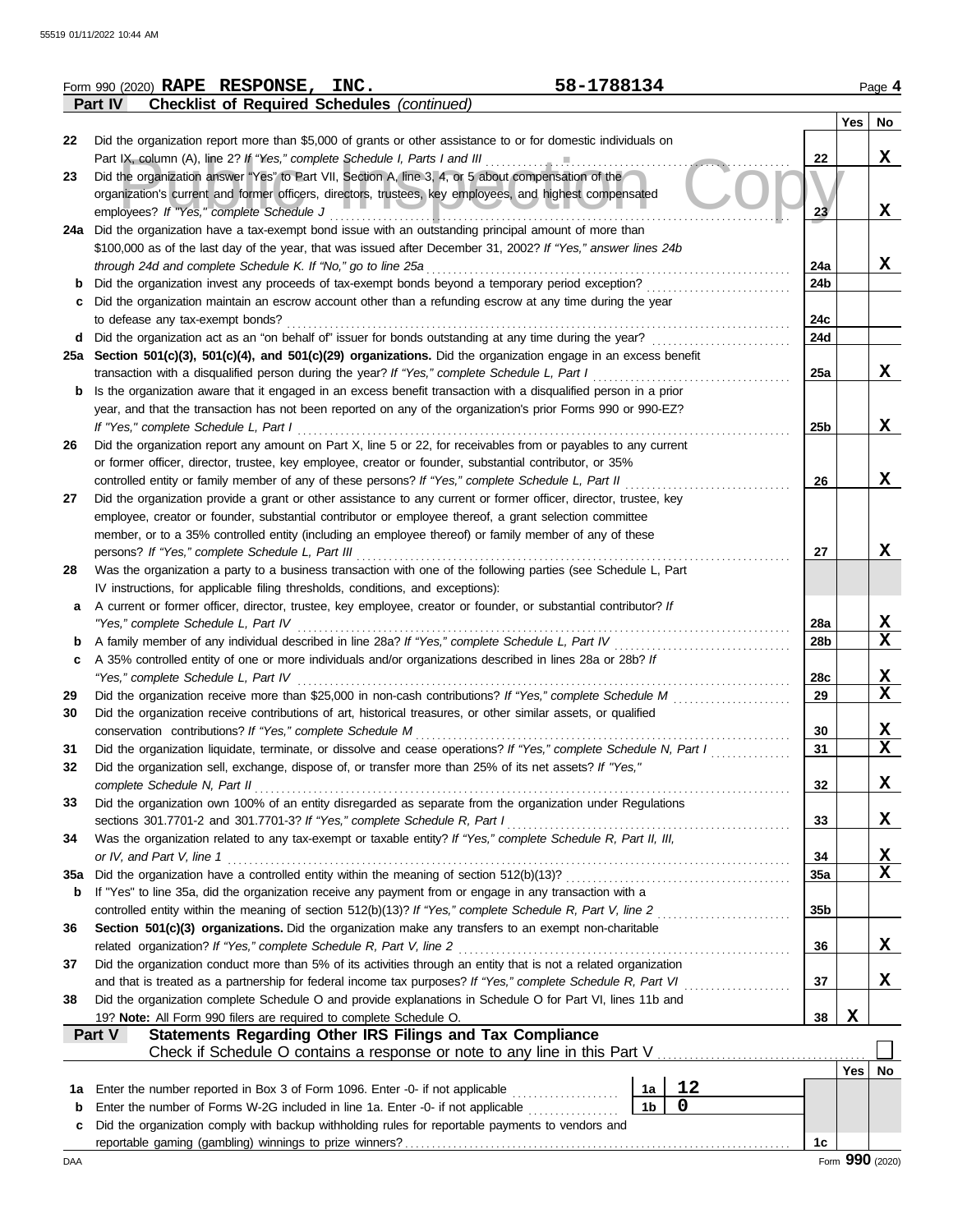|        | 58-1788134<br>Form 990 (2020) RAPE RESPONSE, INC.                                                                                            |                             |     | Page 5 |
|--------|----------------------------------------------------------------------------------------------------------------------------------------------|-----------------------------|-----|--------|
|        | Statements Regarding Other IRS Filings and Tax Compliance (continued)<br><b>Part V</b>                                                       |                             |     |        |
|        |                                                                                                                                              |                             | Yes | No     |
| 2a     | Enter the number of employees reported on Form W-3, Transmittal of Wage and Tax                                                              |                             |     |        |
|        | Statements, filed for the calendar year ending with or within the year covered by this return                                                | 15<br>2a                    |     |        |
| b      | If at least one is reported on line 2a, did the organization file all required federal employment tax returns?                               | 2 <sub>b</sub>              | X   |        |
|        | Note: If the sum of lines 1a and 2a is greater than 250, you may be required to e-file (see instructions)                                    |                             |     |        |
| За     | Did the organization have unrelated business gross income of \$1,000 or more during the year?                                                | 3a                          |     | x      |
| b      | If "Yes," has it filed a Form 990-T for this year? If "No" to line 3b, provide an explanation on Schedule O                                  | $\overline{3}$ <sub>b</sub> |     |        |
| 4a     | At any time during the calendar year, did the organization have an interest in, or a signature or other authority over,                      |                             |     |        |
|        | a financial account in a foreign country (such as a bank account, securities account, or other financial account)?                           | 4a                          |     | X      |
| b      | If "Yes," enter the name of the foreign country <b>u</b>                                                                                     |                             |     |        |
|        | See instructions for filing requirements for FinCEN Form 114, Report of Foreign Bank and Financial Accounts (FBAR).                          |                             |     |        |
| 5а     | Was the organization a party to a prohibited tax shelter transaction at any time during the tax year?                                        | 5a                          |     | X      |
| b      | Did any taxable party notify the organization that it was or is a party to a prohibited tax shelter transaction?                             | 5 <sub>b</sub>              |     | X      |
| c      | If "Yes" to line 5a or 5b, did the organization file Form 8886-T?                                                                            | 5c                          |     |        |
| 6a     | Does the organization have annual gross receipts that are normally greater than \$100,000, and did the                                       |                             |     |        |
|        | organization solicit any contributions that were not tax deductible as charitable contributions?                                             | 6a                          |     | x      |
| b      | If "Yes," did the organization include with every solicitation an express statement that such contributions or                               |                             |     |        |
|        | gifts were not tax deductible?                                                                                                               | 6b                          |     |        |
| 7      | Organizations that may receive deductible contributions under section 170(c).                                                                |                             |     |        |
| а      | Did the organization receive a payment in excess of \$75 made partly as a contribution and partly for goods                                  |                             |     |        |
|        | and services provided to the payor?                                                                                                          | 7a                          |     | x      |
| b      |                                                                                                                                              | 7b                          |     |        |
| с      | Did the organization sell, exchange, or otherwise dispose of tangible personal property for which it was                                     |                             |     |        |
|        | required to file Form 8282?                                                                                                                  | 7c                          |     | x      |
| d      |                                                                                                                                              | 7d                          |     |        |
| е      | Did the organization receive any funds, directly or indirectly, to pay premiums on a personal benefit contract?                              | 7e                          |     | x      |
|        | Did the organization, during the year, pay premiums, directly or indirectly, on a personal benefit contract?                                 | 7f                          |     | X      |
| g      | If the organization received a contribution of qualified intellectual property, did the organization file Form 8899 as required?             | 7g                          |     | X      |
| h      | If the organization received a contribution of cars, boats, airplanes, or other vehicles, did the organization file a Form 1098-C?           | 7h                          |     | X      |
| 8      | Sponsoring organizations maintaining donor advised funds. Did a donor advised fund maintained by the                                         |                             |     |        |
|        |                                                                                                                                              | 8                           |     |        |
| 9      | Sponsoring organizations maintaining donor advised funds.                                                                                    |                             |     |        |
| а      | Did the sponsoring organization make any taxable distributions under section 4966?                                                           | 9a<br>9b                    |     |        |
| b      | Did the sponsoring organization make a distribution to a donor, donor advisor, or related person?<br>Section 501(c)(7) organizations. Enter: |                             |     |        |
| 10     |                                                                                                                                              | 10a                         |     |        |
| а<br>b | Gross receipts, included on Form 990, Part VIII, line 12, for public use of club facilities                                                  | 10 <sub>b</sub>             |     |        |
| 11     | Section 501(c)(12) organizations. Enter:                                                                                                     |                             |     |        |
| а      | Gross income from members or shareholders                                                                                                    | 11a                         |     |        |
| b      | Gross income from other sources (Do not net amounts due or paid to other sources                                                             |                             |     |        |
|        | against amounts due or received from them.)                                                                                                  | 11 <sub>b</sub>             |     |        |
| 12a    |                                                                                                                                              | 12a                         |     |        |
| b      | If "Yes," enter the amount of tax-exempt interest received or accrued during the year                                                        | 12b                         |     |        |
| 13     | Section 501(c)(29) qualified nonprofit health insurance issuers.                                                                             |                             |     |        |
| a      | Is the organization licensed to issue qualified health plans in more than one state?                                                         | 13a                         |     |        |
|        | Note: See the instructions for additional information the organization must report on Schedule O.                                            |                             |     |        |
| b      | Enter the amount of reserves the organization is required to maintain by the states in which                                                 |                             |     |        |
|        |                                                                                                                                              | 13 <sub>b</sub>             |     |        |
| c      | Enter the amount of reserves on hand                                                                                                         | 13c                         |     |        |
| 14a    | Did the organization receive any payments for indoor tanning services during the tax year?                                                   | 14a                         |     | x      |
| b      |                                                                                                                                              | 14b                         |     |        |
| 15     | Is the organization subject to the section 4960 tax on payment(s) of more than \$1,000,000 in remuneration or                                |                             |     |        |
|        | excess parachute payment(s) during the year?                                                                                                 | 15                          |     | x      |
|        | If "Yes," see instructions and file Form 4720, Schedule N.                                                                                   |                             |     |        |
| 16     | Is the organization an educational institution subject to the section 4968 excise tax on net investment income?                              | 16                          |     | X      |
|        | If "Yes," complete Form 4720, Schedule O.                                                                                                    |                             |     |        |
|        |                                                                                                                                              |                             |     |        |

Form **990** (2020)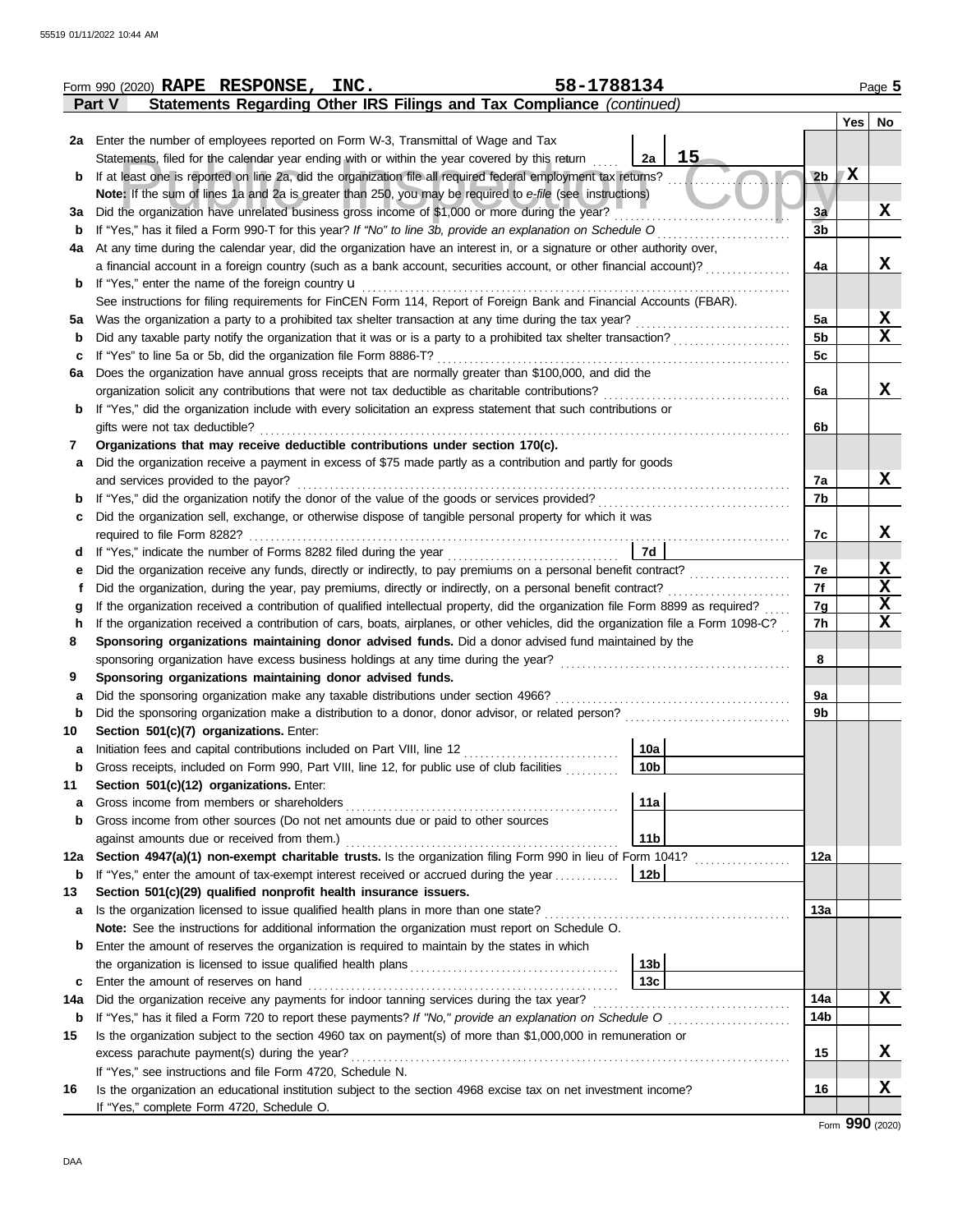|        | 58-1788134<br>Form 990 (2020) RAPE RESPONSE, INC.                                                                                                                                                          |                 |     | Page 6                          |
|--------|------------------------------------------------------------------------------------------------------------------------------------------------------------------------------------------------------------|-----------------|-----|---------------------------------|
|        | Governance, Management, and Disclosure For each "Yes" response to lines 2 through 7b below, and for a "No"<br>Part VI                                                                                      |                 |     |                                 |
|        | response to line 8a, 8b, or 10b below, describe the circumstances, processes, or changes on Schedule O. See instructions.                                                                                  |                 |     |                                 |
|        | Check if Schedule O contains a response or note to any line in this Part VI                                                                                                                                |                 |     | X                               |
|        | Section A. Governing Body and Management                                                                                                                                                                   |                 |     |                                 |
| 1a     | 21<br>Enter the number of voting members of the governing body at the end of the tax year<br>1a<br>If there are material differences in voting rights among members of the governing body, or              |                 | Yes | No                              |
|        | if the governing body delegated broad authority to an executive committee or similar                                                                                                                       |                 |     |                                 |
|        | committee, explain on Schedule O.<br>21                                                                                                                                                                    |                 |     |                                 |
| b<br>2 | Enter the number of voting members included on line 1a, above, who are independent<br>1b<br>Did any officer, director, trustee, or key employee have a family relationship or a business relationship with |                 |     |                                 |
|        | any other officer, director, trustee, or key employee?                                                                                                                                                     | 2               |     | x                               |
| 3      | Did the organization delegate control over management duties customarily performed by or under the direct                                                                                                  |                 |     |                                 |
|        | supervision of officers, directors, trustees, or key employees to a management company or other person?                                                                                                    | 3               |     |                                 |
| 4      | Did the organization make any significant changes to its governing documents since the prior Form 990 was filed?                                                                                           | 4               |     | $\frac{\mathbf{x}}{\mathbf{x}}$ |
| 5      | Did the organization become aware during the year of a significant diversion of the organization's assets?                                                                                                 | 5               |     | $\overline{\mathbf{X}}$         |
| 6      | Did the organization have members or stockholders?                                                                                                                                                         | 6               |     | $\mathbf x$                     |
| 7a     | Did the organization have members, stockholders, or other persons who had the power to elect or appoint                                                                                                    |                 |     |                                 |
|        | one or more members of the governing body?                                                                                                                                                                 | 7a              |     | X                               |
| b      | Are any governance decisions of the organization reserved to (or subject to approval by) members,                                                                                                          |                 |     |                                 |
|        | stockholders, or persons other than the governing body?                                                                                                                                                    | 7b              |     | X                               |
| 8      | Did the organization contemporaneously document the meetings held or written actions undertaken during the year by the following:                                                                          |                 |     |                                 |
| а      | The governing body?                                                                                                                                                                                        | 8a              | X   |                                 |
| b      | Each committee with authority to act on behalf of the governing body?                                                                                                                                      | 8b              | X   |                                 |
| 9      | Is there any officer, director, trustee, or key employee listed in Part VII, Section A, who cannot be reached at                                                                                           |                 |     |                                 |
|        | the organization's mailing address? If "Yes," provide the names and addresses on Schedule O                                                                                                                | 9               |     | X                               |
|        | Section B. Policies (This Section B requests information about policies not required by the Internal Revenue Code.)                                                                                        |                 |     |                                 |
|        |                                                                                                                                                                                                            |                 | Yes | No<br>X                         |
| 10a    | Did the organization have local chapters, branches, or affiliates?<br>If "Yes," did the organization have written policies and procedures governing the activities of such chapters,                       | 10a             |     |                                 |
| b      | affiliates, and branches to ensure their operations are consistent with the organization's exempt purposes?                                                                                                | 10 <sub>b</sub> |     |                                 |
| 11a    | Has the organization provided a complete copy of this Form 990 to all members of its governing body before filing the form?                                                                                | 11a             | X   |                                 |
| b      | Describe in Schedule O the process, if any, used by the organization to review this Form 990.                                                                                                              |                 |     |                                 |
| 12a    | Did the organization have a written conflict of interest policy? If "No," go to line 13                                                                                                                    | 12a             | X   |                                 |
| b      | Were officers, directors, or trustees, and key employees required to disclose annually interests that could give rise to conflicts?                                                                        | 12 <sub>b</sub> | X   |                                 |
| c      | Did the organization regularly and consistently monitor and enforce compliance with the policy? If "Yes,"                                                                                                  |                 |     |                                 |
|        | describe in Schedule O how this was done                                                                                                                                                                   | 12c             | X   |                                 |
| 13     | Did the organization have a written whistleblower policy?                                                                                                                                                  | 13              | X   |                                 |
| 14     | Did the organization have a written document retention and destruction policy?                                                                                                                             | 14              | X   |                                 |
| 15     | Did the process for determining compensation of the following persons include a review and approval by                                                                                                     |                 |     |                                 |
|        | independent persons, comparability data, and contemporaneous substantiation of the deliberation and decision?                                                                                              |                 |     |                                 |
|        |                                                                                                                                                                                                            | 15a             | X   |                                 |
| b      | Other officers or key employees of the organization                                                                                                                                                        | 15b             |     | X                               |
|        | If "Yes" to line 15a or 15b, describe the process in Schedule O (see instructions).                                                                                                                        |                 |     |                                 |
| 16a    | Did the organization invest in, contribute assets to, or participate in a joint venture or similar arrangement<br>with a taxable entity during the year?                                                   |                 |     | X                               |
| b      | If "Yes," did the organization follow a written policy or procedure requiring the organization to evaluate its                                                                                             | 16a             |     |                                 |
|        | participation in joint venture arrangements under applicable federal tax law, and take steps to safeguard the                                                                                              |                 |     |                                 |
|        |                                                                                                                                                                                                            | 16b             |     |                                 |
|        | <b>Section C. Disclosure</b>                                                                                                                                                                               |                 |     |                                 |
| 17     | List the states with which a copy of this Form 990 is required to be filed $\mathbf{u}$ GA                                                                                                                 |                 |     |                                 |
| 18     | Section 6104 requires an organization to make its Forms 1023 (1024 or 1024-A, if applicable), 990, and 990-T (Section 501(c)                                                                               |                 |     |                                 |
|        | (3)s only) available for public inspection. Indicate how you made these available. Check all that apply.                                                                                                   |                 |     |                                 |
|        | $ \mathbf{X} $ Own website $ \mathbf{X} $ Another's website $ \mathbf{X} $ Upon request<br>Other (explain on Schedule O)                                                                                   |                 |     |                                 |
| 19     | Describe on Schedule O whether (and if so, how) the organization made its governing documents, conflict of interest policy, and                                                                            |                 |     |                                 |
|        | financial statements available to the public during the tax year.                                                                                                                                          |                 |     |                                 |
| 20     | State the name, address, and telephone number of the person who possesses the organization's books and records u                                                                                           |                 |     |                                 |
|        | RAPE RESPONSE, INC.<br><b>615 OAK STREET</b>                                                                                                                                                               |                 |     |                                 |
|        | GA 30501<br><b>GAINESVILLE</b><br>770-503-7273                                                                                                                                                             |                 |     |                                 |
| DAA    |                                                                                                                                                                                                            |                 |     | Form 990 (2020)                 |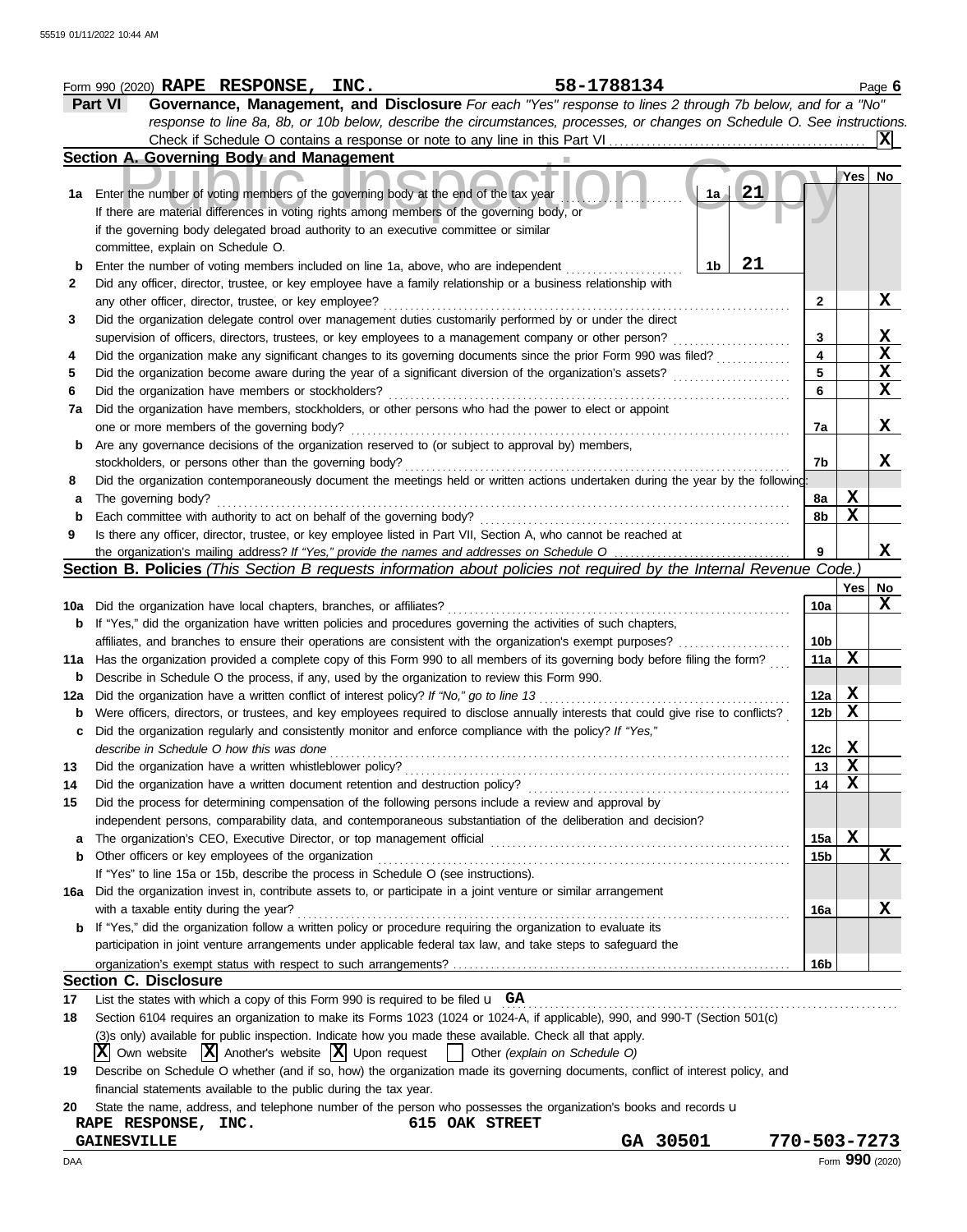| Form 990 (2020) RAPE RESPONSE, INC.                                                                                                                                                                                                                                                                                           |                        |                                   |               |             |              |                                                              |        | 58-1788134                                                                   |                                  | Page 7                       |
|-------------------------------------------------------------------------------------------------------------------------------------------------------------------------------------------------------------------------------------------------------------------------------------------------------------------------------|------------------------|-----------------------------------|---------------|-------------|--------------|--------------------------------------------------------------|--------|------------------------------------------------------------------------------|----------------------------------|------------------------------|
| Part VII Compensation of Officers, Directors, Trustees, Key Employees, Highest Compensated Employees, and                                                                                                                                                                                                                     |                        |                                   |               |             |              |                                                              |        |                                                                              |                                  |                              |
| <b>Independent Contractors</b>                                                                                                                                                                                                                                                                                                |                        |                                   |               |             |              |                                                              |        |                                                                              |                                  |                              |
|                                                                                                                                                                                                                                                                                                                               |                        |                                   |               |             |              |                                                              |        | Check if Schedule O contains a response or note to any line in this Part VII |                                  |                              |
| Section A. Officers, Directors, Trustees, Key Employees, and Highest Compensated Employees                                                                                                                                                                                                                                    |                        |                                   |               |             |              |                                                              |        |                                                                              |                                  |                              |
| 1a Complete this table for all persons required to be listed. Report compensation for the calendar year ending with or within the<br>organization's tax year.                                                                                                                                                                 |                        |                                   |               |             |              |                                                              |        |                                                                              |                                  |                              |
| • List all of the organization's current officers, directors, trustees (whether individuals or organizations), regardless of amount of<br>compensation. Enter -0- in columns (D), (E), and (F) if no compensation was paid.                                                                                                   |                        |                                   |               |             |              |                                                              |        |                                                                              |                                  |                              |
| • List all of the organization's current key employees, if any. See instructions for definition of "key employee."                                                                                                                                                                                                            |                        |                                   |               |             |              |                                                              |        |                                                                              |                                  |                              |
| • List the organization's five current highest compensated employees (other than an officer, director, trustee, or key employee)<br>who received reportable compensation (Box 5 of Form W-2 and/or Box 7 of Form 1099-MISC) of more than \$100,000 from the<br>organization and any related organizations.                    |                        |                                   |               |             |              |                                                              |        |                                                                              |                                  |                              |
| • List all of the organization's former officers, key employees, and highest compensated employees who received more than<br>\$100,000 of reportable compensation from the organization and any related organizations.                                                                                                        |                        |                                   |               |             |              |                                                              |        |                                                                              |                                  |                              |
| • List all of the organization's former directors or trustees that received, in the capacity as a former director or trustee of the<br>organization, more than \$10,000 of reportable compensation from the organization and any related organizations.<br>See instructions for the order in which to list the persons above. |                        |                                   |               |             |              |                                                              |        |                                                                              |                                  |                              |
| Check this box if neither the organization nor any related organization compensated any current officer, director, or trustee.                                                                                                                                                                                                |                        |                                   |               |             |              |                                                              |        |                                                                              |                                  |                              |
| (A)                                                                                                                                                                                                                                                                                                                           | (B)                    |                                   |               |             | (C)          |                                                              |        | (D)                                                                          | (E)                              | (F)                          |
| Name and title                                                                                                                                                                                                                                                                                                                | Average                |                                   |               |             | Position     |                                                              |        | Reportable                                                                   | Reportable                       | Estimated amount             |
|                                                                                                                                                                                                                                                                                                                               | hours<br>per week      |                                   |               |             |              | (do not check more than one<br>box, unless person is both an |        | compensation<br>from the                                                     | compensation<br>from related     | of other<br>compensation     |
|                                                                                                                                                                                                                                                                                                                               | (list any<br>hours for |                                   |               |             |              | officer and a director/trustee)                              |        | organization<br>(W-2/1099-MISC)                                              | organizations<br>(W-2/1099-MISC) | from the<br>organization and |
|                                                                                                                                                                                                                                                                                                                               | related                |                                   |               | Officer     |              |                                                              | Former |                                                                              |                                  | related organizations        |
|                                                                                                                                                                                                                                                                                                                               | organizations<br>below |                                   | Institutional |             |              |                                                              |        |                                                                              |                                  |                              |
|                                                                                                                                                                                                                                                                                                                               | dotted line)           | Individual trustee<br>or director |               |             | Key employee |                                                              |        |                                                                              |                                  |                              |
|                                                                                                                                                                                                                                                                                                                               |                        |                                   | trustee       |             |              | Highest compensated<br>employee                              |        |                                                                              |                                  |                              |
| <b>BUFFINGTON</b><br>$(1)$ JEANNE                                                                                                                                                                                                                                                                                             |                        |                                   |               |             |              |                                                              |        |                                                                              |                                  |                              |
|                                                                                                                                                                                                                                                                                                                               | 40.00                  |                                   |               |             |              |                                                              |        |                                                                              |                                  |                              |
| EXECUTIVE DIRECTOR                                                                                                                                                                                                                                                                                                            | 0.00                   |                                   |               | $\mathbf x$ |              |                                                              |        | 93,758                                                                       | 0                                | 9,063                        |
| <b>ALVARADO</b><br>(2) NATASHA                                                                                                                                                                                                                                                                                                |                        |                                   |               |             |              |                                                              |        |                                                                              |                                  |                              |
|                                                                                                                                                                                                                                                                                                                               | 1.00                   |                                   |               |             |              |                                                              |        |                                                                              |                                  |                              |
| <b>DIRECTOR</b>                                                                                                                                                                                                                                                                                                               | 0.00                   | X                                 |               |             |              |                                                              |        | 0                                                                            | 0                                | $\mathbf 0$                  |
| (3) KRIS BROWN                                                                                                                                                                                                                                                                                                                | 1.00                   |                                   |               |             |              |                                                              |        |                                                                              |                                  |                              |
| <b>DIRECTOR</b>                                                                                                                                                                                                                                                                                                               | 0.00                   | X                                 |               |             |              |                                                              |        | 0                                                                            | 0                                | $\mathbf 0$                  |
| <b>EDWARDS</b><br>$(4)$ DEBBIE                                                                                                                                                                                                                                                                                                |                        |                                   |               |             |              |                                                              |        |                                                                              |                                  |                              |
|                                                                                                                                                                                                                                                                                                                               | 1.00                   |                                   |               |             |              |                                                              |        |                                                                              |                                  |                              |
| <b>DIRECTOR</b>                                                                                                                                                                                                                                                                                                               | 0.00                   | X                                 |               |             |              |                                                              |        | 0                                                                            | 0                                | $\mathbf 0$                  |
| (5) KEVIN GADDIS                                                                                                                                                                                                                                                                                                              |                        |                                   |               |             |              |                                                              |        |                                                                              |                                  |                              |
|                                                                                                                                                                                                                                                                                                                               | 1.00                   |                                   |               |             |              |                                                              |        |                                                                              |                                  |                              |
| <b>DIRECTOR</b><br>(6) CHRIS GAILEY                                                                                                                                                                                                                                                                                           | 0.00                   | X                                 |               |             |              |                                                              |        | 0                                                                            | 0                                | $\mathbf 0$                  |
|                                                                                                                                                                                                                                                                                                                               | 1.00                   |                                   |               |             |              |                                                              |        |                                                                              |                                  |                              |
| <b>DIRECTOR</b>                                                                                                                                                                                                                                                                                                               | 0.00                   | X                                 |               |             |              |                                                              |        | 0                                                                            | 0                                | $\mathbf 0$                  |
| (7) MONICA HAYMAN                                                                                                                                                                                                                                                                                                             |                        |                                   |               |             |              |                                                              |        |                                                                              |                                  |                              |
|                                                                                                                                                                                                                                                                                                                               | 1.00                   |                                   |               |             |              |                                                              |        |                                                                              |                                  |                              |
| <b>DIRECTOR</b>                                                                                                                                                                                                                                                                                                               | 0.00                   | X                                 |               |             |              |                                                              |        | 0                                                                            | 0                                | $\mathbf 0$                  |
| (8) MELISSA KING                                                                                                                                                                                                                                                                                                              |                        |                                   |               |             |              |                                                              |        |                                                                              |                                  |                              |
|                                                                                                                                                                                                                                                                                                                               | 2.00                   |                                   |               |             |              |                                                              |        |                                                                              |                                  |                              |
| PRESIDENT<br>(9) AMANDA LAMMERS                                                                                                                                                                                                                                                                                               | 0.00                   | X                                 |               | $\mathbf x$ |              |                                                              |        | 0                                                                            | 0                                | $\mathbf 0$                  |
|                                                                                                                                                                                                                                                                                                                               | 1.00                   |                                   |               |             |              |                                                              |        |                                                                              |                                  |                              |
| <b>DIRECTOR</b>                                                                                                                                                                                                                                                                                                               | 0.00                   | X                                 |               |             |              |                                                              |        | 0                                                                            | 0                                | $\mathbf 0$                  |
| (10) LAURA MAJOR                                                                                                                                                                                                                                                                                                              |                        |                                   |               |             |              |                                                              |        |                                                                              |                                  |                              |
|                                                                                                                                                                                                                                                                                                                               | 1.00                   |                                   |               |             |              |                                                              |        |                                                                              |                                  |                              |
| <b>DIRECTOR</b>                                                                                                                                                                                                                                                                                                               | 0.00                   | X                                 |               |             |              |                                                              |        | 0                                                                            | 0                                | 0                            |
| (11) SHELLY MARTIN                                                                                                                                                                                                                                                                                                            |                        |                                   |               |             |              |                                                              |        |                                                                              |                                  |                              |
|                                                                                                                                                                                                                                                                                                                               | 1.00                   |                                   |               |             |              |                                                              |        |                                                                              | 0                                |                              |
| <b>DIRECTOR</b>                                                                                                                                                                                                                                                                                                               | 0.00                   | X                                 |               |             |              |                                                              |        | 0                                                                            |                                  | $\mathbf 0$                  |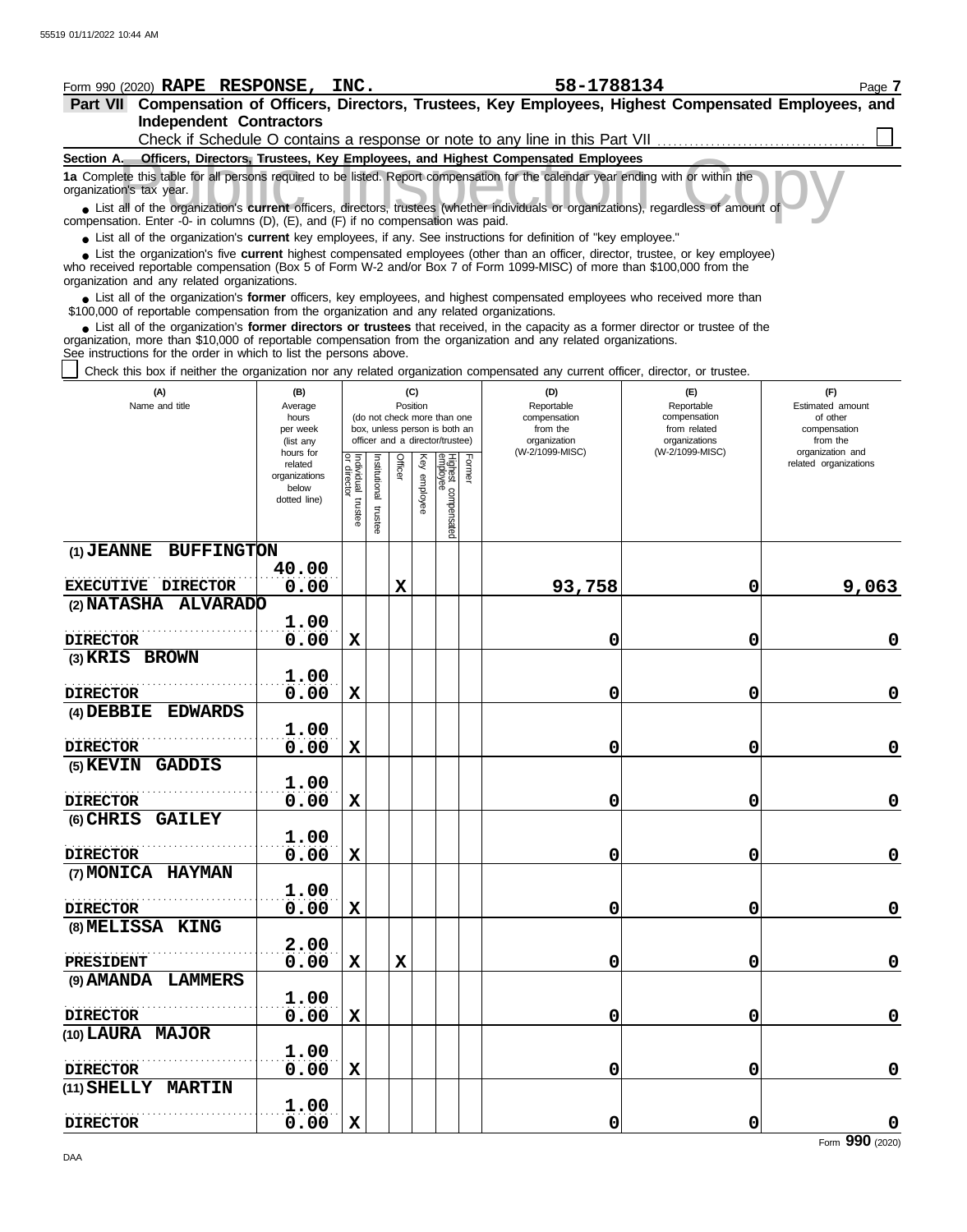| Form 990 (2020) RAPE RESPONSE, INC.<br>Part VII                                                                                                                                      |                                                                |                                   |                       |                 |              |                                                                                                 |                                                                                                                                     | 58-1788134      | Section A. Officers, Directors, Trustees, Key Employees, and Highest Compensated Employees (continued) |  |                                                                 | Page 8              |
|--------------------------------------------------------------------------------------------------------------------------------------------------------------------------------------|----------------------------------------------------------------|-----------------------------------|-----------------------|-----------------|--------------|-------------------------------------------------------------------------------------------------|-------------------------------------------------------------------------------------------------------------------------------------|-----------------|--------------------------------------------------------------------------------------------------------|--|-----------------------------------------------------------------|---------------------|
| (A)<br>Name and title                                                                                                                                                                | (B)<br>Average<br>hours<br>per week<br>(list any               |                                   |                       | (C)<br>Position |              | (do not check more than one<br>box, unless person is both an<br>officer and a director/trustee) | (D)<br>(E)<br>Reportable<br>Reportable<br>compensation<br>compensation<br>from the<br>from related<br>organization<br>organizations |                 |                                                                                                        |  | (F)<br>Estimated amount<br>of other<br>compensation<br>from the |                     |
|                                                                                                                                                                                      | hours for<br>related<br>organizations<br>below<br>dotted line) | Individual trustee<br>or director | Institutional trustee | Officer         | Key employee | Highest compensated<br>employee                                                                 | Former                                                                                                                              | (W-2/1099-MISC) | (W-2/1099-MISC)                                                                                        |  | organization and<br>related organizations                       |                     |
| (12)<br><b>MCCUSKER</b><br><b>SEAN</b>                                                                                                                                               |                                                                |                                   |                       |                 |              |                                                                                                 |                                                                                                                                     |                 |                                                                                                        |  |                                                                 |                     |
| PRESIDENT<br><b>PAST</b>                                                                                                                                                             | 1.00<br>0.00                                                   | $\mathbf x$                       |                       | $\mathbf x$     |              |                                                                                                 |                                                                                                                                     | 0               | 0                                                                                                      |  |                                                                 | 0                   |
| (13)<br><b>ASHTON MEEKS</b>                                                                                                                                                          |                                                                |                                   |                       |                 |              |                                                                                                 |                                                                                                                                     |                 |                                                                                                        |  |                                                                 |                     |
|                                                                                                                                                                                      | 1.00                                                           |                                   |                       |                 |              |                                                                                                 |                                                                                                                                     |                 |                                                                                                        |  |                                                                 |                     |
| <b>DIRECTOR</b><br>(14)<br><b>ALYSON PAUL</b>                                                                                                                                        | 0.00                                                           | $\mathbf x$                       |                       |                 |              |                                                                                                 |                                                                                                                                     | 0               | 0                                                                                                      |  |                                                                 | 0                   |
|                                                                                                                                                                                      | 1.00                                                           |                                   |                       |                 |              |                                                                                                 |                                                                                                                                     |                 |                                                                                                        |  |                                                                 |                     |
| <b>DIRECTOR</b>                                                                                                                                                                      | 0.00                                                           | $\mathbf x$                       |                       |                 |              |                                                                                                 |                                                                                                                                     | 0               | 0                                                                                                      |  |                                                                 | 0                   |
| (15)<br><b>JEREMY PERRY</b>                                                                                                                                                          | 2.00                                                           |                                   |                       |                 |              |                                                                                                 |                                                                                                                                     |                 |                                                                                                        |  |                                                                 |                     |
| <b>TREASURER</b>                                                                                                                                                                     | 0.00                                                           | $\mathbf x$                       |                       | $\mathbf x$     |              |                                                                                                 |                                                                                                                                     | 0               | 0                                                                                                      |  |                                                                 | 0                   |
| (16)<br><b>GAIL LANE</b>                                                                                                                                                             | <b>SEABOLT</b>                                                 |                                   |                       |                 |              |                                                                                                 |                                                                                                                                     |                 |                                                                                                        |  |                                                                 |                     |
| <b>DIRECTOR</b>                                                                                                                                                                      | 1.00<br>0.00                                                   | $\mathbf x$                       |                       |                 |              |                                                                                                 |                                                                                                                                     | 0               | 0                                                                                                      |  |                                                                 | 0                   |
| (17)<br>CAROL<br><b>SHIRLEY</b>                                                                                                                                                      |                                                                |                                   |                       |                 |              |                                                                                                 |                                                                                                                                     |                 |                                                                                                        |  |                                                                 |                     |
|                                                                                                                                                                                      | 1.00                                                           |                                   |                       |                 |              |                                                                                                 |                                                                                                                                     |                 |                                                                                                        |  |                                                                 |                     |
| <b>DIRECTOR</b><br>(18)<br>WANDA VANCE                                                                                                                                               | 0.00                                                           | $\mathbf x$                       |                       |                 |              |                                                                                                 |                                                                                                                                     | 0               | 0                                                                                                      |  |                                                                 | 0                   |
|                                                                                                                                                                                      | 1.00                                                           |                                   |                       |                 |              |                                                                                                 |                                                                                                                                     |                 |                                                                                                        |  |                                                                 |                     |
| <b>DIRECTOR</b>                                                                                                                                                                      | 0.00                                                           | X                                 |                       |                 |              |                                                                                                 |                                                                                                                                     | 0               | 0                                                                                                      |  |                                                                 | 0                   |
| (19)<br><b>CAMILLE</b><br><b>VIERA</b>                                                                                                                                               | 1.00                                                           |                                   |                       |                 |              |                                                                                                 |                                                                                                                                     |                 |                                                                                                        |  |                                                                 |                     |
| <b>DIRECTOR</b>                                                                                                                                                                      | 0.00                                                           | $\mathbf x$                       |                       |                 |              |                                                                                                 |                                                                                                                                     |                 | 0                                                                                                      |  |                                                                 |                     |
| 1b Subtotal                                                                                                                                                                          |                                                                |                                   |                       |                 |              |                                                                                                 | u                                                                                                                                   | 93,758          |                                                                                                        |  |                                                                 | 9,063               |
| c Total from continuation sheets to Part VII, Section A<br>d                                                                                                                         |                                                                |                                   |                       |                 |              | u<br>$\mathbf u$                                                                                |                                                                                                                                     | 93,758          |                                                                                                        |  |                                                                 | 9,063               |
| Total number of individuals (including but not limited to those listed above) who received more than \$100,000 of<br>$\mathbf{2}$                                                    |                                                                |                                   |                       |                 |              |                                                                                                 |                                                                                                                                     |                 |                                                                                                        |  |                                                                 |                     |
| reportable compensation from the organization $\mathbf{u}$ 0                                                                                                                         |                                                                |                                   |                       |                 |              |                                                                                                 |                                                                                                                                     |                 |                                                                                                        |  |                                                                 | Yes   No            |
| Did the organization list any former officer, director, trustee, key employee, or highest compensated<br>3<br>employee on line 1a? If "Yes," complete Schedule J for such individual |                                                                |                                   |                       |                 |              |                                                                                                 |                                                                                                                                     |                 |                                                                                                        |  | 3                                                               | X                   |
| For any individual listed on line 1a, is the sum of reportable compensation and other compensation from the<br>4                                                                     |                                                                |                                   |                       |                 |              |                                                                                                 |                                                                                                                                     |                 |                                                                                                        |  |                                                                 |                     |
| organization and related organizations greater than \$150,000? If "Yes," complete Schedule J for such<br>individual                                                                  |                                                                |                                   |                       |                 |              |                                                                                                 |                                                                                                                                     |                 |                                                                                                        |  | 4                                                               | X                   |
| Did any person listed on line 1a receive or accrue compensation from any unrelated organization or individual<br>5                                                                   |                                                                |                                   |                       |                 |              |                                                                                                 |                                                                                                                                     |                 |                                                                                                        |  |                                                                 |                     |
| Section B. Independent Contractors                                                                                                                                                   |                                                                |                                   |                       |                 |              |                                                                                                 |                                                                                                                                     |                 |                                                                                                        |  | 5                                                               | x                   |
| Complete this table for your five highest compensated independent contractors that received more than \$100,000 of<br>-1                                                             |                                                                |                                   |                       |                 |              |                                                                                                 |                                                                                                                                     |                 |                                                                                                        |  |                                                                 |                     |
| compensation from the organization. Report compensation for the calendar year ending with or within the organization's tax year.                                                     | (A)<br>Name and business address                               |                                   |                       |                 |              |                                                                                                 |                                                                                                                                     |                 | (B)                                                                                                    |  |                                                                 | (C)<br>Compensation |
|                                                                                                                                                                                      |                                                                |                                   |                       |                 |              |                                                                                                 |                                                                                                                                     |                 | Description of services                                                                                |  |                                                                 |                     |
|                                                                                                                                                                                      |                                                                |                                   |                       |                 |              |                                                                                                 |                                                                                                                                     |                 |                                                                                                        |  |                                                                 |                     |
|                                                                                                                                                                                      |                                                                |                                   |                       |                 |              |                                                                                                 |                                                                                                                                     |                 |                                                                                                        |  |                                                                 |                     |
|                                                                                                                                                                                      |                                                                |                                   |                       |                 |              |                                                                                                 |                                                                                                                                     |                 |                                                                                                        |  |                                                                 |                     |
|                                                                                                                                                                                      |                                                                |                                   |                       |                 |              |                                                                                                 |                                                                                                                                     |                 |                                                                                                        |  |                                                                 |                     |
|                                                                                                                                                                                      |                                                                |                                   |                       |                 |              |                                                                                                 |                                                                                                                                     |                 |                                                                                                        |  |                                                                 |                     |
|                                                                                                                                                                                      |                                                                |                                   |                       |                 |              |                                                                                                 |                                                                                                                                     |                 |                                                                                                        |  |                                                                 |                     |
|                                                                                                                                                                                      |                                                                |                                   |                       |                 |              |                                                                                                 |                                                                                                                                     |                 |                                                                                                        |  |                                                                 |                     |

DAA Form 990 (2020) **2** Total number of independent contractors (including but not limited to those listed above) who received more than \$100,000 of compensation from the organization u

**0**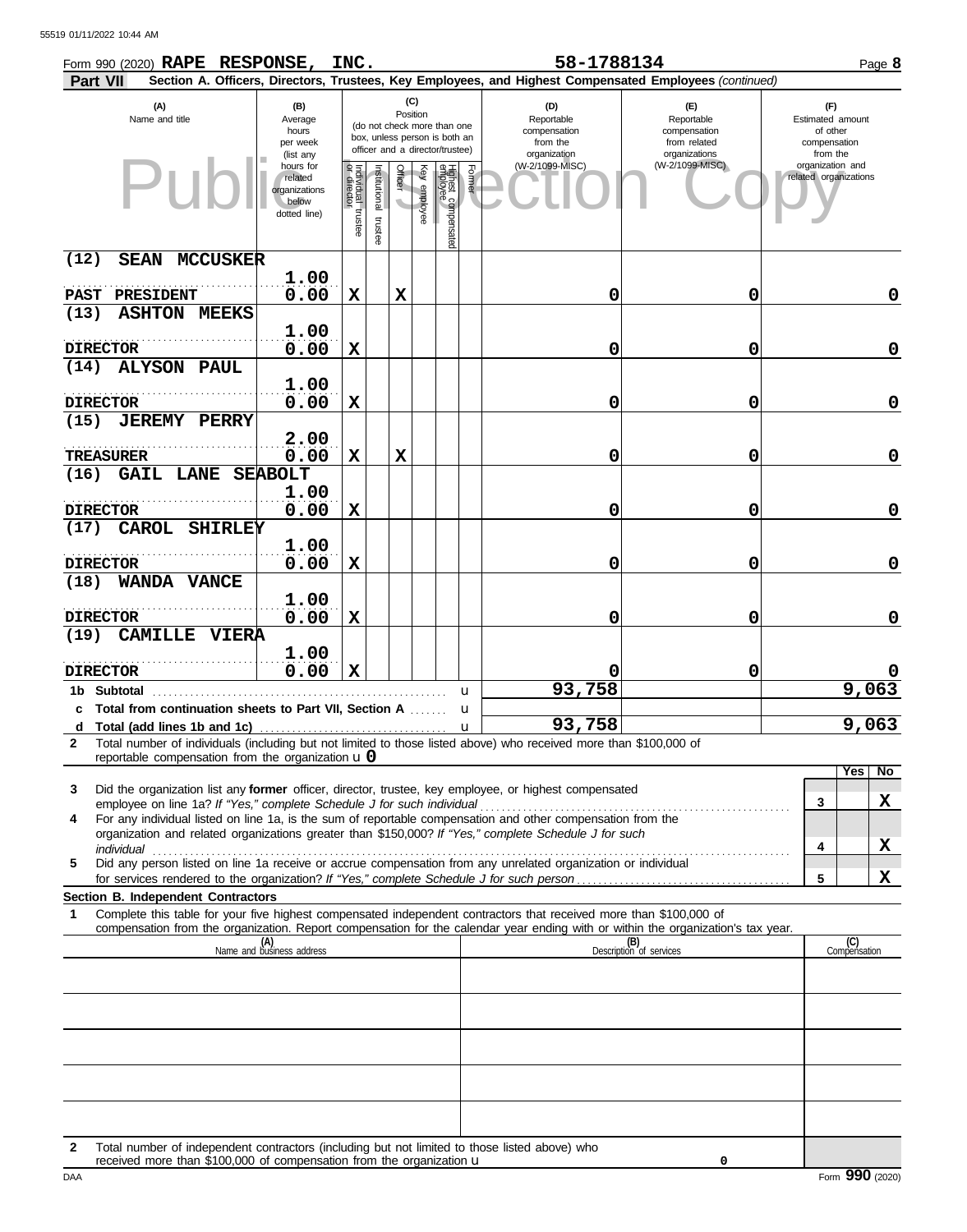|                                                                  |                  | Form 990 (2020) RAPE RESPONSE, INC.                                                                    |          |                             |                 |                      | 58-1788134                                                                    | Page 9                                       |                                      |                                                               |
|------------------------------------------------------------------|------------------|--------------------------------------------------------------------------------------------------------|----------|-----------------------------|-----------------|----------------------|-------------------------------------------------------------------------------|----------------------------------------------|--------------------------------------|---------------------------------------------------------------|
|                                                                  | <b>Part VIII</b> |                                                                                                        |          | <b>Statement of Revenue</b> |                 |                      |                                                                               |                                              |                                      |                                                               |
|                                                                  |                  |                                                                                                        |          |                             |                 |                      | Check if Schedule O contains a response or note to any line in this Part VIII |                                              |                                      |                                                               |
|                                                                  |                  |                                                                                                        |          |                             |                 |                      | (A)<br>Total revenue                                                          | (B)<br>Related or exempt<br>function revenue | (C)<br>Unrelated<br>business revenue | (D)<br>Revenue excluded<br>from tax under<br>sections 512-514 |
|                                                                  |                  | 1a Federated campaigns                                                                                 |          |                             | 1a              |                      |                                                                               |                                              |                                      |                                                               |
|                                                                  |                  | <b>b</b> Membership dues                                                                               |          |                             | 1 <sub>b</sub>  |                      |                                                                               |                                              |                                      |                                                               |
|                                                                  |                  | c Fundraising events                                                                                   |          | .                           | 1 <sub>c</sub>  |                      |                                                                               |                                              |                                      |                                                               |
|                                                                  |                  | d Related organizations                                                                                |          |                             | 1 <sub>d</sub>  |                      |                                                                               |                                              |                                      |                                                               |
|                                                                  |                  | e Government grants (contributions)                                                                    |          |                             | 1e              | 31,213               |                                                                               |                                              |                                      |                                                               |
|                                                                  |                  | f All other contributions, gifts, grants,                                                              |          |                             |                 |                      |                                                                               |                                              |                                      |                                                               |
|                                                                  |                  | and similar amounts not included above                                                                 |          |                             | 1f              | 74,015               |                                                                               |                                              |                                      |                                                               |
| <b>Contributions, Gifts, Grants</b><br>and Other Similar Amounts |                  | <b>g</b> Noncash contributions included in lines 1a-1f                                                 |          |                             | 1g $\sqrt{3}$   |                      |                                                                               |                                              |                                      |                                                               |
|                                                                  |                  |                                                                                                        |          |                             |                 | $\mathbf{u}$         | 105,228                                                                       |                                              |                                      |                                                               |
|                                                                  |                  |                                                                                                        |          |                             |                 | <b>Business Code</b> | 479,531                                                                       | 479,531                                      |                                      |                                                               |
|                                                                  | 2a<br>b          | VOCA                                                                                                   |          |                             |                 |                      | 60,450                                                                        | 60,450                                       |                                      |                                                               |
|                                                                  | c                | <b>SASP</b><br>CJCC/STATE                                                                              |          |                             |                 |                      | 38,887                                                                        | 38,887                                       |                                      |                                                               |
|                                                                  | d                | PHBG                                                                                                   |          |                             |                 |                      | 9,500                                                                         | 9,500                                        |                                      |                                                               |
| Program Service<br>Revenue                                       |                  |                                                                                                        |          |                             |                 |                      |                                                                               |                                              |                                      |                                                               |
|                                                                  |                  | f All other program service revenue <i>contained</i>                                                   |          |                             |                 |                      |                                                                               |                                              |                                      |                                                               |
|                                                                  |                  |                                                                                                        |          |                             |                 | u                    | 588,368                                                                       |                                              |                                      |                                                               |
|                                                                  | 3                | Investment income (including dividends, interest, and                                                  |          |                             |                 |                      |                                                                               |                                              |                                      |                                                               |
|                                                                  |                  | other similar amounts)                                                                                 |          |                             |                 | u                    | 1,459                                                                         |                                              |                                      | 1,459                                                         |
|                                                                  | 4                | Income from investment of tax-exempt bond proceeds                                                     |          |                             |                 | u                    |                                                                               |                                              |                                      |                                                               |
|                                                                  | 5                |                                                                                                        |          |                             |                 | u                    |                                                                               |                                              |                                      |                                                               |
|                                                                  |                  |                                                                                                        |          | (i) Real                    |                 | (ii) Personal        |                                                                               |                                              |                                      |                                                               |
|                                                                  | 6a               | Gross rents                                                                                            | 6a       |                             |                 |                      |                                                                               |                                              |                                      |                                                               |
|                                                                  |                  | <b>b</b> Less: rental expenses                                                                         | 6b<br>6с |                             |                 |                      |                                                                               |                                              |                                      |                                                               |
|                                                                  | d                | <b>c</b> Rental inc. or (loss)                                                                         |          |                             |                 | u                    |                                                                               |                                              |                                      |                                                               |
|                                                                  |                  | <b>7a</b> Gross amount from                                                                            |          | (i) Securities              |                 | (ii) Other           |                                                                               |                                              |                                      |                                                               |
|                                                                  |                  | sales of assets<br>other than inventory                                                                | 7a       |                             |                 |                      |                                                                               |                                              |                                      |                                                               |
|                                                                  |                  | <b>b</b> Less: cost or other                                                                           |          |                             |                 |                      |                                                                               |                                              |                                      |                                                               |
| Revenue                                                          |                  | basis and sales exps.                                                                                  | 7b       |                             |                 | 1,016                |                                                                               |                                              |                                      |                                                               |
|                                                                  |                  | c Gain or (loss)                                                                                       | 7c       |                             |                 | $-1,016$             |                                                                               |                                              |                                      |                                                               |
| Other                                                            |                  |                                                                                                        |          |                             |                 | u                    | $-1,016$                                                                      |                                              |                                      | $-1,016$                                                      |
|                                                                  |                  | 8a Gross income from fundraising events                                                                |          |                             |                 |                      |                                                                               |                                              |                                      |                                                               |
|                                                                  |                  |                                                                                                        |          |                             |                 |                      |                                                                               |                                              |                                      |                                                               |
|                                                                  |                  | of contributions reported on line 1c).                                                                 |          |                             |                 |                      |                                                                               |                                              |                                      |                                                               |
|                                                                  |                  | See Part IV, line 18<br><b>b</b> Less: direct expenses <i>[[[[[[[[[[[[[[[[[[[[[[[[[[[[[[[[[]]</i> ]]]] |          |                             | 8а<br>8b        |                      |                                                                               |                                              |                                      |                                                               |
|                                                                  |                  | c Net income or (loss) from fundraising events                                                         |          |                             |                 | u                    |                                                                               |                                              |                                      |                                                               |
|                                                                  |                  | 9a Gross income from gaming activities.                                                                |          |                             |                 |                      |                                                                               |                                              |                                      |                                                               |
|                                                                  |                  | See Part IV, line 19                                                                                   |          |                             | 9a              |                      |                                                                               |                                              |                                      |                                                               |
|                                                                  |                  | <b>b</b> Less: direct expenses                                                                         |          |                             | 9 <sub>b</sub>  |                      |                                                                               |                                              |                                      |                                                               |
|                                                                  |                  | c Net income or (loss) from gaming activities                                                          |          |                             |                 | u                    |                                                                               |                                              |                                      |                                                               |
|                                                                  |                  | 10a Gross sales of inventory, less                                                                     |          |                             |                 |                      |                                                                               |                                              |                                      |                                                               |
|                                                                  |                  | returns and allowances                                                                                 |          |                             | 10a             |                      |                                                                               |                                              |                                      |                                                               |
|                                                                  |                  | <b>b</b> Less: cost of goods sold $\ldots$                                                             |          |                             | 10 <sub>b</sub> |                      |                                                                               |                                              |                                      |                                                               |
|                                                                  |                  |                                                                                                        |          |                             |                 | $\mathbf{u}$         |                                                                               |                                              |                                      |                                                               |
|                                                                  |                  |                                                                                                        |          |                             |                 | <b>Business Code</b> |                                                                               |                                              |                                      |                                                               |
| Miscellaneous<br>Revenue                                         | 11a              |                                                                                                        |          |                             |                 |                      |                                                                               |                                              |                                      |                                                               |
|                                                                  | b                |                                                                                                        |          |                             |                 |                      |                                                                               |                                              |                                      |                                                               |
|                                                                  |                  |                                                                                                        |          |                             |                 |                      |                                                                               |                                              |                                      |                                                               |
|                                                                  |                  |                                                                                                        |          |                             |                 |                      |                                                                               |                                              |                                      |                                                               |
|                                                                  |                  |                                                                                                        |          |                             |                 |                      | 694,039<br>$\mathbf{u}$                                                       | 588,368                                      | 0                                    | 443                                                           |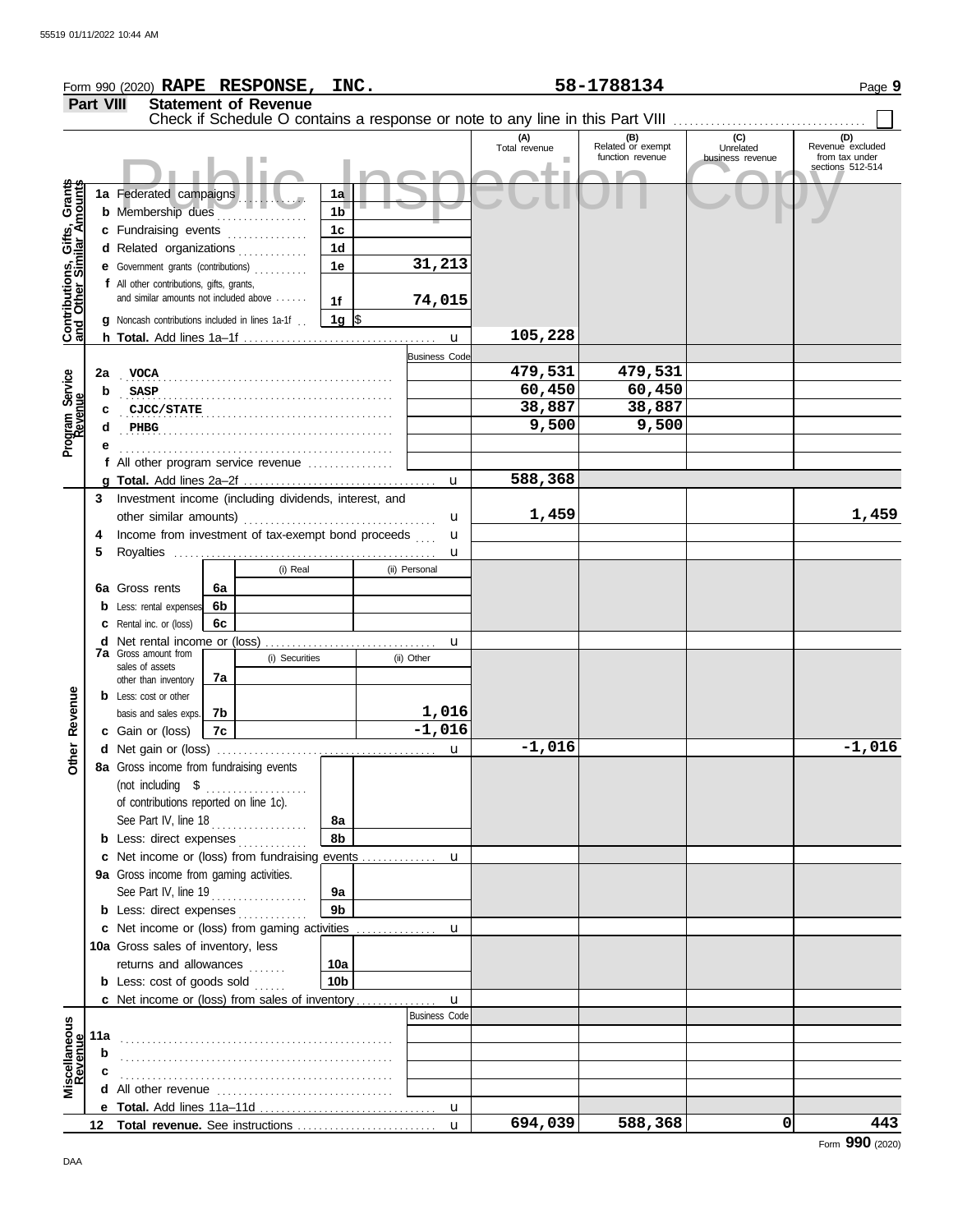## Copyright School (C) and 10b of Part VIII.<br>
Program service Management and Engineeral expenses<br>
and other assistance to domestic organizations<br>
Sand other assistance to domestic organizations<br>
Sand other assistance to dome **Part IX Statement of Functional Expenses** Form 990 (2020) Page **10 RAPE RESPONSE, INC. 58-1788134** *Section 501(c)(3) and 501(c)(4) organizations must complete all columns. All other organizations must complete column (A). Do not include amounts reported on lines 6b, 7b, 8b, 9b, and 10b of Part VIII.* **1 2 3 4 5 6** Compensation not included above to disqualified **7 8 9 10** Payroll taxes . . . . . . . . . . . . . . . . . . . . . . . . . . . . . . **11 a** Management ............................. **b** Legal . . . . . . . . . . . . . . . . . . . . . . . . . . . . . . . . . . . . . **c** Accounting . . . . . . . . . . . . . . . . . . . . . . . . . . . . . . . **d** Lobbying . . . . . . . . . . . . . . . . . . . . . . . . . . . . . . . . . . **e** Professional fundraising services. See Part IV, line 17 **f g** Other. (If line 11g amount exceeds 10% of line 25, column **12** Advertising and promotion ................ **13** Office expenses **.......................**... **14 15 16 17** Travel . . . . . . . . . . . . . . . . . . . . . . . . . . . . . . . . . . . . **18 19 20 21 22** Depreciation, depletion, and amortization . **23** Insurance . . . . . . . . . . . . . . . . . . . . . . . . . . . . . . . . . **24** Other expenses. Itemize expenses not covered **a b c d e** All other expenses . . . . . . . . . . . . . . . . . . . . . . . . Grants and other assistance to domestic organizations and domestic governments. See Part IV, line 21 . . . . . . . . Grants and other assistance to domestic individuals. See Part IV, line 22 Grants and other assistance to foreign organizations, foreign governments, and foreign individuals. See Part IV, lines 15 and 16 Benefits paid to or for members ............ Compensation of current officers, directors, trustees, and key employees . . . . . . . . . . . . persons (as defined under section 4958(f)(1)) and persons described in section  $4958(c)(3)(B)$  .... Other salaries and wages . . . . . . . . . . . . . . . . Pension plan accruals and contributions (include section 401(k) and 403(b) employer contributions) Other employee benefits .................. Fees for services (nonemployees): Investment management fees .............. Information technology Royalties . . . . . . . . . . . . . . . . . . . . . . . . . . . . . . . . . Occupancy . . . . . . . . . . . . . . . . . . . . . . . . . . . . . . . Payments of travel or entertainment expenses for any federal, state, or local public officials Conferences, conventions, and meetings Interest . . . . . . . . . . . . . . . . . . . . . . . . . . . . . . . . . . . Payments to affiliates ..................... above (List miscellaneous expenses on line 24e. If line 24e amount exceeds 10% of line 25, column (A) amount, list line 24e expenses on Schedule O.) **(A) (B) (C) (C) (C) Total expenses Program service Management and** (B)<br>Program service<br>expenses expenses general expenses (D)<br>Fundraising expenses . . . . . . . . . . . . . . . . . . . . . . . . . . . . . . . . . . . . . . . . . . . **SURVIVOR SERVICES 21,207 21,207** . . . . . . . . . . . . . . . . . . . . . . . . . . . . . . . . . . . . . . . . . . . **VOLUNTEER MANAGEMENT 558 558** . . . . . . . . . . . . . . . . . . . . . . . . . . . . . . . . . . . . . . . . . . . **MISCELLANEOUS 386 386** . . . . . . . . . . . . . . . . . . . . . . . . . . . . . . . . . . . . . . . . . . . Check if Schedule O contains a response or note to any line in this Part IX (A) amount, list line 11g expenses on Schedule O.) . . . . . . **102,821 69,404 25,705 7,712 332,787 319,491 8,845 4,451 8,691 6,731 1,406 554 5,259 3,155 1,578 526 34,711 31,454 2,986 271 6,825 6,825 56,030 56,030 45,109 41,291 3,582 236 3,493 3,144 314 35 34,944 31,450 3,145 349 9,677 9,677 662 251 24 387 3,402 3,295 107 9,171 7,537 1,569 65 675,733 605,061 56,086 14,586**

**25 Total functional expenses.** Add lines 1 through 24e . . . **26 Joint costs.** Complete this line only if the fundraising solicitation. Check here  $\mathbf{u}$  if organization reported in column (B) joint costs from a combined educational campaign and following SOP 98-2 (ASC 958-720)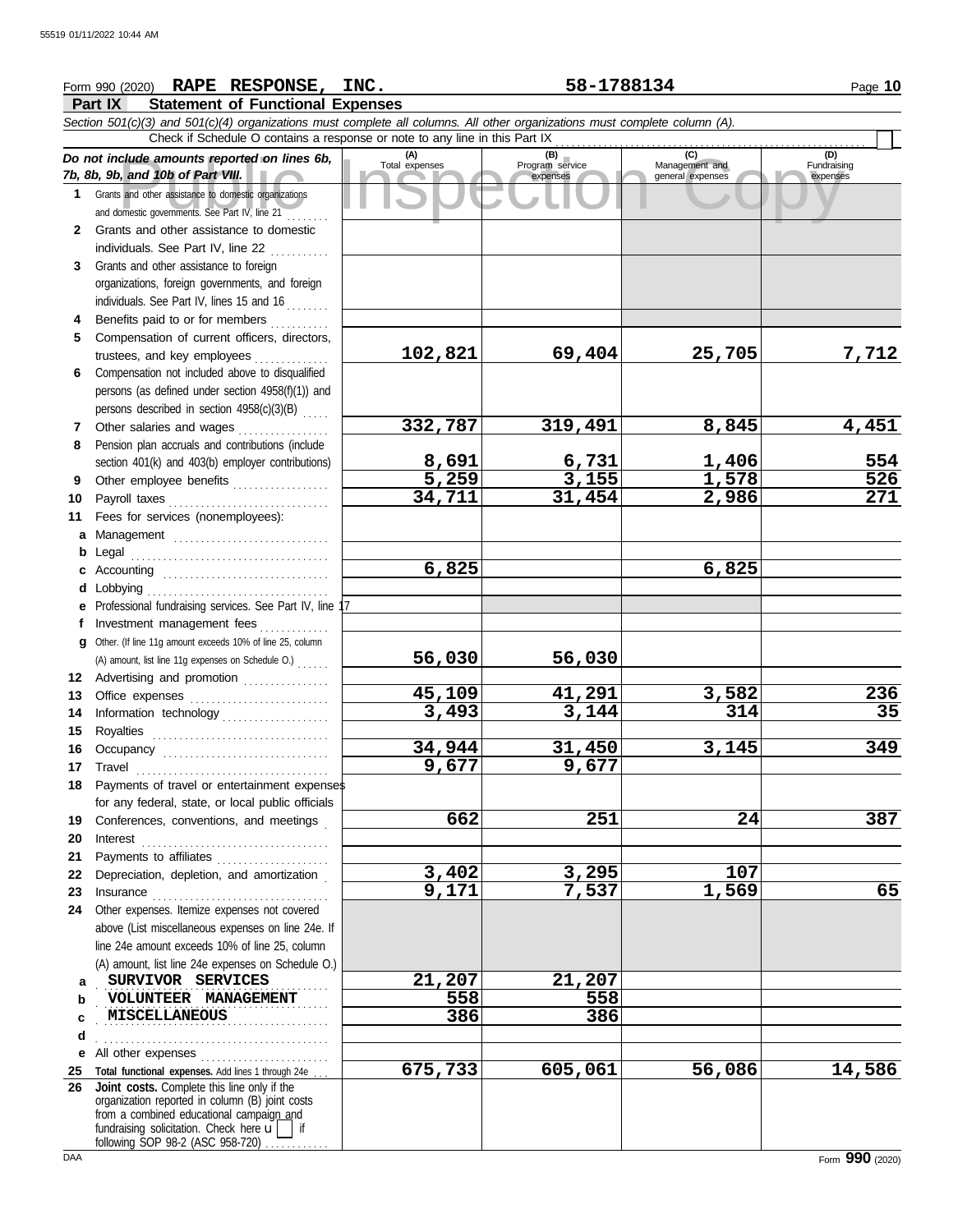|                      |        | Form 990 (2020) RAPE RESPONSE, INC.                                                                                                                                                                                                      |                 | 58-1788134 |                   | Page 11              |                |
|----------------------|--------|------------------------------------------------------------------------------------------------------------------------------------------------------------------------------------------------------------------------------------------|-----------------|------------|-------------------|----------------------|----------------|
|                      | Part X | <b>Balance Sheet</b>                                                                                                                                                                                                                     |                 |            |                   |                      |                |
|                      |        | Check if Schedule O contains a response or note to any line in this Part X                                                                                                                                                               |                 |            |                   |                      |                |
|                      |        |                                                                                                                                                                                                                                          |                 |            | (A)               |                      | (B)            |
|                      |        |                                                                                                                                                                                                                                          |                 |            | Beginning of year |                      | End of year    |
|                      | 1      | Cash—non-interest-bearing Communication Communication Communication                                                                                                                                                                      |                 |            | 8,866             | $\blacktriangleleft$ | 79,193         |
|                      | 2      |                                                                                                                                                                                                                                          |                 |            | 207,385           | $\overline{2}$       | 161,565        |
|                      | 3      |                                                                                                                                                                                                                                          |                 |            | 57,345            | $\overline{3}$       | 121,987        |
|                      | 4      | Accounts receivable, net                                                                                                                                                                                                                 |                 |            |                   | 4                    |                |
|                      | 5      | Loans and other receivables from any current or former officer, director,                                                                                                                                                                |                 |            |                   |                      |                |
|                      |        | trustee, key employee, creator or founder, substantial contributor, or 35%                                                                                                                                                               |                 |            |                   |                      |                |
|                      |        | controlled entity or family member of any of these persons                                                                                                                                                                               |                 |            |                   | 5                    |                |
|                      | 6      | Loans and other receivables from other disqualified persons (as defined                                                                                                                                                                  |                 |            |                   |                      |                |
|                      |        | under section 4958(f)(1)), and persons described in section 4958(c)(3)(B)                                                                                                                                                                |                 |            |                   | 6                    |                |
| Assets               | 7      |                                                                                                                                                                                                                                          |                 |            |                   | 7                    |                |
|                      | 8      | Inventories for sale or use <i>contained a contained a series</i> of the sale or use <i>contained a series</i> and the series of the series of the series of the series of the series of the series of the series of the series of the s |                 |            | 6,435             | 8                    | 6,051          |
|                      | 9      |                                                                                                                                                                                                                                          |                 |            | 1,838             | 9                    | 2,005          |
|                      |        | 10a Land, buildings, and equipment: cost or other                                                                                                                                                                                        |                 |            |                   |                      |                |
|                      |        |                                                                                                                                                                                                                                          |                 | 18,129     |                   |                      |                |
|                      |        | <b>b</b> Less: accumulated depreciation<br>.                                                                                                                                                                                             | 10 <sub>b</sub> | 14,520     | 8,026             | 10 <sub>c</sub>      | 3,609          |
|                      | 11     |                                                                                                                                                                                                                                          |                 | 11         |                   |                      |                |
|                      | 12     |                                                                                                                                                                                                                                          |                 | 135,478    | 12                | 136,637              |                |
|                      | 13     |                                                                                                                                                                                                                                          |                 | 13         |                   |                      |                |
|                      | 14     | Intangible assets                                                                                                                                                                                                                        |                 |            | 14                |                      |                |
|                      | 15     |                                                                                                                                                                                                                                          |                 |            | 882               | 15                   | 882            |
|                      | 16     | <b>Total assets.</b> Add lines 1 through 15 (must equal line 33)                                                                                                                                                                         |                 |            | 426,255           | 16                   | 441,929        |
|                      | 17     |                                                                                                                                                                                                                                          |                 |            | 17,054            | 17                   | 14,422         |
|                      | 18     |                                                                                                                                                                                                                                          |                 |            | 18                |                      |                |
|                      | 19     |                                                                                                                                                                                                                                          |                 |            |                   | 19                   |                |
|                      | 20     |                                                                                                                                                                                                                                          |                 |            |                   | 20                   |                |
|                      | 21     | Escrow or custodial account liability. Complete Part IV of Schedule D                                                                                                                                                                    |                 |            |                   | 21                   |                |
|                      | 22     | Loans and other payables to any current or former officer, director,                                                                                                                                                                     |                 |            |                   |                      |                |
|                      |        | trustee, key employee, creator or founder, substantial contributor, or 35%                                                                                                                                                               |                 |            |                   |                      |                |
| Liabilities          |        | controlled entity or family member of any of these persons                                                                                                                                                                               |                 |            |                   | 22                   |                |
|                      | 23     |                                                                                                                                                                                                                                          |                 |            |                   | 23                   |                |
|                      | 24     | Unsecured notes and loans payable to unrelated third parties                                                                                                                                                                             |                 |            |                   | 24                   |                |
|                      | 25     | Other liabilities (including federal income tax, payables to related third                                                                                                                                                               |                 |            |                   |                      |                |
|                      |        | parties, and other liabilities not included on lines 17-24). Complete Part X                                                                                                                                                             |                 |            |                   |                      |                |
|                      |        |                                                                                                                                                                                                                                          |                 |            |                   | 25                   |                |
|                      | 26     |                                                                                                                                                                                                                                          |                 |            | 17,054            | 26                   | 14,422         |
|                      |        | Organizations that follow FASB ASC 958, check here $ X $                                                                                                                                                                                 |                 |            |                   |                      |                |
|                      |        | and complete lines 27, 28, 32, and 33.                                                                                                                                                                                                   |                 |            |                   |                      |                |
|                      | 27     | Net assets without donor restrictions                                                                                                                                                                                                    |                 |            | 393,309           | 27                   | 408,007        |
|                      | 28     |                                                                                                                                                                                                                                          |                 |            | 15,892            | 28                   | 19,500         |
| <b>Fund Balances</b> |        | Organizations that do not follow FASB ASC 958, check here u                                                                                                                                                                              |                 |            |                   |                      |                |
|                      |        | and complete lines 29 through 33.                                                                                                                                                                                                        |                 |            |                   |                      |                |
| ŏ                    | 29     | Capital stock or trust principal, or current funds                                                                                                                                                                                       |                 |            |                   | 29                   |                |
| Assets               | 30     |                                                                                                                                                                                                                                          |                 |            |                   | 30                   |                |
|                      | 31     | Retained earnings, endowment, accumulated income, or other funds                                                                                                                                                                         |                 |            |                   | 31                   |                |
| <b>Net</b>           | 32     |                                                                                                                                                                                                                                          |                 |            | 409,201           | 32                   | 427,507        |
|                      | 33     |                                                                                                                                                                                                                                          |                 |            | 426,255           | 33                   | <u>441,929</u> |

Form **990** (2020)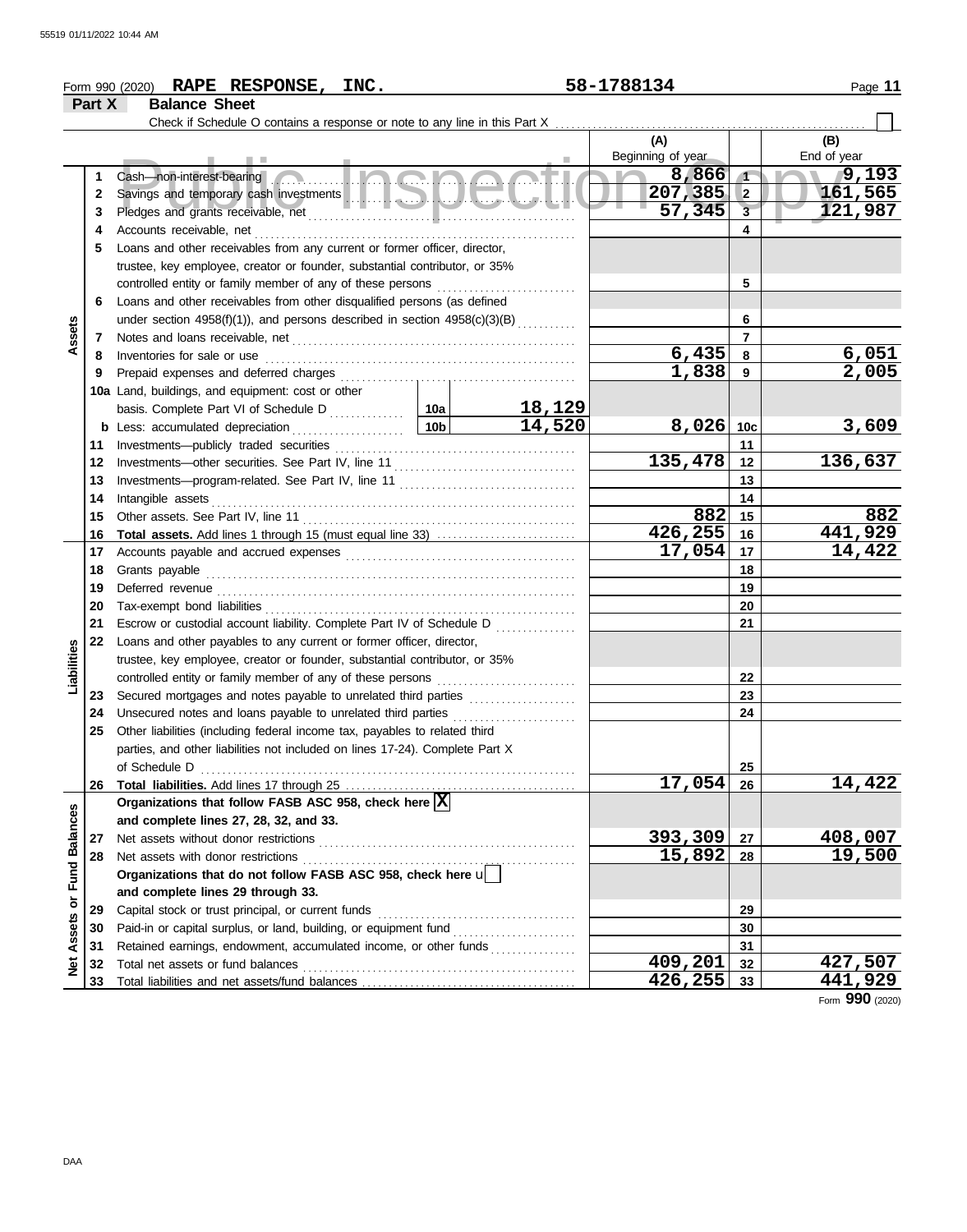|    | 58-1788134<br>Form 990 (2020) RAPE RESPONSE, INC.                                                                                                                                                                              |                         |                |            | Page 12 |
|----|--------------------------------------------------------------------------------------------------------------------------------------------------------------------------------------------------------------------------------|-------------------------|----------------|------------|---------|
|    | <b>Reconciliation of Net Assets</b><br><b>Part XI</b>                                                                                                                                                                          |                         |                |            |         |
|    |                                                                                                                                                                                                                                |                         |                |            |         |
| 1  |                                                                                                                                                                                                                                | $\mathbf{1}$            |                | 694,039    |         |
| 2  | Total expenses (must equal Part IX, column (A), line 25) [Contract responses to the contract response to the contract response to the contract response of the contract response of the contract response of the contract resp | $\overline{2}$          |                | 675,733    |         |
| 3  | Revenue less expenses. Subtract line 2 from line 1                                                                                                                                                                             | $3 -$                   |                | 18,306     |         |
| 4  | Net assets or fund balances at beginning of year (must equal Part X, line 32, column (A))                                                                                                                                      | $\overline{\mathbf{4}}$ |                | 409,201    |         |
| 5  |                                                                                                                                                                                                                                | $\overline{5}$          |                |            |         |
| 6  |                                                                                                                                                                                                                                | 6                       |                |            |         |
| 7  | Investment expenses <b>constant expenses constant expenses constant expenses constant expenses</b>                                                                                                                             | $\overline{7}$          |                |            |         |
| 8  |                                                                                                                                                                                                                                | 8                       |                |            |         |
| 9  |                                                                                                                                                                                                                                | $\mathbf{9}$            |                |            |         |
| 10 | Net assets or fund balances at end of year. Combine lines 3 through 9 (must equal Part X, line                                                                                                                                 |                         |                |            |         |
|    | 32, column (B))                                                                                                                                                                                                                | 10                      |                | 427,507    |         |
|    | <b>Financial Statements and Reporting</b><br><b>Part XII</b>                                                                                                                                                                   |                         |                |            |         |
|    |                                                                                                                                                                                                                                |                         |                |            |         |
|    |                                                                                                                                                                                                                                |                         |                | Yes        | No      |
| 1. | $\mathbf{X}$ Accrual<br>Cash<br>Accounting method used to prepare the Form 990:    <br>Other                                                                                                                                   |                         |                |            |         |
|    | If the organization changed its method of accounting from a prior year or checked "Other," explain in                                                                                                                          |                         |                |            |         |
|    | Schedule O.                                                                                                                                                                                                                    |                         |                |            |         |
|    | 2a Were the organization's financial statements compiled or reviewed by an independent accountant?                                                                                                                             |                         | 2a             |            | x       |
|    | If "Yes," check a box below to indicate whether the financial statements for the year were compiled or                                                                                                                         |                         |                |            |         |
|    | reviewed on a separate basis, consolidated basis, or both:                                                                                                                                                                     |                         |                |            |         |
|    | Consolidated basis<br>Both consolidated and separate basis<br>Separate basis                                                                                                                                                   |                         |                |            |         |
|    | <b>b</b> Were the organization's financial statements audited by an independent accountant?                                                                                                                                    |                         | 2 <sub>b</sub> | х          |         |
|    | If "Yes," check a box below to indicate whether the financial statements for the year were audited on a                                                                                                                        |                         |                |            |         |
|    | separate basis, consolidated basis, or both:                                                                                                                                                                                   |                         |                |            |         |
|    | $ \mathbf{X} $ Separate basis<br>Consolidated basis<br>  Both consolidated and separate basis                                                                                                                                  |                         |                |            |         |
|    | c If "Yes" to line 2a or 2b, does the organization have a committee that assumes responsibility for oversight of                                                                                                               |                         |                |            |         |
|    | the audit, review, or compilation of its financial statements and selection of an independent accountant?                                                                                                                      |                         | 2c             | х          |         |
|    | If the organization changed either its oversight process or selection process during the tax year, explain on                                                                                                                  |                         |                |            |         |
|    | Schedule O.                                                                                                                                                                                                                    |                         |                |            |         |
|    |                                                                                                                                                                                                                                |                         |                |            |         |
|    | 3a As a result of a federal award, was the organization required to undergo an audit or audits as set forth in the                                                                                                             |                         |                |            | X       |
|    | Single Audit Act and OMB Circular A-133?                                                                                                                                                                                       |                         | 3a             |            |         |
|    | <b>b</b> If "Yes," did the organization undergo the required audit or audits? If the organization did not undergo the                                                                                                          |                         |                |            |         |
|    |                                                                                                                                                                                                                                |                         | 3b             | <b>agn</b> |         |

## Form **990** (2020)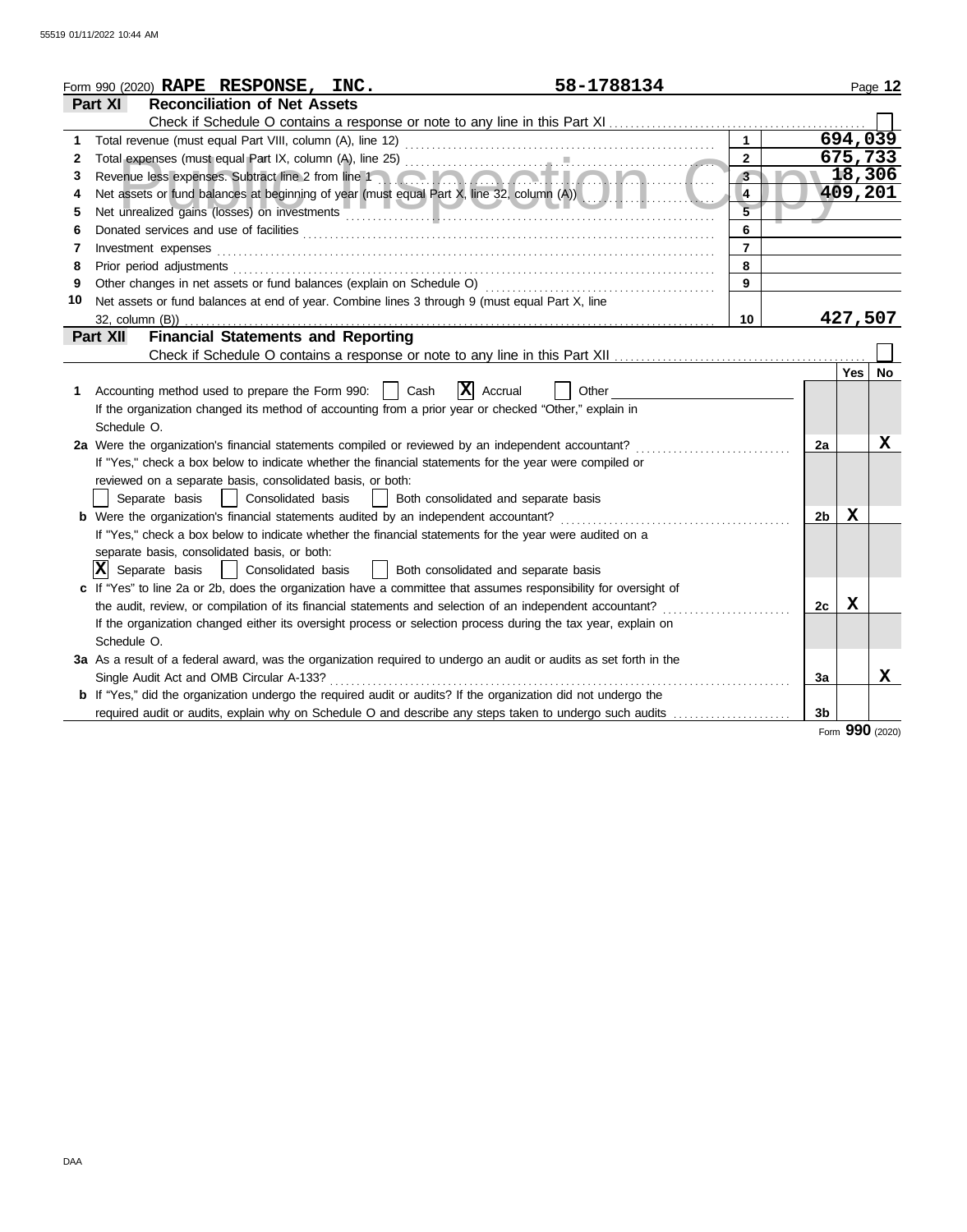| (C)<br>(A)<br>(B)<br>(D)<br>(E)<br>(F)<br>Position<br>Name and title<br>Reportable<br>Reportable<br>Estimated amount<br>Average<br>(do not check more than one<br>hours<br>compensation<br>compensation<br>of other<br>box, unless person is both an<br>from the<br>from related<br>per week<br>compensation<br>officer and a director/trustee)<br>organization<br>organizations<br>from the<br>(list any<br>(W-2/1099-MISC)<br>(W-2/1099-MISC)<br>organization and<br>hours for<br>Individual trustee<br>or director<br><b>Officer</b><br>Key employee<br>Highest compensated<br>employee<br>Former<br>nstitutional trustee<br>related organizations<br>related<br>organizations<br>$\overline{\phantom{0}}$<br>below<br>dotted line)<br>(20)<br>SALLY WALDEN-CROWE<br>2.00<br>0.00<br>X<br>X<br>0<br>0<br>VICE<br><b>PRESIDENT</b><br>0<br>(21)<br>LEIGH STALLINGS<br>- WOOD<br>2.00<br>0.00<br>$\mathbf x$<br>$\mathbf 0$<br><b>SECRETARY</b><br>X<br>0<br>0<br>(22)<br>TREY WOOD |
|--------------------------------------------------------------------------------------------------------------------------------------------------------------------------------------------------------------------------------------------------------------------------------------------------------------------------------------------------------------------------------------------------------------------------------------------------------------------------------------------------------------------------------------------------------------------------------------------------------------------------------------------------------------------------------------------------------------------------------------------------------------------------------------------------------------------------------------------------------------------------------------------------------------------------------------------------------------------------------------|
|                                                                                                                                                                                                                                                                                                                                                                                                                                                                                                                                                                                                                                                                                                                                                                                                                                                                                                                                                                                      |
|                                                                                                                                                                                                                                                                                                                                                                                                                                                                                                                                                                                                                                                                                                                                                                                                                                                                                                                                                                                      |
|                                                                                                                                                                                                                                                                                                                                                                                                                                                                                                                                                                                                                                                                                                                                                                                                                                                                                                                                                                                      |
|                                                                                                                                                                                                                                                                                                                                                                                                                                                                                                                                                                                                                                                                                                                                                                                                                                                                                                                                                                                      |
|                                                                                                                                                                                                                                                                                                                                                                                                                                                                                                                                                                                                                                                                                                                                                                                                                                                                                                                                                                                      |
|                                                                                                                                                                                                                                                                                                                                                                                                                                                                                                                                                                                                                                                                                                                                                                                                                                                                                                                                                                                      |
|                                                                                                                                                                                                                                                                                                                                                                                                                                                                                                                                                                                                                                                                                                                                                                                                                                                                                                                                                                                      |
| 1.00<br>0.00<br>0<br>X<br>0<br><b>DIRECTOR</b><br>0                                                                                                                                                                                                                                                                                                                                                                                                                                                                                                                                                                                                                                                                                                                                                                                                                                                                                                                                  |
|                                                                                                                                                                                                                                                                                                                                                                                                                                                                                                                                                                                                                                                                                                                                                                                                                                                                                                                                                                                      |
|                                                                                                                                                                                                                                                                                                                                                                                                                                                                                                                                                                                                                                                                                                                                                                                                                                                                                                                                                                                      |
|                                                                                                                                                                                                                                                                                                                                                                                                                                                                                                                                                                                                                                                                                                                                                                                                                                                                                                                                                                                      |
|                                                                                                                                                                                                                                                                                                                                                                                                                                                                                                                                                                                                                                                                                                                                                                                                                                                                                                                                                                                      |
|                                                                                                                                                                                                                                                                                                                                                                                                                                                                                                                                                                                                                                                                                                                                                                                                                                                                                                                                                                                      |
| <b>Subtotal</b><br>1b.<br>u                                                                                                                                                                                                                                                                                                                                                                                                                                                                                                                                                                                                                                                                                                                                                                                                                                                                                                                                                          |
| Total from continuation sheets to Part VII, Section A<br>c<br>u                                                                                                                                                                                                                                                                                                                                                                                                                                                                                                                                                                                                                                                                                                                                                                                                                                                                                                                      |
| u<br>d<br>Total number of individuals (including but not limited to those listed above) who received more than \$100,000 of<br>$\mathbf{2}$                                                                                                                                                                                                                                                                                                                                                                                                                                                                                                                                                                                                                                                                                                                                                                                                                                          |
| reportable compensation from the organization $\mathbf u$                                                                                                                                                                                                                                                                                                                                                                                                                                                                                                                                                                                                                                                                                                                                                                                                                                                                                                                            |
| Yes l<br><b>No</b><br>Did the organization list any former officer, director, trustee, key employee, or highest compensated<br>3                                                                                                                                                                                                                                                                                                                                                                                                                                                                                                                                                                                                                                                                                                                                                                                                                                                     |
| 3                                                                                                                                                                                                                                                                                                                                                                                                                                                                                                                                                                                                                                                                                                                                                                                                                                                                                                                                                                                    |
| For any individual listed on line 1a, is the sum of reportable compensation and other compensation from the<br>4<br>organization and related organizations greater than \$150,000? If "Yes," complete Schedule J for such                                                                                                                                                                                                                                                                                                                                                                                                                                                                                                                                                                                                                                                                                                                                                            |
| 4<br>individual<br>individual<br>Did any person listed on line 1a receive or accrue compensation from any unrelated organization or individual<br>5                                                                                                                                                                                                                                                                                                                                                                                                                                                                                                                                                                                                                                                                                                                                                                                                                                  |
| 5                                                                                                                                                                                                                                                                                                                                                                                                                                                                                                                                                                                                                                                                                                                                                                                                                                                                                                                                                                                    |
| Section B. Independent Contractors<br>Complete this table for your five highest compensated independent contractors that received more than \$100,000 of                                                                                                                                                                                                                                                                                                                                                                                                                                                                                                                                                                                                                                                                                                                                                                                                                             |
| 1<br>compensation from the organization. Report compensation for the calendar year ending with or within the organization's tax year.                                                                                                                                                                                                                                                                                                                                                                                                                                                                                                                                                                                                                                                                                                                                                                                                                                                |
| (C)<br>Compensation<br>(B)<br>Description of services<br>(A)<br>Name and business address                                                                                                                                                                                                                                                                                                                                                                                                                                                                                                                                                                                                                                                                                                                                                                                                                                                                                            |
|                                                                                                                                                                                                                                                                                                                                                                                                                                                                                                                                                                                                                                                                                                                                                                                                                                                                                                                                                                                      |
|                                                                                                                                                                                                                                                                                                                                                                                                                                                                                                                                                                                                                                                                                                                                                                                                                                                                                                                                                                                      |
|                                                                                                                                                                                                                                                                                                                                                                                                                                                                                                                                                                                                                                                                                                                                                                                                                                                                                                                                                                                      |
|                                                                                                                                                                                                                                                                                                                                                                                                                                                                                                                                                                                                                                                                                                                                                                                                                                                                                                                                                                                      |
| Total number of independent contractors (including but not limited to those listed above) who<br>2                                                                                                                                                                                                                                                                                                                                                                                                                                                                                                                                                                                                                                                                                                                                                                                                                                                                                   |

received more than \$100,000 of compensation from the organization u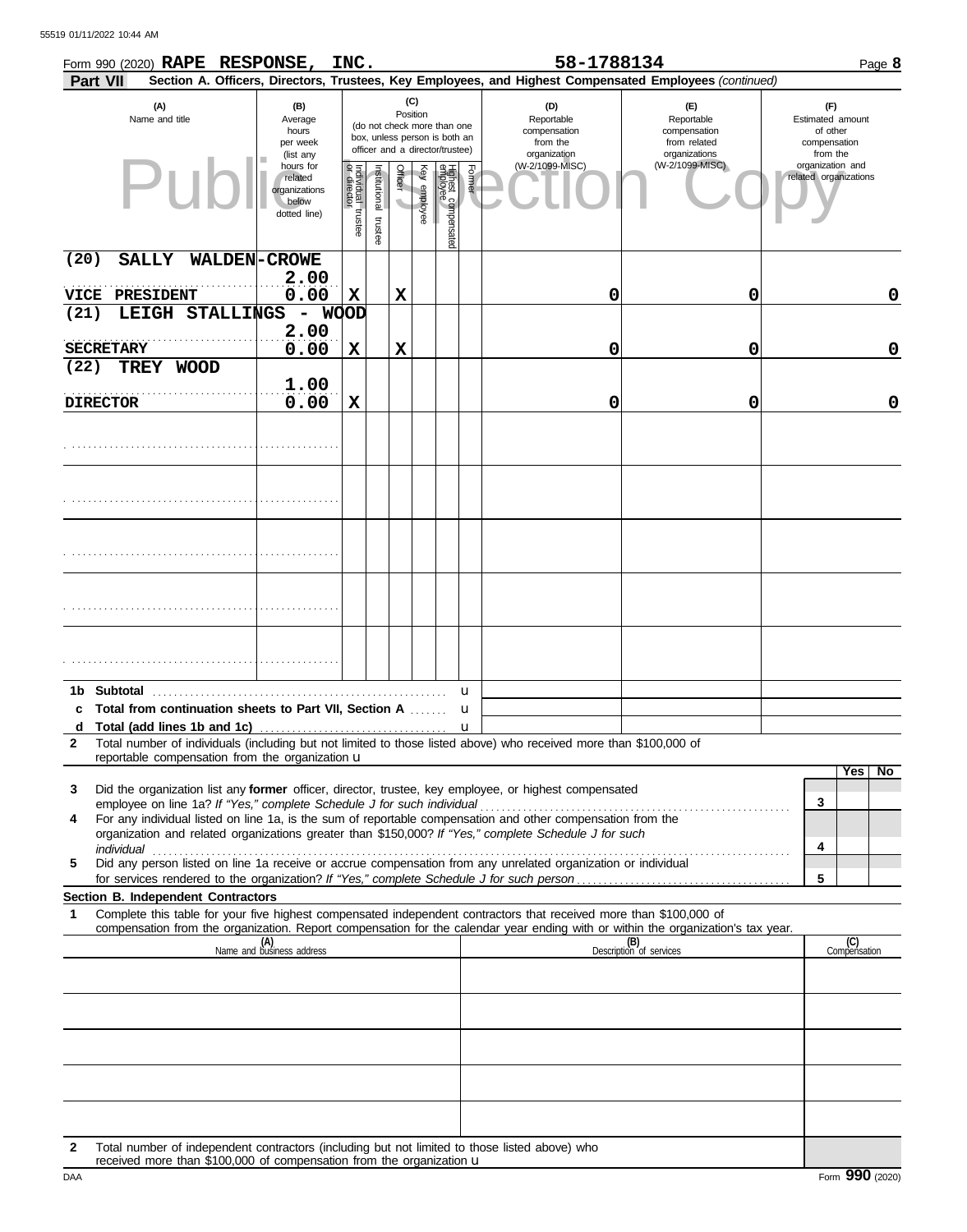| <b>SCHEDULE A</b>          |                                                                                                                                                                                                | <b>Public Charity Status and Public Support</b>                                                                                                                                                                                                                                                                  |     |                          |                        | OMB No. 1545-0047                    |  |  |
|----------------------------|------------------------------------------------------------------------------------------------------------------------------------------------------------------------------------------------|------------------------------------------------------------------------------------------------------------------------------------------------------------------------------------------------------------------------------------------------------------------------------------------------------------------|-----|--------------------------|------------------------|--------------------------------------|--|--|
| (Form 990 or 990-EZ)       |                                                                                                                                                                                                | Complete if the organization is a section 501(c)(3) organization or a section 4947(a)(1) nonexempt charitable trust.                                                                                                                                                                                             |     |                          |                        |                                      |  |  |
| Department of the Treasury |                                                                                                                                                                                                | u Attach to Form 990 or Form 990-EZ.                                                                                                                                                                                                                                                                             |     |                          |                        | Open to Public                       |  |  |
| Internal Revenue Service   |                                                                                                                                                                                                | u Go to www.irs.gov/Form990 for instructions and the latest information.                                                                                                                                                                                                                                         |     |                          |                        | Inspection                           |  |  |
| Name of the organization   | RAPE RESPONSE, INC.                                                                                                                                                                            |                                                                                                                                                                                                                                                                                                                  |     |                          | 58-1788134             | Employer identification number       |  |  |
| Part I                     |                                                                                                                                                                                                | Reason for Public Charity Status. (All organizations must complete this part.) See instructions.                                                                                                                                                                                                                 |     |                          |                        |                                      |  |  |
|                            |                                                                                                                                                                                                | The organization is not a private foundation because it is: (For lines 1 through 12, check only one box.)                                                                                                                                                                                                        |     |                          |                        |                                      |  |  |
| 1<br>2                     |                                                                                                                                                                                                | A church, convention of churches, or association of churches described in section 170(b)(1)(A)(i).                                                                                                                                                                                                               |     |                          |                        |                                      |  |  |
| 3                          | A school described in section 170(b)(1)(A)(ii). (Attach Schedule E (Form 990 or 990-EZ).)<br>A hospital or a cooperative hospital service organization described in section 170(b)(1)(A)(iii). |                                                                                                                                                                                                                                                                                                                  |     |                          |                        |                                      |  |  |
| 4                          | A medical research organization operated in conjunction with a hospital described in section 170(b)(1)(A)(iii). Enter the hospital's name,                                                     |                                                                                                                                                                                                                                                                                                                  |     |                          |                        |                                      |  |  |
| city, and state:<br>5      |                                                                                                                                                                                                | An organization operated for the benefit of a college or university owned or operated by a governmental unit described in                                                                                                                                                                                        |     |                          |                        |                                      |  |  |
|                            | section 170(b)(1)(A)(iv). (Complete Part II.)                                                                                                                                                  |                                                                                                                                                                                                                                                                                                                  |     |                          |                        |                                      |  |  |
| 6<br>$ {\bf X} $<br>7      |                                                                                                                                                                                                | A federal, state, or local government or governmental unit described in section 170(b)(1)(A)(v).<br>An organization that normally receives a substantial part of its support from a governmental unit or from the general public                                                                                 |     |                          |                        |                                      |  |  |
|                            | described in section 170(b)(1)(A)(vi). (Complete Part II.)                                                                                                                                     |                                                                                                                                                                                                                                                                                                                  |     |                          |                        |                                      |  |  |
| 8<br>9                     |                                                                                                                                                                                                | A community trust described in section 170(b)(1)(A)(vi). (Complete Part II.)<br>An agricultural research organization described in section 170(b)(1)(A)(ix) operated in conjunction with a land-grant college                                                                                                    |     |                          |                        |                                      |  |  |
| university:                |                                                                                                                                                                                                | or university or a non-land-grant college of agriculture (see instructions). Enter the name, city, and state of the college or                                                                                                                                                                                   |     |                          |                        |                                      |  |  |
| 10                         |                                                                                                                                                                                                | An organization that normally receives: (1) more than 33 1/3% of its support from contributions, membership fees, and gross                                                                                                                                                                                      |     |                          |                        |                                      |  |  |
|                            |                                                                                                                                                                                                | receipts from activities related to its exempt functions, subject to certain exceptions; and (2) no more than 331/3% of its<br>support from gross investment income and unrelated business taxable income (less section 511 tax) from businesses                                                                 |     |                          |                        |                                      |  |  |
|                            |                                                                                                                                                                                                | acquired by the organization after June 30, 1975. See section 509(a)(2). (Complete Part III.)                                                                                                                                                                                                                    |     |                          |                        |                                      |  |  |
| 11                         |                                                                                                                                                                                                | An organization organized and operated exclusively to test for public safety. See section 509(a)(4).                                                                                                                                                                                                             |     |                          |                        |                                      |  |  |
| 12                         |                                                                                                                                                                                                | An organization organized and operated exclusively for the benefit of, to perform the functions of, or to carry out the purposes<br>of one or more publicly supported organizations described in section 509(a)(1) or section 509(a)(2). See section 509(a)(3).                                                  |     |                          |                        |                                      |  |  |
|                            |                                                                                                                                                                                                | Check the box in lines 12a through 12d that describes the type of supporting organization and complete lines 12e, 12f, and 12g.                                                                                                                                                                                  |     |                          |                        |                                      |  |  |
| a                          |                                                                                                                                                                                                | Type I. A supporting organization operated, supervised, or controlled by its supported organization(s), typically by giving<br>the supported organization(s) the power to regularly appoint or elect a majority of the directors or trustees of the                                                              |     |                          |                        |                                      |  |  |
|                            |                                                                                                                                                                                                | supporting organization. You must complete Part IV, Sections A and B.                                                                                                                                                                                                                                            |     |                          |                        |                                      |  |  |
| b                          |                                                                                                                                                                                                | Type II. A supporting organization supervised or controlled in connection with its supported organization(s), by having<br>control or management of the supporting organization vested in the same persons that control or manage the supported<br>organization(s). You must complete Part IV, Sections A and C. |     |                          |                        |                                      |  |  |
| с                          |                                                                                                                                                                                                | Type III functionally integrated. A supporting organization operated in connection with, and functionally integrated with,<br>its supported organization(s) (see instructions). You must complete Part IV, Sections A, D, and E.                                                                                 |     |                          |                        |                                      |  |  |
| d                          |                                                                                                                                                                                                | Type III non-functionally integrated. A supporting organization operated in connection with its supported organization(s)<br>that is not functionally integrated. The organization generally must satisfy a distribution requirement and an attentiveness                                                        |     |                          |                        |                                      |  |  |
|                            |                                                                                                                                                                                                | requirement (see instructions). You must complete Part IV, Sections A and D, and Part V.                                                                                                                                                                                                                         |     |                          |                        |                                      |  |  |
| е                          |                                                                                                                                                                                                | Check this box if the organization received a written determination from the IRS that it is a Type I, Type II, Type III<br>functionally integrated, or Type III non-functionally integrated supporting organization.                                                                                             |     |                          |                        |                                      |  |  |
| f                          | Enter the number of supported organizations                                                                                                                                                    |                                                                                                                                                                                                                                                                                                                  |     |                          |                        |                                      |  |  |
| g<br>(i) Name of supported | $(ii)$ EIN                                                                                                                                                                                     | Provide the following information about the supported organization(s).<br>(iii) Type of organization                                                                                                                                                                                                             |     | (iv) Is the organization | (v) Amount of monetary | (vi) Amount of                       |  |  |
| organization               |                                                                                                                                                                                                | (described on lines 1-10                                                                                                                                                                                                                                                                                         |     | listed in your governing | support (see           | other support (see                   |  |  |
|                            |                                                                                                                                                                                                | above (see instructions))                                                                                                                                                                                                                                                                                        | Yes | document?<br>No          | instructions)          | instructions)                        |  |  |
| (A)                        |                                                                                                                                                                                                |                                                                                                                                                                                                                                                                                                                  |     |                          |                        |                                      |  |  |
| (B)                        |                                                                                                                                                                                                |                                                                                                                                                                                                                                                                                                                  |     |                          |                        |                                      |  |  |
|                            |                                                                                                                                                                                                |                                                                                                                                                                                                                                                                                                                  |     |                          |                        |                                      |  |  |
| (C)                        |                                                                                                                                                                                                |                                                                                                                                                                                                                                                                                                                  |     |                          |                        |                                      |  |  |
| (D)                        |                                                                                                                                                                                                |                                                                                                                                                                                                                                                                                                                  |     |                          |                        |                                      |  |  |
| (E)                        |                                                                                                                                                                                                |                                                                                                                                                                                                                                                                                                                  |     |                          |                        |                                      |  |  |
| Total                      |                                                                                                                                                                                                | For Paperwork Reduction Act Notice, see the Instructions for Form 990 or 990-EZ.                                                                                                                                                                                                                                 |     |                          |                        | Schedule A (Form 990 or 990-EZ) 2020 |  |  |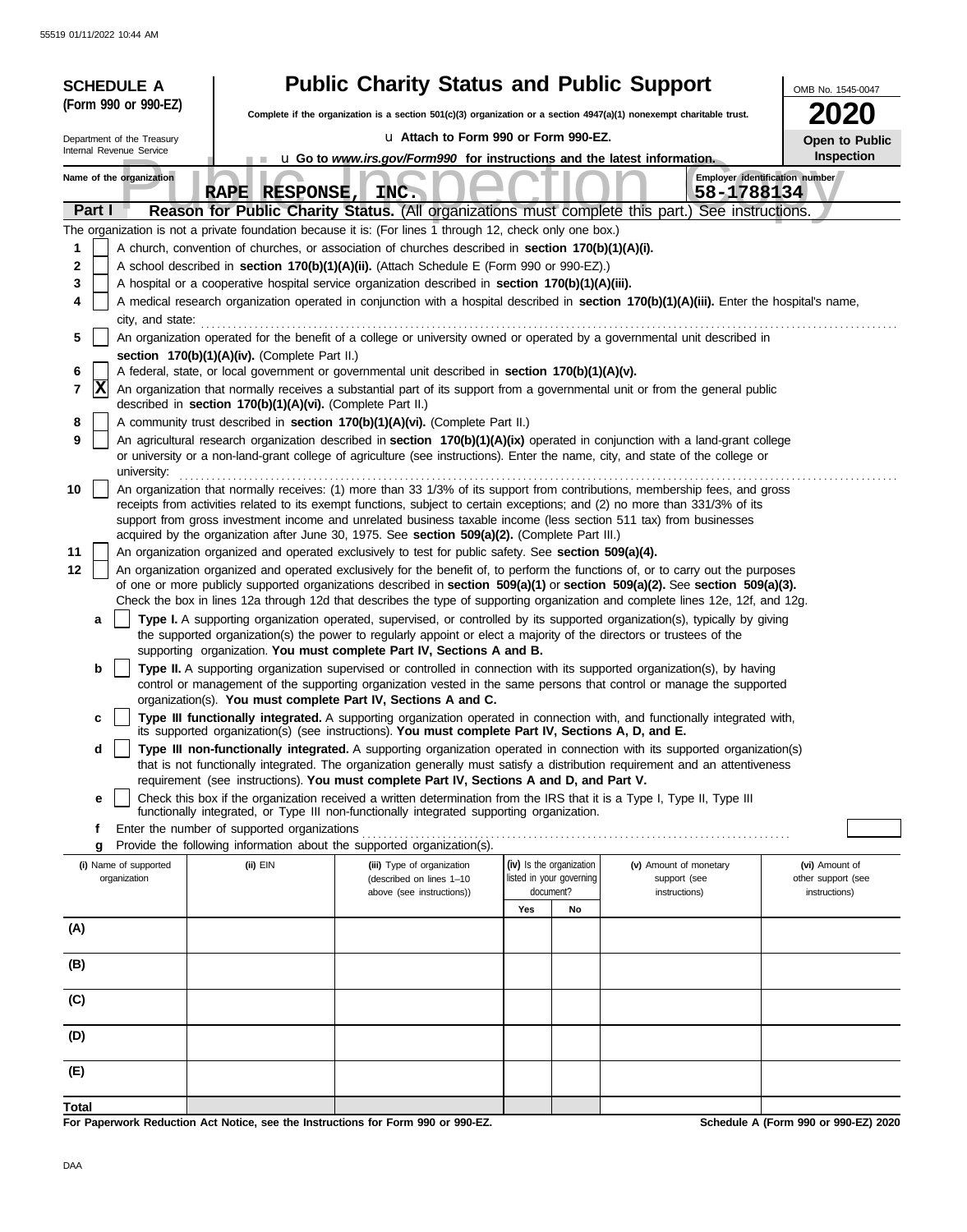|              | Schedule A (Form 990 or 990-EZ) 2020                                                                                                                                                                                                      | RAPE RESPONSE, INC. |          |            |            | 58-1788134 | Page 2                             |
|--------------|-------------------------------------------------------------------------------------------------------------------------------------------------------------------------------------------------------------------------------------------|---------------------|----------|------------|------------|------------|------------------------------------|
|              | Support Schedule for Organizations Described in Sections 170(b)(1)(A)(iv) and 170(b)(1)(A)(vi)<br>Part II                                                                                                                                 |                     |          |            |            |            |                                    |
|              | (Complete only if you checked the box on line 5, 7, or 8 of Part I or if the organization failed to qualify under                                                                                                                         |                     |          |            |            |            |                                    |
|              | Part III. If the organization fails to qualify under the tests listed below, please complete Part III.)                                                                                                                                   |                     |          |            |            |            |                                    |
|              | Section A. Public Support                                                                                                                                                                                                                 |                     |          |            |            |            |                                    |
|              | Calendar year (or fiscal year beginning in) u                                                                                                                                                                                             | (a) 2016            | (b) 2017 | (c) 2018   | $(d)$ 2019 | (e) 2020   | (f) Total                          |
| 1            | Gifts, grants, contributions, and                                                                                                                                                                                                         |                     |          |            |            |            |                                    |
|              | membership fees received. (Do not                                                                                                                                                                                                         | 400,040             |          |            | 116,282    | 105,228    |                                    |
|              | include any "unusual grants.")                                                                                                                                                                                                            |                     | 159,819  | 178,580    |            |            | 959,949                            |
| $\mathbf{2}$ | Tax revenues levied for the                                                                                                                                                                                                               |                     |          |            |            |            |                                    |
|              | organization's benefit and either paid<br>to or expended on its behalf                                                                                                                                                                    |                     |          |            |            |            |                                    |
|              |                                                                                                                                                                                                                                           |                     |          |            |            |            |                                    |
| 3            | The value of services or facilities<br>furnished by a governmental unit to the                                                                                                                                                            |                     |          |            |            |            |                                    |
|              | organization without charge                                                                                                                                                                                                               |                     |          |            |            |            |                                    |
| 4            | Total. Add lines 1 through 3                                                                                                                                                                                                              | 400,040             | 159,819  | 178,580    | 116,282    | 105,228    | 959,949                            |
| 5            | The portion of total contributions by                                                                                                                                                                                                     |                     |          |            |            |            |                                    |
|              | each person (other than a<br>governmental unit or publicly                                                                                                                                                                                |                     |          |            |            |            |                                    |
|              | supported organization) included on                                                                                                                                                                                                       |                     |          |            |            |            |                                    |
|              | line 1 that exceeds 2% of the amount                                                                                                                                                                                                      |                     |          |            |            |            |                                    |
| 6            | shown on line 11, column (f) $\ldots$<br>Public support. Subtract line 5 from line 4.                                                                                                                                                     |                     |          |            |            |            | 959,949                            |
|              | <b>Section B. Total Support</b>                                                                                                                                                                                                           |                     |          |            |            |            |                                    |
|              | Calendar year (or fiscal year beginning in) <b>u</b>                                                                                                                                                                                      | (a) 2016            | (b) 2017 | $(c)$ 2018 | $(d)$ 2019 | (e) 2020   | (f) Total                          |
| 7            | Amounts from line 4                                                                                                                                                                                                                       | 400,040             | 159,819  | 178,580    | 116,282    | 105,228    | 959,949                            |
| 8            | Gross income from interest, dividends,                                                                                                                                                                                                    |                     |          |            |            |            |                                    |
|              | payments received on securities loans,<br>rents, royalties, and income from                                                                                                                                                               |                     |          |            |            |            |                                    |
|              |                                                                                                                                                                                                                                           | 965                 | 1,145    | 2,745      | 2,940      | 1,459      | 9,254                              |
| 9            | Net income from unrelated business                                                                                                                                                                                                        |                     |          |            |            |            |                                    |
|              | activities, whether or not the business                                                                                                                                                                                                   |                     |          |            |            |            |                                    |
|              | is regularly carried on                                                                                                                                                                                                                   |                     |          |            | 4,570      |            | 4,570                              |
| 10           | Other income. Do not include gain or                                                                                                                                                                                                      |                     |          |            |            |            |                                    |
|              | loss from the sale of capital assets<br>(Explain in Part VI.)                                                                                                                                                                             |                     |          |            |            |            |                                    |
| 11           | Total support. Add lines 7 through 10                                                                                                                                                                                                     |                     |          |            |            |            | 973,773                            |
| 12           | Gross receipts from related activities, etc. (see instructions)                                                                                                                                                                           |                     |          |            |            | 12         | 2,222,169                          |
| 13           | First 5 years. If the Form 990 is for the organization's first, second, third, fourth, or fifth tax year as a section 501(c)(3)                                                                                                           |                     |          |            |            |            |                                    |
|              |                                                                                                                                                                                                                                           |                     |          |            |            |            |                                    |
|              | Section C. Computation of Public Support Percentage                                                                                                                                                                                       |                     |          |            |            |            |                                    |
| 14           | Public support percentage for 2020 (line 6, column (f) divided by line 11, column (f) [[[[[[[[[[[[[[[[[[[[[[[                                                                                                                             |                     |          |            |            | 14         | 98.58%                             |
| 15           |                                                                                                                                                                                                                                           |                     |          |            |            | 15         | 98.85%                             |
| 16a          | 33 1/3% support test-2020. If the organization did not check the box on line 13, and line 14 is 33 1/3% or more, check this                                                                                                               |                     |          |            |            |            | $\blacktriangleright \overline{X}$ |
| b            | 33 1/3% support test-2019. If the organization did not check a box on line 13 or 16a, and line 15 is 33 1/3% or more, check                                                                                                               |                     |          |            |            |            |                                    |
|              |                                                                                                                                                                                                                                           |                     |          |            |            |            |                                    |
|              | 17a 10%-facts-and-circumstances test-2020. If the organization did not check a box on line 13, 16a, or 16b, and line 14 is                                                                                                                |                     |          |            |            |            |                                    |
|              | 10% or more, and if the organization meets the "facts-and-circumstances" test, check this box and stop here. Explain in                                                                                                                   |                     |          |            |            |            |                                    |
|              | Part VI how the organization meets the "facts-and-circumstances" test. The organization qualifies as a publicly supported                                                                                                                 |                     |          |            |            |            |                                    |
|              | organization<br><u>expanization</u>                                                                                                                                                                                                       |                     |          |            |            |            |                                    |
| b            | 10%-facts-and-circumstances test-2019. If the organization did not check a box on line 13, 16a, 16b, or 17a, and line                                                                                                                     |                     |          |            |            |            |                                    |
|              | 15 is 10% or more, and if the organization meets the "facts-and-circumstances" test, check this box and stop here. Explain                                                                                                                |                     |          |            |            |            |                                    |
|              | in Part VI how the organization meets the "facts-and-circumstances" test. The organization qualifies as a publicly supported                                                                                                              |                     |          |            |            |            |                                    |
|              | organization www.commutation.com/www.commutation.com/www.commutation.com/www.commutation.com/www.commutation.com<br>Private foundation. If the organization did not check a box on line 13, 16a, 16b, 17a, or 17b, check this box and see |                     |          |            |            |            |                                    |
| 18           |                                                                                                                                                                                                                                           |                     |          |            |            |            |                                    |
|              | <b>instructions</b>                                                                                                                                                                                                                       |                     |          |            |            |            |                                    |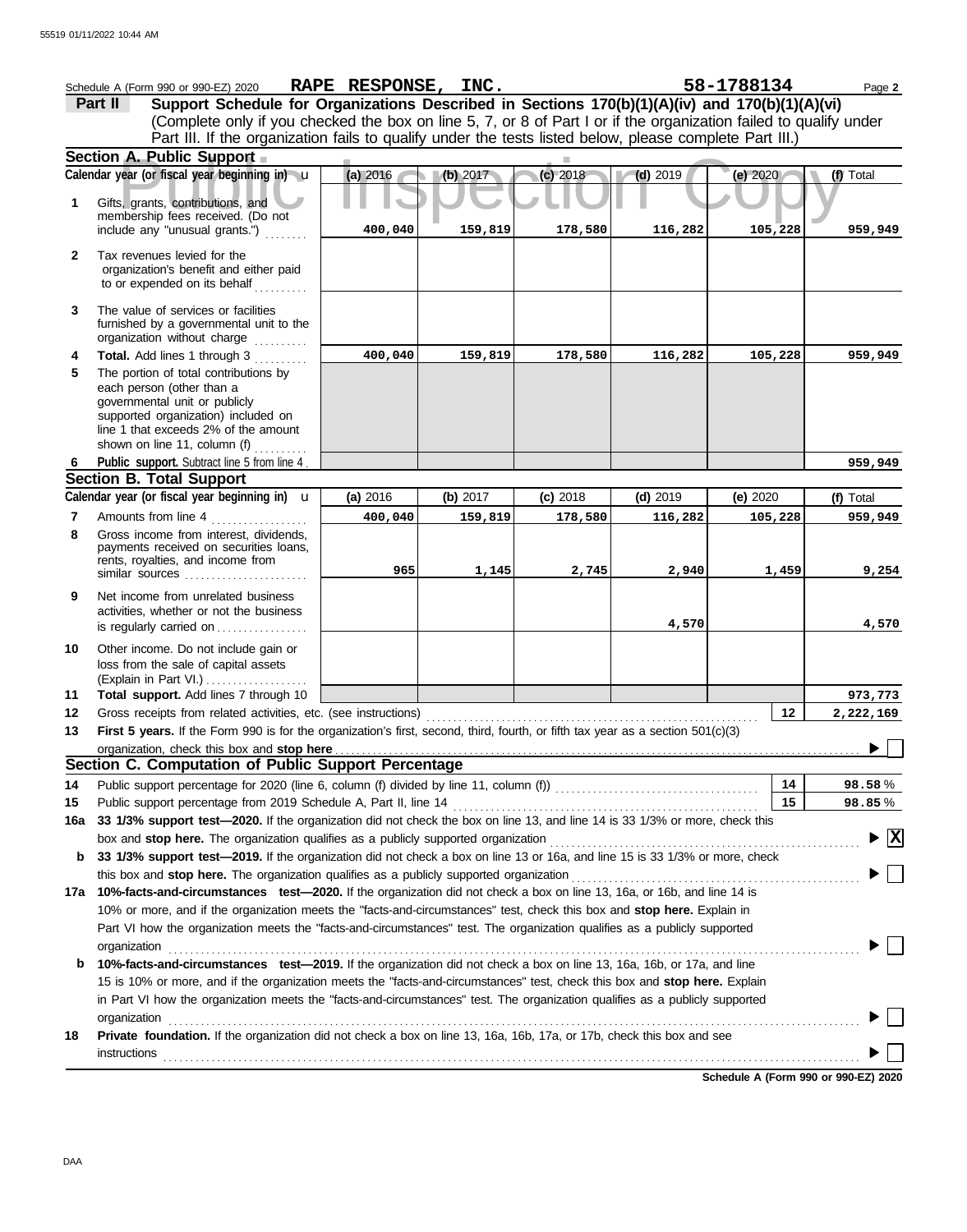|     | Schedule A (Form 990 or 990-EZ) 2020                                                                                                                                              | RAPE RESPONSE, INC. |          |            |                         | 58-1788134 | Page 3    |
|-----|-----------------------------------------------------------------------------------------------------------------------------------------------------------------------------------|---------------------|----------|------------|-------------------------|------------|-----------|
|     | Support Schedule for Organizations Described in Section 509(a)(2)<br>Part III                                                                                                     |                     |          |            |                         |            |           |
|     | (Complete only if you checked the box on line 10 of Part I or if the organization failed to qualify under Part II.                                                                |                     |          |            |                         |            |           |
|     | If the organization fails to qualify under the tests listed below, please complete Part II.)                                                                                      |                     |          |            |                         |            |           |
|     | <b>Section A. Public Support</b>                                                                                                                                                  |                     |          |            |                         |            |           |
|     | Calendar year (or fiscal year beginning in) u                                                                                                                                     | $(a)$ 2016          | (b) 2017 | (c) 2018   | $\blacksquare$ (d) 2019 | (e) 2020   | (f) Total |
| 1   | Gifts, grants, contributions, and membership fees<br>received. (Do not include any "unusual grants.")                                                                             |                     |          |            |                         |            |           |
| 2   | Gross receipts from admissions, merchandise<br>sold or services performed, or facilities<br>furnished in any activity that is related to the<br>organization's fax-exempt purpose |                     |          |            |                         |            |           |
| 3   | Gross receipts from activities that are not an<br>unrelated trade or business under section 513                                                                                   |                     |          |            |                         |            |           |
| 4   | Tax revenues levied for the<br>organization's benefit and either paid<br>to or expended on its behalf<br>.                                                                        |                     |          |            |                         |            |           |
| 5   | The value of services or facilities<br>furnished by a governmental unit to the<br>organization without charge                                                                     |                     |          |            |                         |            |           |
| 6   | Total. Add lines 1 through 5                                                                                                                                                      |                     |          |            |                         |            |           |
|     | <b>7a</b> Amounts included on lines 1, 2, and 3<br>received from disqualified persons                                                                                             |                     |          |            |                         |            |           |
| b   | Amounts included on lines 2 and 3<br>received from other than disqualified<br>persons that exceed the greater of \$5,000<br>or 1% of the amount on line 13 for the year           |                     |          |            |                         |            |           |
| c   | Add lines 7a and 7b                                                                                                                                                               |                     |          |            |                         |            |           |
| 8   | Public support. (Subtract line 7c from<br>line $6.$ )<br>.                                                                                                                        |                     |          |            |                         |            |           |
|     | <b>Section B. Total Support</b>                                                                                                                                                   |                     |          |            |                         |            |           |
|     | Calendar year (or fiscal year beginning in) $\mathbf u$                                                                                                                           | (a) 2016            | (b) 2017 | $(c)$ 2018 | $(d)$ 2019              | (e) $2020$ | (f) Total |
| 9   | Amounts from line 6                                                                                                                                                               |                     |          |            |                         |            |           |
| 10a | Gross income from interest, dividends,<br>payments received on securities loans, rents,<br>royalties, and income from similar sources.                                            |                     |          |            |                         |            |           |
|     | Unrelated business taxable income (less<br>section 511 taxes) from businesses<br>acquired after June 30, 1975                                                                     |                     |          |            |                         |            |           |
|     | Add lines 10a and 10b                                                                                                                                                             |                     |          |            |                         |            |           |
| 11  | Net income from unrelated business<br>activities not included in line 10b, whether<br>or not the business is regularly carried on                                                 |                     |          |            |                         |            |           |
| 12  | Other income. Do not include gain or<br>loss from the sale of capital assets<br>(Explain in Part VI.)<br>.                                                                        |                     |          |            |                         |            |           |
| 13  | Total support. (Add lines 9, 10c, 11,<br>and $12.$ )                                                                                                                              |                     |          |            |                         |            |           |
| 14  | First 5 years. If the Form 990 is for the organization's first, second, third, fourth, or fifth tax year as a section 501(c)(3)                                                   |                     |          |            |                         |            |           |
|     | organization, check this box and stop here<br>Section C. Computation of Public Support Percentage                                                                                 |                     |          |            |                         |            |           |
| 15  | Public support percentage for 2020 (line 8, column (f), divided by line 13, column (f)) [[[[[[[[[[[[[[[[[[[[[                                                                     |                     |          |            |                         | 15         | %         |
| 16  |                                                                                                                                                                                   |                     |          |            |                         | 16         | %         |
|     | Section D. Computation of Investment Income Percentage                                                                                                                            |                     |          |            |                         |            |           |
| 17  |                                                                                                                                                                                   |                     |          |            |                         | 17         | %         |
|     | 18 Investment income percentage from 2019 Schedule A, Part III, line 17                                                                                                           |                     |          |            |                         | 18         | %         |
| 19а | 33 1/3% support tests-2020. If the organization did not check the box on line 14, and line 15 is more than 33 1/3%, and line                                                      |                     |          |            |                         |            |           |
|     | 17 is not more than 33 1/3%, check this box and stop here. The organization qualifies as a publicly supported organization.                                                       |                     |          |            |                         |            |           |
| b   | 33 1/3% support tests—2019. If the organization did not check a box on line 14 or line 19a, and line 16 is more than 33 1/3%, and                                                 |                     |          |            |                         |            |           |
|     | line 18 is not more than 33 1/3%, check this box and stop here. The organization qualifies as a publicly supported organization                                                   |                     |          |            |                         |            |           |
| 20  |                                                                                                                                                                                   |                     |          |            |                         |            |           |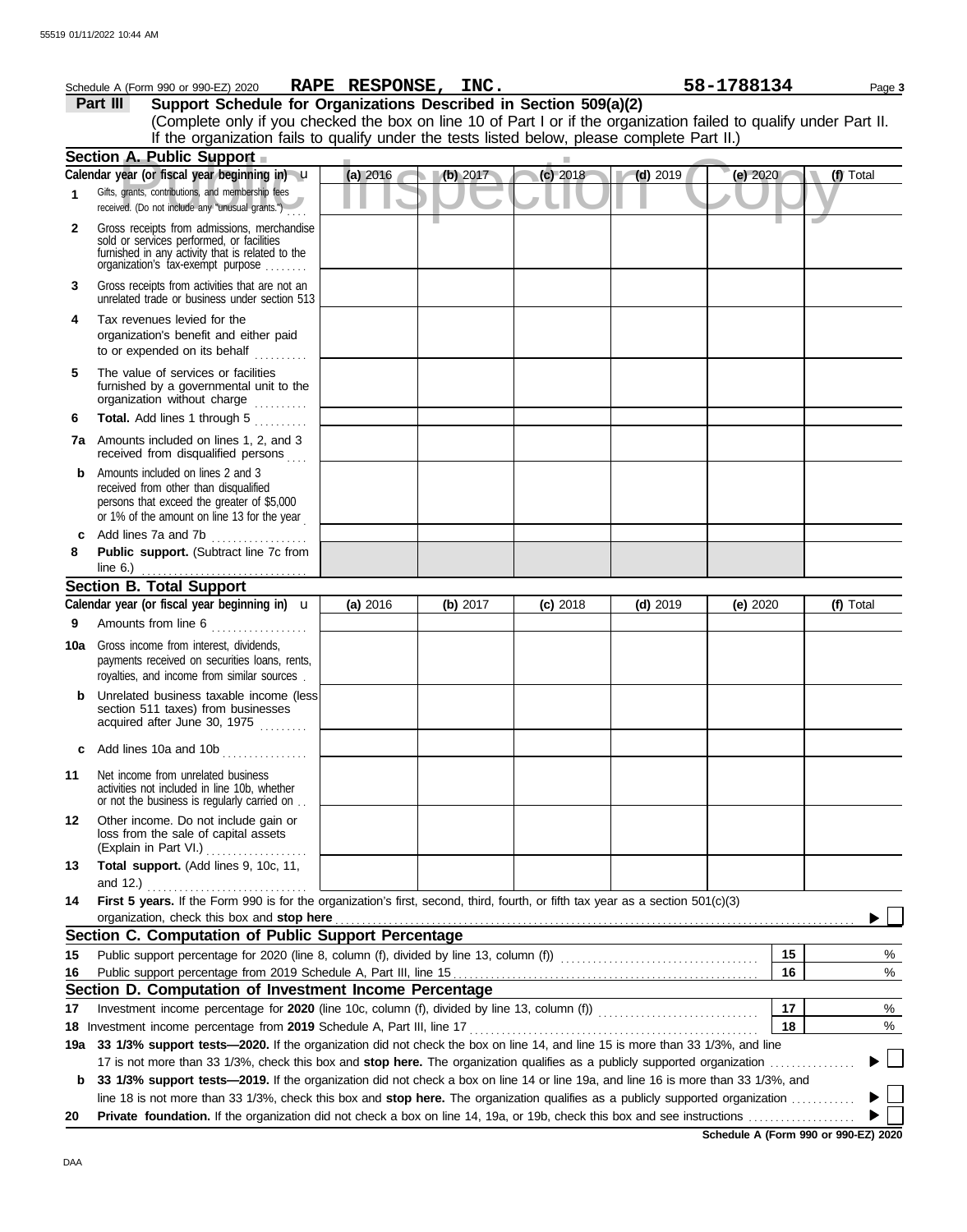|              | RAPE RESPONSE, INC.<br>Schedule A (Form 990 or 990-EZ) 2020                                                              | 58-1788134                                  | Page 4 |
|--------------|--------------------------------------------------------------------------------------------------------------------------|---------------------------------------------|--------|
|              | Part IV<br><b>Supporting Organizations</b>                                                                               |                                             |        |
|              | (Complete only if you checked a box in line 12 on Part I. If you checked box 12a, Part I, complete Sections A            |                                             |        |
|              | and B. If you checked box 12b, Part I, complete Sections A and C. If you checked box 12c, Part I, complete               |                                             |        |
|              | Sections A, D, and E. If you checked box 12d, Part I, complete Sections A and D, and complete Part V.)                   |                                             |        |
|              | Section A. All Supporting Organizations                                                                                  |                                             |        |
|              |                                                                                                                          | Yes                                         | No     |
| 1            | Are all of the organization's supported organizations listed by name in the organization's governing                     |                                             |        |
|              |                                                                                                                          |                                             |        |
|              | documents? If "No," describe in Part VI how the supported organizations are designated. If designated by                 |                                             |        |
|              | class or purpose, describe the designation. If historic and continuing relationship, explain.                            | 1                                           |        |
| $\mathbf{2}$ | Did the organization have any supported organization that does not have an IRS determination of status                   |                                             |        |
|              | under section 509(a)(1) or (2)? If "Yes," explain in Part VI how the organization determined that the supported          |                                             |        |
|              | organization was described in section 509(a)(1) or (2).                                                                  | $\mathbf{2}$                                |        |
| 3a           | Did the organization have a supported organization described in section 501(c)(4), (5), or (6)? If "Yes," answer         |                                             |        |
|              | lines 3b and 3c below.                                                                                                   | За                                          |        |
| $\mathbf b$  | Did the organization confirm that each supported organization qualified under section $501(c)(4)$ , $(5)$ , or $(6)$ and |                                             |        |
|              | satisfied the public support tests under section 509(a)(2)? If "Yes," describe in Part VI when and how the               |                                             |        |
|              | organization made the determination.                                                                                     | 3b                                          |        |
| c            | Did the organization ensure that all support to such organizations was used exclusively for section $170(c)(2)(B)$       |                                             |        |
|              | purposes? If "Yes," explain in Part VI what controls the organization put in place to ensure such use.                   | 3c                                          |        |
| 4a           | Was any supported organization not organized in the United States ("foreign supported organization")? If                 |                                             |        |
|              | "Yes," and if you checked 12a or 12b in Part I, answer (b) and (c) below.                                                | 4a                                          |        |
| b            | Did the organization have ultimate control and discretion in deciding whether to make grants to the foreign              |                                             |        |
|              | supported organization? If "Yes," describe in Part VI how the organization had such control and discretion               |                                             |        |
|              | despite being controlled or supervised by or in connection with its supported organizations.                             | 4b                                          |        |
|              |                                                                                                                          |                                             |        |
| c            | Did the organization support any foreign supported organization that does not have an IRS determination                  |                                             |        |
|              | under sections $501(c)(3)$ and $509(a)(1)$ or $(2)?$ If "Yes," explain in Part VI what controls the organization used    |                                             |        |
|              | to ensure that all support to the foreign supported organization was used exclusively for section $170(c)(2)(B)$         |                                             |        |
|              | purposes.                                                                                                                | 4c                                          |        |
| 5a           | Did the organization add, substitute, or remove any supported organizations during the tax year? If "Yes,"               |                                             |        |
|              | answer lines 5b and 5c below (if applicable). Also, provide detail in Part VI, including (i) the names and EIN           |                                             |        |
|              | numbers of the supported organizations added, substituted, or removed; (ii) the reasons for each such action;            |                                             |        |
|              | (iii) the authority under the organization's organizing document authorizing such action; and (iv) how the action        |                                             |        |
|              | was accomplished (such as by amendment to the organizing document).                                                      | 5a                                          |        |
| b            | Type I or Type II only. Was any added or substituted supported organization part of a class already                      |                                             |        |
|              | designated in the organization's organizing document?                                                                    | 5b                                          |        |
| с            | Substitutions only. Was the substitution the result of an event beyond the organization's control?                       | 5c                                          |        |
| 6            | Did the organization provide support (whether in the form of grants or the provision of services or facilities) to       |                                             |        |
|              | anyone other than (i) its supported organizations, (ii) individuals that are part of the charitable class benefited      |                                             |        |
|              | by one or more of its supported organizations, or (iii) other supporting organizations that also support or              |                                             |        |
|              | benefit one or more of the filing organization's supported organizations? If "Yes," provide detail in Part VI.           | 6                                           |        |
| 7            | Did the organization provide a grant, loan, compensation, or other similar payment to a substantial contributor          |                                             |        |
|              | (as defined in section $4958(c)(3)(C)$ ), a family member of a substantial contributor, or a 35% controlled entity       |                                             |        |
|              | with regard to a substantial contributor? If "Yes," complete Part I of Schedule L (Form 990 or 990-EZ).                  | 7                                           |        |
| 8            | Did the organization make a loan to a disqualified person (as defined in section 4958) not described in line 7?          |                                             |        |
|              | If "Yes," complete Part I of Schedule L (Form 990 or 990-EZ).                                                            | 8                                           |        |
| 9a           | Was the organization controlled directly or indirectly at any time during the tax year by one or more                    |                                             |        |
|              | disqualified persons, as defined in section 4946 (other than foundation managers and organizations                       |                                             |        |
|              | described in section 509(a)(1) or (2))? If "Yes," provide detail in Part VI.                                             | 9а                                          |        |
|              |                                                                                                                          |                                             |        |
| $\mathbf b$  | Did one or more disqualified persons (as defined in line 9a) hold a controlling interest in any entity in which          |                                             |        |
|              | the supporting organization had an interest? If "Yes," provide detail in Part VI.                                        | 9b                                          |        |
| c            | Did a disqualified person (as defined in line 9a) have an ownership interest in, or derive any personal benefit          |                                             |        |
|              | from, assets in which the supporting organization also had an interest? If "Yes," provide detail in Part VI.             | 9c                                          |        |
| 10a          | Was the organization subject to the excess business holdings rules of section 4943 because of section                    |                                             |        |
|              | 4943(f) (regarding certain Type II supporting organizations, and all Type III non-functionally integrated                |                                             |        |
|              | supporting organizations)? If "Yes," answer line 10b below.                                                              | 10a                                         |        |
| b            | Did the organization have any excess business holdings in the tax year? (Use Schedule C, Form 4720, to                   |                                             |        |
|              | determine whether the organization had excess business holdings.)                                                        | 10b<br>Schedule A (Form 990 or 990-F7) 2020 |        |
|              |                                                                                                                          |                                             |        |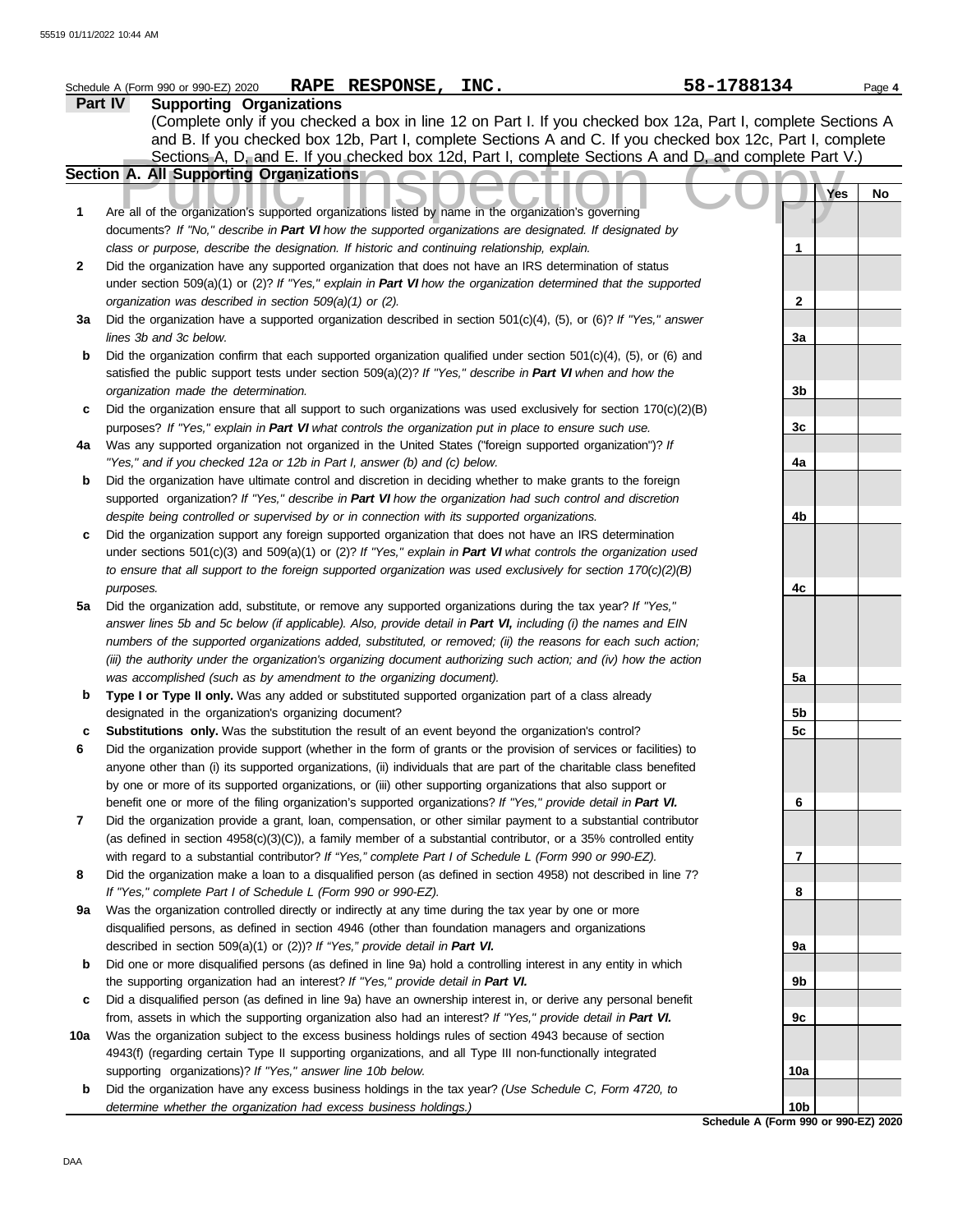|              | RAPE RESPONSE,<br>INC.<br>Schedule A (Form 990 or 990-EZ) 2020                                                                                                                                                                | 58-1788134      |     | Page 5 |
|--------------|-------------------------------------------------------------------------------------------------------------------------------------------------------------------------------------------------------------------------------|-----------------|-----|--------|
|              | <b>Supporting Organizations (continued)</b><br><b>Part IV</b>                                                                                                                                                                 |                 |     |        |
|              |                                                                                                                                                                                                                               |                 | Yes | No     |
| 11           | Has the organization accepted a gift or contribution from any of the following persons?                                                                                                                                       |                 |     |        |
| а            | A person who directly or indirectly controls, either alone or together with persons described in lines 11b and                                                                                                                |                 |     |        |
|              | 11c below, the governing body of a supported organization?                                                                                                                                                                    | 11a             |     |        |
| b            | A family member of a person described in line 11a above?                                                                                                                                                                      | 11 <sub>b</sub> |     |        |
| c            | A 35% controlled entity of a person described in line 11a or 11b above? If "Yes" to line 11a, 11b, or 11c, provide                                                                                                            |                 |     |        |
|              | detail in Part VI.                                                                                                                                                                                                            | 11c             |     |        |
|              | Section B. Type I Supporting Organizations                                                                                                                                                                                    |                 |     |        |
|              |                                                                                                                                                                                                                               |                 | Yes | No     |
| 1            | Did the governing body, members of the governing body, officers acting in their official capacity, or membership of one or                                                                                                    |                 |     |        |
|              | more supported organizations have the power to regularly appoint or elect at least a majority of the organization's officers,                                                                                                 |                 |     |        |
|              | directors, or trustees at all times during the tax year? If "No," describe in Part VI how the supported organization(s)                                                                                                       |                 |     |        |
|              | effectively operated, supervised, or controlled the organization's activities. If the organization had more than one supported                                                                                                |                 |     |        |
|              | organization, describe how the powers to appoint and/or remove officers, directors, or trustees were allocated among the                                                                                                      |                 |     |        |
|              | supported organizations and what conditions or restrictions, if any, applied to such powers during the tax year.                                                                                                              | 1               |     |        |
| $\mathbf{2}$ | Did the organization operate for the benefit of any supported organization other than the supported                                                                                                                           |                 |     |        |
|              | organization(s) that operated, supervised, or controlled the supporting organization? If "Yes," explain in Part                                                                                                               |                 |     |        |
|              | VI how providing such benefit carried out the purposes of the supported organization(s) that operated,                                                                                                                        |                 |     |        |
|              | supervised, or controlled the supporting organization.                                                                                                                                                                        | 2               |     |        |
|              | Section C. Type II Supporting Organizations                                                                                                                                                                                   |                 |     |        |
|              |                                                                                                                                                                                                                               |                 | Yes | No     |
| 1            | Were a majority of the organization's directors or trustees during the tax year also a majority of the directors                                                                                                              |                 |     |        |
|              | or trustees of each of the organization's supported organization(s)? If "No," describe in Part VI how control                                                                                                                 |                 |     |        |
|              | or management of the supporting organization was vested in the same persons that controlled or managed                                                                                                                        |                 |     |        |
|              |                                                                                                                                                                                                                               | 1               |     |        |
|              | the supported organization(s).<br>Section D. All Type III Supporting Organizations                                                                                                                                            |                 |     |        |
|              |                                                                                                                                                                                                                               |                 | Yes | No     |
|              |                                                                                                                                                                                                                               |                 |     |        |
| 1            | Did the organization provide to each of its supported organizations, by the last day of the fifth month of the                                                                                                                |                 |     |        |
|              | organization's tax year, (i) a written notice describing the type and amount of support provided during the prior tax                                                                                                         |                 |     |        |
|              | year, (ii) a copy of the Form 990 that was most recently filed as of the date of notification, and (iii) copies of the                                                                                                        |                 |     |        |
|              | organization's governing documents in effect on the date of notification, to the extent not previously provided?                                                                                                              | 1               |     |        |
| $\mathbf{2}$ | Were any of the organization's officers, directors, or trustees either (i) appointed or elected by the supported                                                                                                              |                 |     |        |
|              | organization(s) or (ii) serving on the governing body of a supported organization? If "No," explain in Part VI how                                                                                                            |                 |     |        |
|              | the organization maintained a close and continuous working relationship with the supported organization(s).                                                                                                                   | 2               |     |        |
|              | By reason of the relationship described in line 2, above, did the organization's supported organizations have                                                                                                                 |                 |     |        |
|              | a significant voice in the organization's investment policies and in directing the use of the organization's                                                                                                                  |                 |     |        |
|              | income or assets at all times during the tax year? If "Yes," describe in Part VI the role the organization's                                                                                                                  |                 |     |        |
|              | supported organizations played in this regard.                                                                                                                                                                                | 3               |     |        |
|              | Section E. Type III Functionally-Integrated Supporting Organizations                                                                                                                                                          |                 |     |        |
| 1            | Check the box next to the method that the organization used to satisfy the Integral Part Test during the year (see instructions).                                                                                             |                 |     |        |
| a            | The organization satisfied the Activities Test. Complete line 2 below.                                                                                                                                                        |                 |     |        |
| b            | The organization is the parent of each of its supported organizations. Complete line 3 below.                                                                                                                                 |                 |     |        |
| c            | The organization supported a governmental entity. Describe in Part VI how you supported a governmental entity (see instructions).                                                                                             |                 |     |        |
| 2            | Activities Test. Answer lines 2a and 2b below.                                                                                                                                                                                |                 | Yes | No     |
| а            | Did substantially all of the organization's activities during the tax year directly further the exempt purposes of                                                                                                            |                 |     |        |
|              | the supported organization(s) to which the organization was responsive? If "Yes," then in Part VI identify                                                                                                                    |                 |     |        |
|              | those supported organizations and explain how these activities directly furthered their exempt purposes,                                                                                                                      |                 |     |        |
|              | how the organization was responsive to those supported organizations, and how the organization determined                                                                                                                     |                 |     |        |
|              | that these activities constituted substantially all of its activities.                                                                                                                                                        | 2a              |     |        |
| b            | Did the activities described in line 2a, above, constitute activities that, but for the organization's involvement,                                                                                                           |                 |     |        |
|              | one or more of the organization's supported organization(s) would have been engaged in? If "Yes," explain in                                                                                                                  |                 |     |        |
|              | Part VI the reasons for the organization's position that its supported organization(s) would have engaged in                                                                                                                  |                 |     |        |
|              | these activities but for the organization's involvement.                                                                                                                                                                      | 2b              |     |        |
| 3            | Parent of Supported Organizations. Answer lines 3a and 3b below.                                                                                                                                                              |                 |     |        |
|              | Did the organization have the power to regularly appoint or elect a majority of the officers, directors, or                                                                                                                   |                 |     |        |
| a            |                                                                                                                                                                                                                               | 3a              |     |        |
|              | trustees of each of the supported organizations? If "Yes" or "No," provide details in Part VI.<br><b>b</b> Did the organization exercise a substantial degree of direction over the policies programs, and activities of each |                 |     |        |

DAA **Schedule A (Form 990 or 990-EZ) 2020 b** Did the organization exercise a substantial degree of direction over the policies, programs, and activities of each of its supported organizations? *If "Yes," describe in Part VI the role played by the organization in this regard.*

**3b**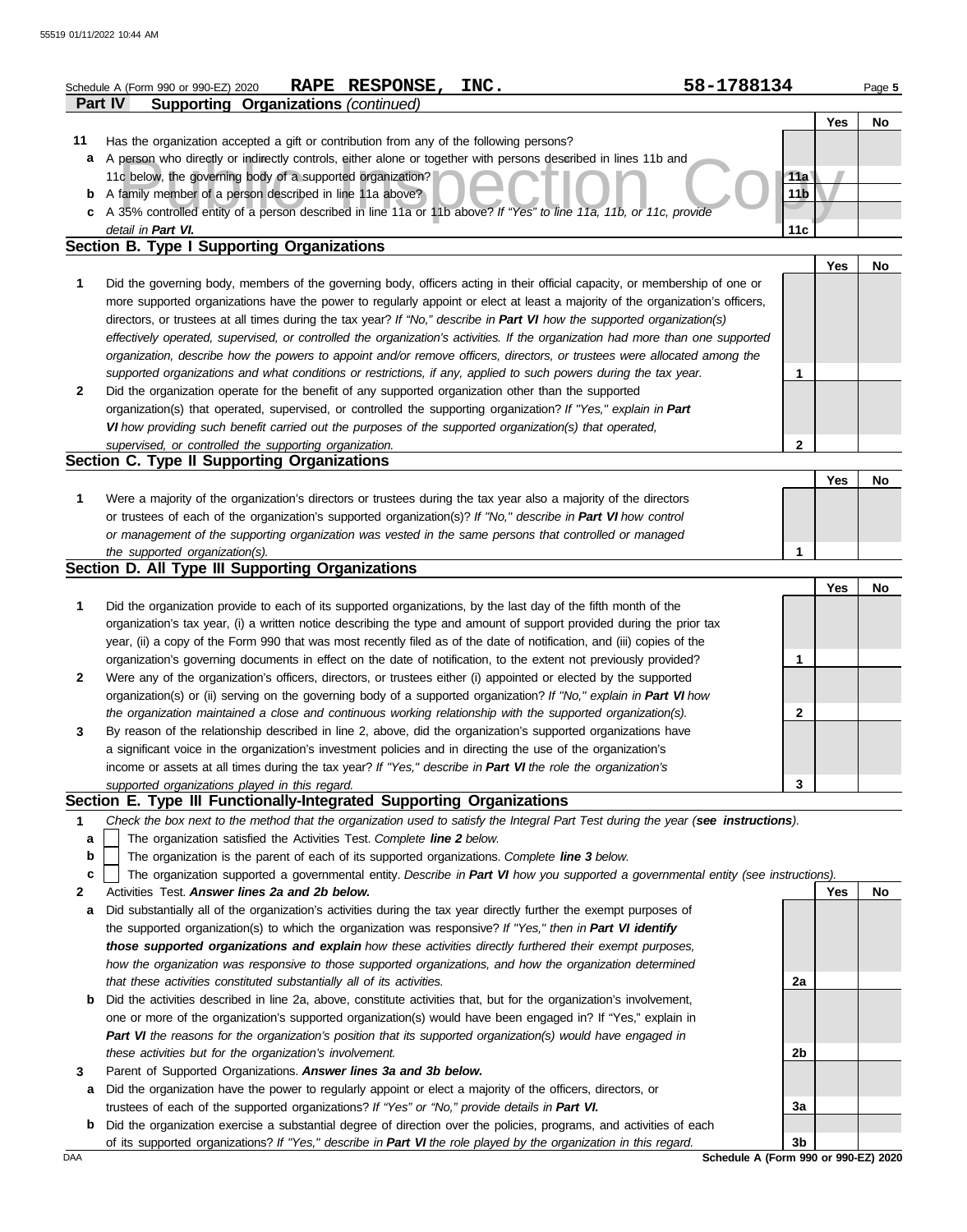| 58-1788134<br>RAPE RESPONSE, INC.<br>Schedule A (Form 990 or 990-EZ) 2020<br>Page 6      |                                                                                                                                  |                         |                                |                                |  |  |  |  |
|------------------------------------------------------------------------------------------|----------------------------------------------------------------------------------------------------------------------------------|-------------------------|--------------------------------|--------------------------------|--|--|--|--|
| Type III Non-Functionally Integrated 509(a)(3) Supporting Organizations<br><b>Part V</b> |                                                                                                                                  |                         |                                |                                |  |  |  |  |
| 1                                                                                        | Check here if the organization satisfied the Integral Part Test as a qualifying trust on Nov. 20, 1970 (explain in Part VI). See |                         |                                |                                |  |  |  |  |
|                                                                                          | instructions. All other Type III non-functionally integrated supporting organizations must complete Sections A through E.        |                         |                                |                                |  |  |  |  |
|                                                                                          | Section A - Adjusted Net Income                                                                                                  | (A) Prior Year          | (B) Current Year<br>(optional) |                                |  |  |  |  |
| 1                                                                                        | Net short-term capital gain                                                                                                      |                         |                                |                                |  |  |  |  |
| 2                                                                                        | Recoveries of prior-year distributions                                                                                           | $\overline{2}$          |                                |                                |  |  |  |  |
| 3                                                                                        | Other gross income (see instructions)                                                                                            | 3                       |                                |                                |  |  |  |  |
| 4                                                                                        | Add lines 1 through 3.                                                                                                           | 4                       |                                |                                |  |  |  |  |
| 5                                                                                        | Depreciation and depletion                                                                                                       | 5                       |                                |                                |  |  |  |  |
| 6                                                                                        | Portion of operating expenses paid or incurred for production or collection of                                                   |                         |                                |                                |  |  |  |  |
|                                                                                          | gross income or for management, conservation, or maintenance of property                                                         |                         |                                |                                |  |  |  |  |
|                                                                                          | held for production of income (see instructions)                                                                                 | 6                       |                                |                                |  |  |  |  |
| 7                                                                                        | Other expenses (see instructions)                                                                                                | $\overline{\mathbf{z}}$ |                                |                                |  |  |  |  |
| 8                                                                                        | Adjusted Net Income (subtract lines 5, 6, and 7 from line 4)                                                                     | 8                       |                                |                                |  |  |  |  |
|                                                                                          | Section B - Minimum Asset Amount                                                                                                 |                         | (A) Prior Year                 | (B) Current Year<br>(optional) |  |  |  |  |
| 1                                                                                        | Aggregate fair market value of all non-exempt-use assets (see                                                                    |                         |                                |                                |  |  |  |  |
|                                                                                          | instructions for short tax year or assets held for part of year):                                                                |                         |                                |                                |  |  |  |  |
|                                                                                          | a Average monthly value of securities                                                                                            | 1a                      |                                |                                |  |  |  |  |
|                                                                                          | <b>b</b> Average monthly cash balances                                                                                           | 1b                      |                                |                                |  |  |  |  |
|                                                                                          | c Fair market value of other non-exempt-use assets                                                                               | 1c                      |                                |                                |  |  |  |  |
|                                                                                          | d Total (add lines 1a, 1b, and 1c)                                                                                               | 1d                      |                                |                                |  |  |  |  |
|                                                                                          | e Discount claimed for blockage or other factors                                                                                 |                         |                                |                                |  |  |  |  |
|                                                                                          | (explain in detail in Part VI):                                                                                                  |                         |                                |                                |  |  |  |  |
| 2                                                                                        | Acquisition indebtedness applicable to non-exempt-use assets                                                                     | $\mathbf{2}$            |                                |                                |  |  |  |  |
| 3                                                                                        | Subtract line 2 from line 1d.                                                                                                    | 3                       |                                |                                |  |  |  |  |
| 4                                                                                        | Cash deemed held for exempt use. Enter 0.015 of line 3 (for greater amount,                                                      |                         |                                |                                |  |  |  |  |
|                                                                                          | see instructions)                                                                                                                | 4                       |                                |                                |  |  |  |  |
| 5                                                                                        | Net value of non-exempt-use assets (subtract line 4 from line 3)                                                                 | 5                       |                                |                                |  |  |  |  |
| 6                                                                                        | Multiply line 5 by 0.035.                                                                                                        | 6                       |                                |                                |  |  |  |  |
| 7                                                                                        | Recoveries of prior-year distributions                                                                                           | $\overline{\mathbf{z}}$ |                                |                                |  |  |  |  |
| 8                                                                                        | Minimum Asset Amount (add line 7 to line 6)                                                                                      | 8                       |                                |                                |  |  |  |  |
|                                                                                          | Section C - Distributable Amount                                                                                                 |                         |                                | <b>Current Year</b>            |  |  |  |  |
| 1                                                                                        | Adjusted net income for prior year (from Section A, line 8, column A)                                                            | 1                       |                                |                                |  |  |  |  |
|                                                                                          | Enter $0.85$ of line 1.                                                                                                          | 2                       |                                |                                |  |  |  |  |
| 3                                                                                        | Minimum asset amount for prior year (from Section B, line 8, column A)                                                           | 3                       |                                |                                |  |  |  |  |
| 4                                                                                        | Enter greater of line 2 or line 3.                                                                                               | 4                       |                                |                                |  |  |  |  |
| 5                                                                                        | Income tax imposed in prior year                                                                                                 | 5                       |                                |                                |  |  |  |  |
| 6                                                                                        | Distributable Amount. Subtract line 5 from line 4, unless subject to                                                             |                         |                                |                                |  |  |  |  |
|                                                                                          | emergency temporary reduction (see instructions).                                                                                | 6                       |                                |                                |  |  |  |  |
| $\overline{7}$                                                                           | Check here if the current year is the organization's first as a non-functionally integrated Type III supporting organization     |                         |                                |                                |  |  |  |  |
|                                                                                          | (see instructions).                                                                                                              |                         |                                |                                |  |  |  |  |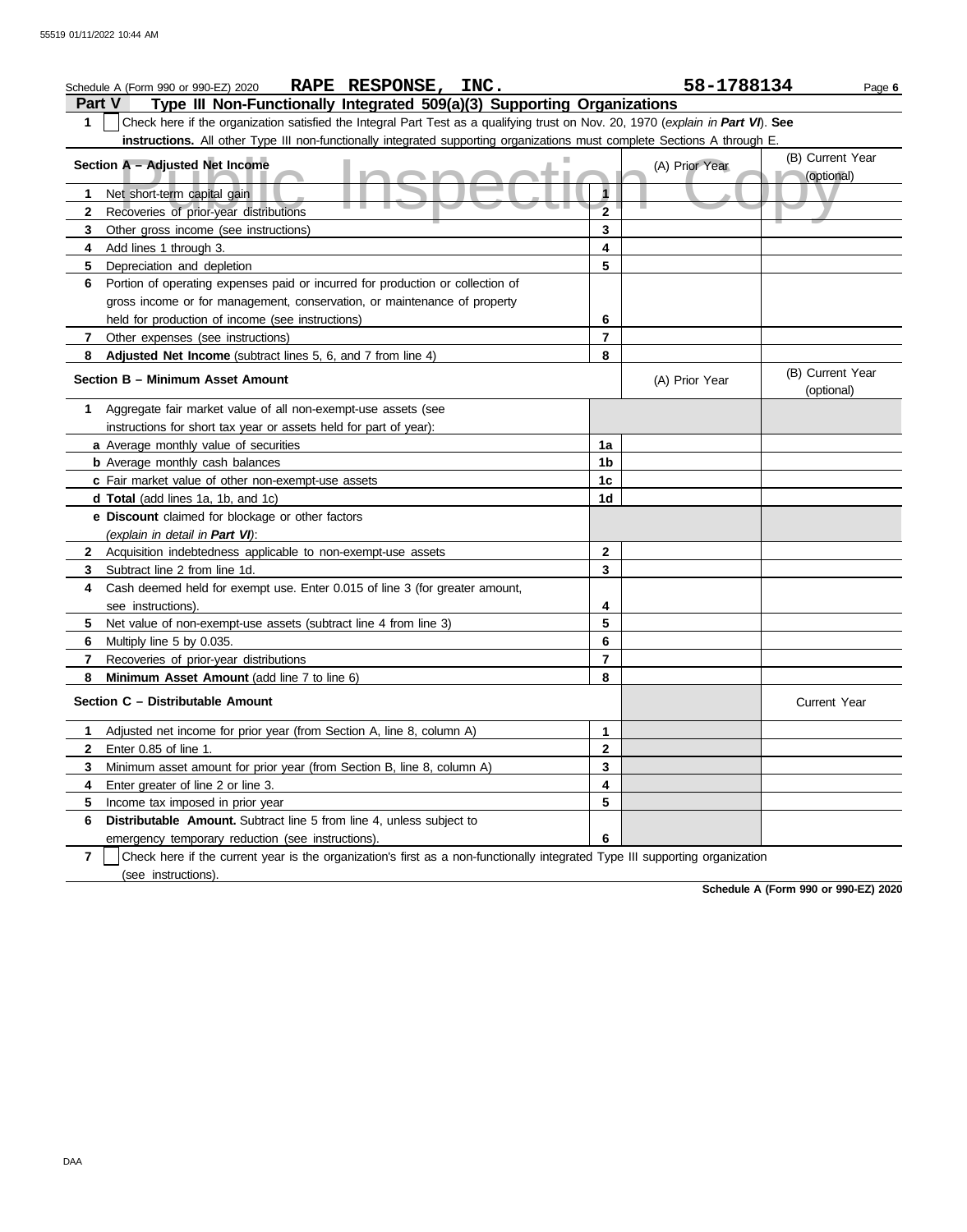|                                                                                                      | 58-1788134<br>RAPE RESPONSE, INC.<br>Schedule A (Form 990 or 990-EZ) 2020<br>Page 7                                                           |                             |                                       |                                         |  |  |  |  |
|------------------------------------------------------------------------------------------------------|-----------------------------------------------------------------------------------------------------------------------------------------------|-----------------------------|---------------------------------------|-----------------------------------------|--|--|--|--|
| Type III Non-Functionally Integrated 509(a)(3) Supporting Organizations (continued)<br><b>Part V</b> |                                                                                                                                               |                             |                                       |                                         |  |  |  |  |
|                                                                                                      | Section D - Distributions                                                                                                                     |                             |                                       | <b>Current Year</b>                     |  |  |  |  |
| 1.                                                                                                   | Amounts paid to supported organizations to accomplish exempt purposes                                                                         |                             |                                       |                                         |  |  |  |  |
| $\mathbf{2}$                                                                                         | Amounts paid to perform activity that directly furthers exempt purposes of supported<br>organizations, in excess of income from activity      |                             |                                       |                                         |  |  |  |  |
| 3                                                                                                    | Administrative expenses paid to accomplish exempt purposes of supported organizations                                                         |                             |                                       |                                         |  |  |  |  |
| 4                                                                                                    | Amounts paid to acquire exempt-use assets                                                                                                     |                             |                                       |                                         |  |  |  |  |
| 5                                                                                                    |                                                                                                                                               |                             |                                       |                                         |  |  |  |  |
| 6                                                                                                    | Other distributions ( <i>describe in Part VI</i> ). See instructions.                                                                         |                             |                                       |                                         |  |  |  |  |
| 7                                                                                                    | <b>Total annual distributions.</b> Add lines 1 through 6.                                                                                     |                             |                                       |                                         |  |  |  |  |
| 8                                                                                                    | Distributions to attentive supported organizations to which the organization is responsive<br>(provide details in Part VI). See instructions. |                             |                                       |                                         |  |  |  |  |
| 9                                                                                                    | Distributable amount for 2020 from Section C, line 6                                                                                          |                             |                                       |                                         |  |  |  |  |
| 10                                                                                                   | Line 8 amount divided by line 9 amount                                                                                                        |                             |                                       |                                         |  |  |  |  |
|                                                                                                      |                                                                                                                                               | (i)                         | (ii)                                  | (iii)                                   |  |  |  |  |
|                                                                                                      | <b>Section E - Distribution Allocations (see instructions)</b>                                                                                | <b>Excess Distributions</b> | <b>Underdistributions</b><br>Pre-2020 | <b>Distributable</b><br>Amount for 2020 |  |  |  |  |
| 1                                                                                                    | Distributable amount for 2020 from Section C, line 6                                                                                          |                             |                                       |                                         |  |  |  |  |
| $\mathbf{2}$                                                                                         | Underdistributions, if any, for years prior to 2020                                                                                           |                             |                                       |                                         |  |  |  |  |
|                                                                                                      | (reasonable cause required-explain in Part VI). See                                                                                           |                             |                                       |                                         |  |  |  |  |
|                                                                                                      | instructions.                                                                                                                                 |                             |                                       |                                         |  |  |  |  |
| 3                                                                                                    | Excess distributions carryover, if any, to 2020                                                                                               |                             |                                       |                                         |  |  |  |  |
|                                                                                                      |                                                                                                                                               |                             |                                       |                                         |  |  |  |  |
|                                                                                                      |                                                                                                                                               |                             |                                       |                                         |  |  |  |  |
|                                                                                                      | <b>c</b> From 2017                                                                                                                            |                             |                                       |                                         |  |  |  |  |
|                                                                                                      |                                                                                                                                               |                             |                                       |                                         |  |  |  |  |
|                                                                                                      | f Total of lines 3a through 3e                                                                                                                |                             |                                       |                                         |  |  |  |  |
|                                                                                                      | <b>g</b> Applied to underdistributions of prior years                                                                                         |                             |                                       |                                         |  |  |  |  |
|                                                                                                      | h Applied to 2020 distributable amount                                                                                                        |                             |                                       |                                         |  |  |  |  |
|                                                                                                      | <i>i</i> Carryover from 2015 not applied (see instructions)                                                                                   |                             |                                       |                                         |  |  |  |  |
|                                                                                                      | Remainder. Subtract lines 3g, 3h, and 3i from line 3f.                                                                                        |                             |                                       |                                         |  |  |  |  |
| 4                                                                                                    | Distributions for 2020 from                                                                                                                   |                             |                                       |                                         |  |  |  |  |
|                                                                                                      | \$<br>Section D, line 7:                                                                                                                      |                             |                                       |                                         |  |  |  |  |
|                                                                                                      | a Applied to underdistributions of prior years                                                                                                |                             |                                       |                                         |  |  |  |  |
|                                                                                                      | <b>b</b> Applied to 2020 distributable amount                                                                                                 |                             |                                       |                                         |  |  |  |  |
|                                                                                                      | c Remainder. Subtract lines 4a and 4b from line 4.                                                                                            |                             |                                       |                                         |  |  |  |  |
| 5                                                                                                    | Remaining underdistributions for years prior to 2020, if                                                                                      |                             |                                       |                                         |  |  |  |  |
|                                                                                                      | any. Subtract lines 3g and 4a from line 2. For result                                                                                         |                             |                                       |                                         |  |  |  |  |
|                                                                                                      | greater than zero, explain in Part VI. See instructions.                                                                                      |                             |                                       |                                         |  |  |  |  |
| 6                                                                                                    | Remaining underdistributions for 2020 Subtract lines 3h                                                                                       |                             |                                       |                                         |  |  |  |  |
|                                                                                                      | and 4b from line 1. For result greater than zero, explain in                                                                                  |                             |                                       |                                         |  |  |  |  |
|                                                                                                      | Part VI. See instructions.                                                                                                                    |                             |                                       |                                         |  |  |  |  |
| $\overline{7}$                                                                                       | Excess distributions carryover to 2021. Add lines 3j                                                                                          |                             |                                       |                                         |  |  |  |  |
|                                                                                                      | and 4c.                                                                                                                                       |                             |                                       |                                         |  |  |  |  |
| 8                                                                                                    | Breakdown of line 7:                                                                                                                          |                             |                                       |                                         |  |  |  |  |
|                                                                                                      | a Excess from 2016                                                                                                                            |                             |                                       |                                         |  |  |  |  |
|                                                                                                      | <b>b</b> Excess from 2017                                                                                                                     |                             |                                       |                                         |  |  |  |  |
|                                                                                                      |                                                                                                                                               |                             |                                       |                                         |  |  |  |  |
|                                                                                                      | d Excess from 2019<br>.                                                                                                                       |                             |                                       |                                         |  |  |  |  |
|                                                                                                      | e Excess from 2020                                                                                                                            |                             |                                       |                                         |  |  |  |  |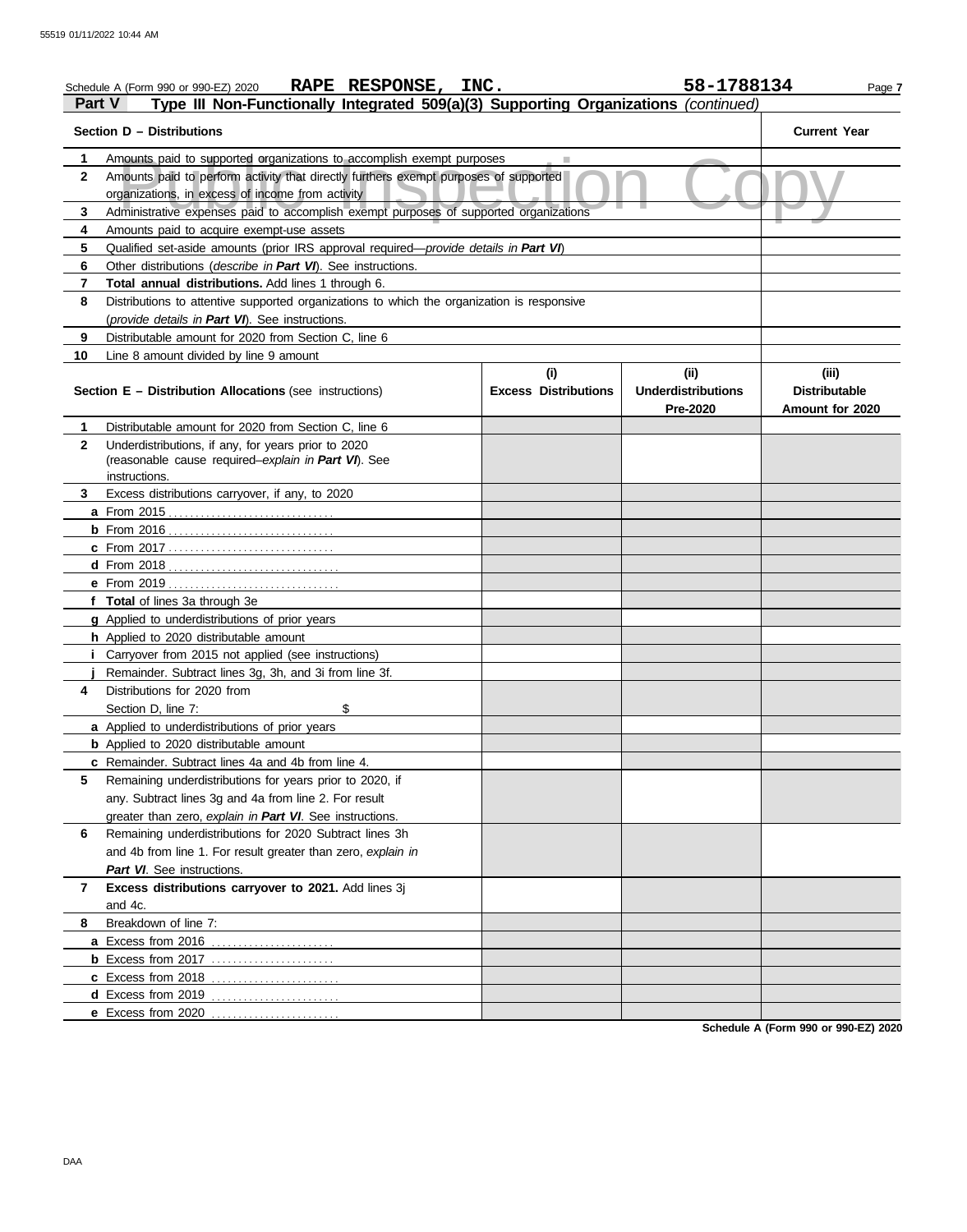|         | Schedule A (Form 990 or 990-EZ) 2020 | RAPE RESPONSE, INC. |                                                                                                | 58-1788134                                                                                                                                                                                                                                     | Page 8 |
|---------|--------------------------------------|---------------------|------------------------------------------------------------------------------------------------|------------------------------------------------------------------------------------------------------------------------------------------------------------------------------------------------------------------------------------------------|--------|
| Part VI |                                      |                     |                                                                                                | Supplemental Information. Provide the explanations required by Part II, line 10; Part II, line 17a or 17b; Part<br>III, line 12; Part IV, Section A, lines 1, 2, 3b, 3c, 4b, 4c, 5a, 6, 9a, 9b, 9c, 11a, 11b, and 11c; Part IV, Section        |        |
|         |                                      |                     |                                                                                                | B, lines 1 and 2; Part IV, Section C, line 1; Part IV, Section D, lines 2 and 3; Part IV, Section E, lines 1c, 2a, 2b,<br>3a, and 3b; Part V, line 1; Part V, Section B, line 1e; Part V, Section D, lines 5, 6, and 8; and Part V, Section E, |        |
|         |                                      |                     | lines 2, 5, and 6. Also complete this part for any additional information. (See instructions.) |                                                                                                                                                                                                                                                |        |
|         |                                      |                     |                                                                                                |                                                                                                                                                                                                                                                |        |
|         |                                      |                     |                                                                                                |                                                                                                                                                                                                                                                |        |
|         |                                      |                     |                                                                                                |                                                                                                                                                                                                                                                |        |
|         |                                      |                     |                                                                                                |                                                                                                                                                                                                                                                |        |
|         |                                      |                     |                                                                                                |                                                                                                                                                                                                                                                |        |
|         |                                      |                     |                                                                                                |                                                                                                                                                                                                                                                |        |
|         |                                      |                     |                                                                                                |                                                                                                                                                                                                                                                |        |
|         |                                      |                     |                                                                                                |                                                                                                                                                                                                                                                |        |
|         |                                      |                     |                                                                                                |                                                                                                                                                                                                                                                |        |
|         |                                      |                     |                                                                                                |                                                                                                                                                                                                                                                |        |
|         |                                      |                     |                                                                                                |                                                                                                                                                                                                                                                |        |
|         |                                      |                     |                                                                                                |                                                                                                                                                                                                                                                |        |
|         |                                      |                     |                                                                                                |                                                                                                                                                                                                                                                |        |
|         |                                      |                     |                                                                                                |                                                                                                                                                                                                                                                |        |
|         |                                      |                     |                                                                                                |                                                                                                                                                                                                                                                |        |
|         |                                      |                     |                                                                                                |                                                                                                                                                                                                                                                |        |
|         |                                      |                     |                                                                                                |                                                                                                                                                                                                                                                |        |
|         |                                      |                     |                                                                                                |                                                                                                                                                                                                                                                |        |
|         |                                      |                     |                                                                                                |                                                                                                                                                                                                                                                |        |
|         |                                      |                     |                                                                                                |                                                                                                                                                                                                                                                |        |
|         |                                      |                     |                                                                                                |                                                                                                                                                                                                                                                |        |
|         |                                      |                     |                                                                                                |                                                                                                                                                                                                                                                |        |
|         |                                      |                     |                                                                                                |                                                                                                                                                                                                                                                |        |
|         |                                      |                     |                                                                                                |                                                                                                                                                                                                                                                |        |
|         |                                      |                     |                                                                                                |                                                                                                                                                                                                                                                |        |
|         |                                      |                     |                                                                                                |                                                                                                                                                                                                                                                |        |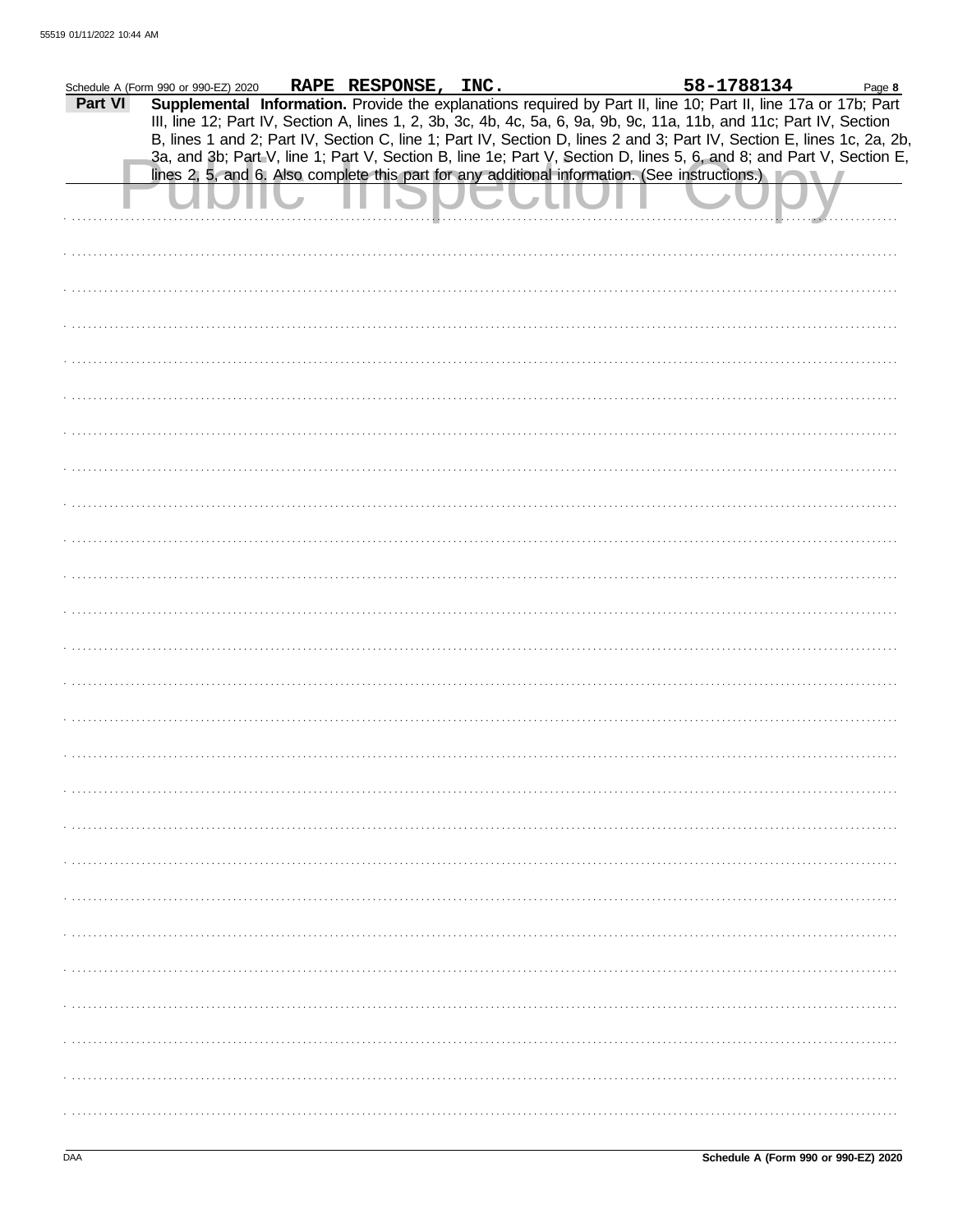| <b>Schedule B</b><br>(Form 990, 990-EZ,<br>or 990-PF)<br>Department of the Treasury<br>Internal Revenue Service<br>Name of the organization<br>RAPE RESPONSE,<br>Organization type (check one):                              | OMB No. 1545-0047<br><b>Schedule of Contributors</b><br>2020<br>u Attach to Form 990, Form 990-EZ, or Form 990-PF.<br>u Go to www.irs.gov/Form990 for the latest information.<br><b>Employer identification number</b><br>58-1788134<br>INC.  |  |  |  |  |  |  |
|------------------------------------------------------------------------------------------------------------------------------------------------------------------------------------------------------------------------------|-----------------------------------------------------------------------------------------------------------------------------------------------------------------------------------------------------------------------------------------------|--|--|--|--|--|--|
| Filers of:                                                                                                                                                                                                                   | Section:                                                                                                                                                                                                                                      |  |  |  |  |  |  |
| Form 990 or 990-EZ                                                                                                                                                                                                           | IX.<br>501(c)<br>) (enter number) organization<br>3                                                                                                                                                                                           |  |  |  |  |  |  |
|                                                                                                                                                                                                                              | $4947(a)(1)$ nonexempt charitable trust not treated as a private foundation                                                                                                                                                                   |  |  |  |  |  |  |
|                                                                                                                                                                                                                              | 527 political organization                                                                                                                                                                                                                    |  |  |  |  |  |  |
| Form 990-PF                                                                                                                                                                                                                  | 501(c)(3) exempt private foundation                                                                                                                                                                                                           |  |  |  |  |  |  |
|                                                                                                                                                                                                                              | 4947(a)(1) nonexempt charitable trust treated as a private foundation                                                                                                                                                                         |  |  |  |  |  |  |
|                                                                                                                                                                                                                              | $501(c)(3)$ taxable private foundation                                                                                                                                                                                                        |  |  |  |  |  |  |
|                                                                                                                                                                                                                              |                                                                                                                                                                                                                                               |  |  |  |  |  |  |
| Check if your organization is covered by the General Rule or a Special Rule.<br>Note: Only a section 501(c)(7), (8), or (10) organization can check boxes for both the General Rule and a Special Rule. See<br>instructions. |                                                                                                                                                                                                                                               |  |  |  |  |  |  |
| <b>General Rule</b>                                                                                                                                                                                                          |                                                                                                                                                                                                                                               |  |  |  |  |  |  |
| contributor's total contributions.                                                                                                                                                                                           | For an organization filing Form 990, 990-EZ, or 990-PF that received, during the year, contributions totaling \$5,000<br>or more (in money or property) from any one contributor. Complete Parts I and II. See instructions for determining a |  |  |  |  |  |  |
|                                                                                                                                                                                                                              |                                                                                                                                                                                                                                               |  |  |  |  |  |  |

## **Special Rules**

| $\boxed{\mathbf{X}}$ For an organization described in section 501(c)(3) filing Form 990 or 990-EZ that met the 33 <sup>1</sup> /3% support test of the |
|--------------------------------------------------------------------------------------------------------------------------------------------------------|
| regulations under sections 509(a)(1) and 170(b)(1)(A)(vi), that checked Schedule A (Form 990 or 990-EZ), Part II, line                                 |
| 13, 16a, or 16b, and that received from any one contributor, during the year, total contributions of the greater of (1)                                |
| \$5,000; or (2) 2% of the amount on (i) Form 990, Part VIII, line 1h; or (ii) Form 990-EZ, line 1. Complete Parts I and II.                            |

literary, or educational purposes, or for the prevention of cruelty to children or animals. Complete Parts I (entering For an organization described in section 501(c)(7), (8), or (10) filing Form 990 or 990-EZ that received from any one contributor, during the year, total contributions of more than \$1,000 *exclusively* for religious, charitable, scientific, "N/A" in column (b) instead of the contributor name and address), II, and III.

For an organization described in section 501(c)(7), (8), or (10) filing Form 990 or 990-EZ that received from any one contributor, during the year, contributions *exclusively* for religious, charitable, etc., purposes, but no such contributions totaled more than \$1,000. If this box is checked, enter here the total contributions that were received during the year for an *exclusively* religious, charitable, etc., purpose. Don't complete any of the parts unless the **General Rule** applies to this organization because it received *nonexclusively* religious, charitable, etc., contributions totaling \$5,000 or more during the year . . . . . . . . . . . . . . . . . . . . . . . . . . . . . . . . . . . . . . . . . . . . . . . . . . . . . . . . . . . . . . . . . . . . . . . . . \$ . . . . . . . . . . . . . . . . . . . . . . . . .

990-EZ, or 990-PF), but it **must** answer "No" on Part IV, line 2, of its Form 990; or check the box on line H of its Form 990-EZ or on its Form 990-PF, Part I, line 2, to certify that it doesn't meet the filing requirements of Schedule B (Form 990, 990-EZ, or 990-PF). **Caution:** An organization that isn't covered by the General Rule and/or the Special Rules doesn't file Schedule B (Form 990,

**For Paperwork Reduction Act Notice, see the instructions for Form 990, 990-EZ, or 990-PF.**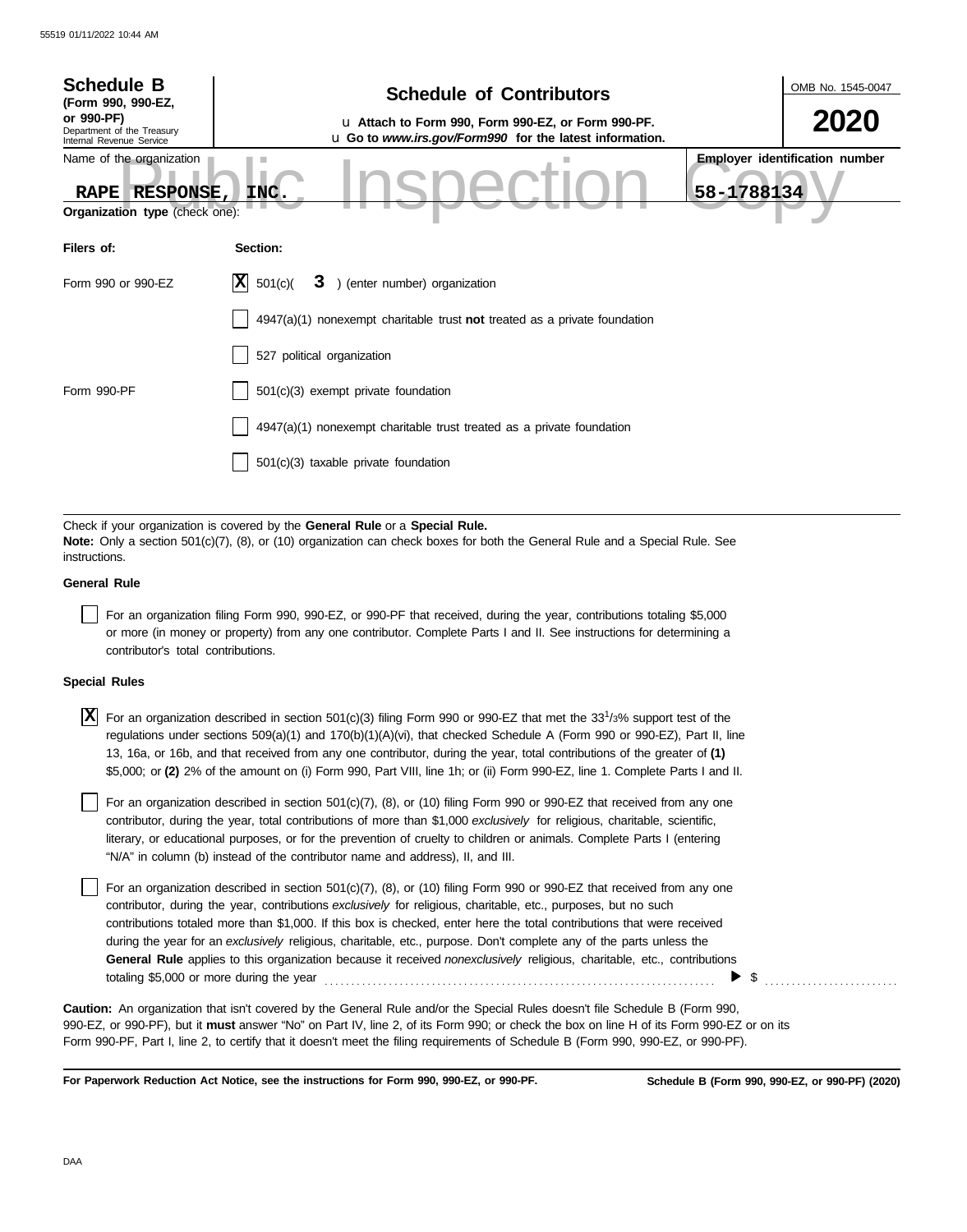| Name of organization | Schedule B (Form 990, 990-EZ, or 990-PF) (2020)<br>RAPE RESPONSE, | INC.                                                                                           |                                   | PAGE 1 OF 2<br>Page 2<br>Employer identification number<br>58-1788134                        |
|----------------------|-------------------------------------------------------------------|------------------------------------------------------------------------------------------------|-----------------------------------|----------------------------------------------------------------------------------------------|
| Part I               |                                                                   | Contributors (see instructions). Use duplicate copies of Part I if additional space is needed. |                                   |                                                                                              |
| (a)<br>No.           |                                                                   | (b)<br>Name, address, and ZIP +                                                                | (c)<br><b>Total contributions</b> | (d)<br>Type of contribution                                                                  |
| $\mathbf{1}_{\dots}$ |                                                                   |                                                                                                | 9,000<br>\$                       | X<br>Person<br>Payroll<br><b>Noncash</b><br>(Complete Part II for<br>noncash contributions.) |
| (a)<br>No.           |                                                                   | (b)<br>Name, address, and ZIP + 4                                                              | (c)<br><b>Total contributions</b> | (d)<br>Type of contribution                                                                  |
| $\overline{2}$ .     |                                                                   |                                                                                                | 11,000<br>\$                      | X<br>Person<br>Payroll<br><b>Noncash</b><br>(Complete Part II for<br>noncash contributions.) |
| (a)<br>No.           |                                                                   | (b)<br>Name, address, and ZIP + 4                                                              | (c)<br><b>Total contributions</b> | (d)<br>Type of contribution                                                                  |
| $\overline{3}$ .     |                                                                   |                                                                                                | 6,779<br>\$                       | X<br>Person<br>Payroll<br><b>Noncash</b><br>(Complete Part II for<br>noncash contributions.) |
| (a)<br>No.           |                                                                   | (b)<br>Name, address, and ZIP + 4                                                              | (c)<br><b>Total contributions</b> | (d)<br>Type of contribution                                                                  |
| $\overline{4}$       |                                                                   |                                                                                                | 7,500<br>\$                       | X<br>Person<br>Payroll<br>Noncash<br>(Complete Part II for<br>noncash contributions.)        |
| (a)<br>No.           |                                                                   | (b)<br>Name, address, and ZIP + 4                                                              | (c)<br><b>Total contributions</b> | (d)<br>Type of contribution                                                                  |
| $5_{\ldots}$         |                                                                   |                                                                                                | 9,462<br>\$                       | Person<br>Payroll<br>Noncash<br>(Complete Part II for<br>noncash contributions.)             |
| (a)<br>No.           |                                                                   | (b)<br>Name, address, and ZIP + 4                                                              | (c)<br><b>Total contributions</b> | (d)<br>Type of contribution                                                                  |
| $6_{\ldots}$         |                                                                   |                                                                                                | 6,750<br>\$                       | Person<br>Payroll<br>Noncash<br>(Complete Part II for<br>noncash contributions.)             |

**Schedule B (Form 990, 990-EZ, or 990-PF) (2020)**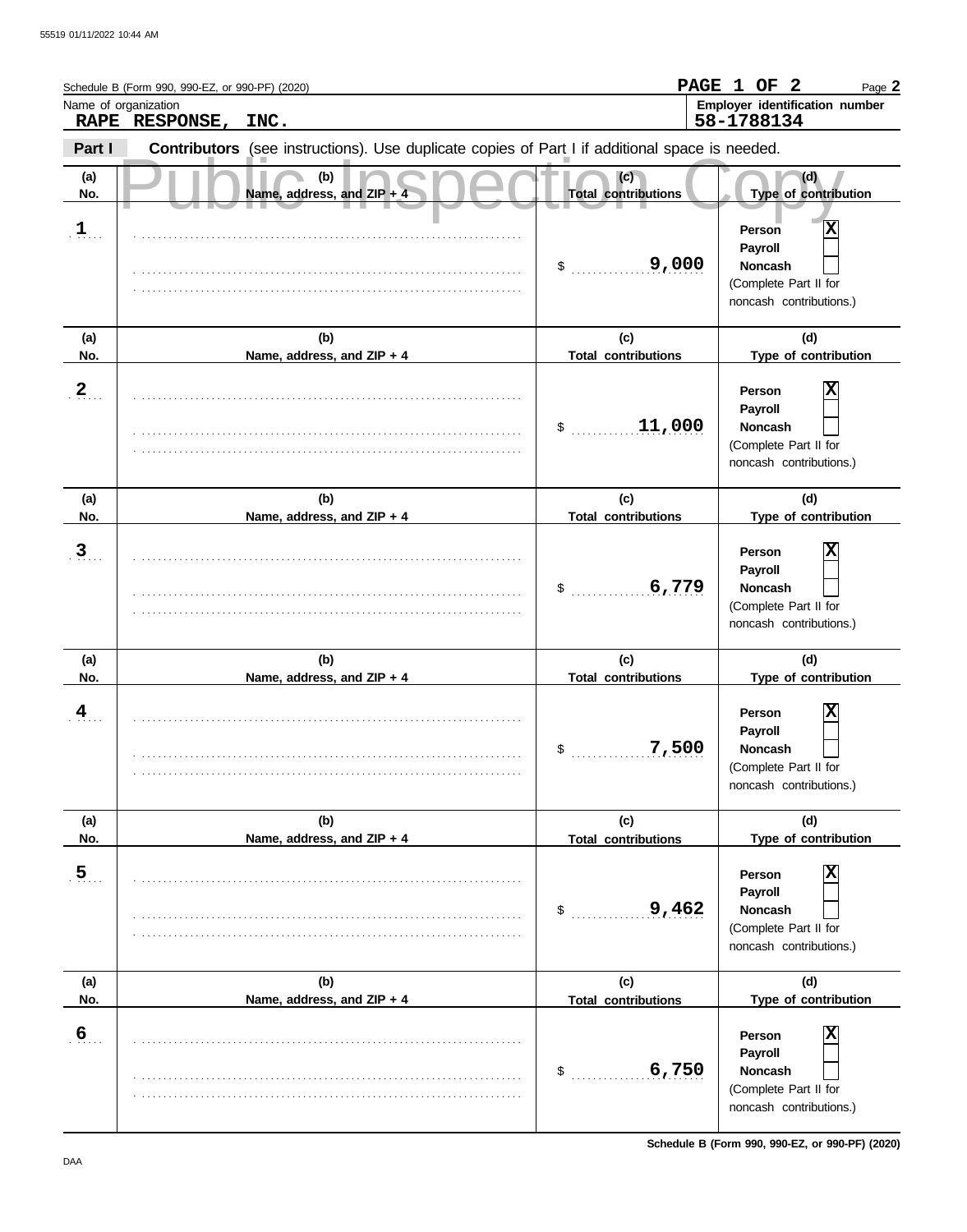| Name of organization | Schedule B (Form 990, 990-EZ, or 990-PF) (2020)<br>RAPE RESPONSE, | INC.                                                                                           |                                                                                                             | PAGE 2 OF 2<br>Page 2<br>Employer identification number<br>58-1788134                        |  |
|----------------------|-------------------------------------------------------------------|------------------------------------------------------------------------------------------------|-------------------------------------------------------------------------------------------------------------|----------------------------------------------------------------------------------------------|--|
| Part I               |                                                                   | Contributors (see instructions). Use duplicate copies of Part I if additional space is needed. |                                                                                                             |                                                                                              |  |
| (a)<br>No.           |                                                                   | (b)<br>Name, address, and ZIP + 4                                                              | (c)<br><b>Total contributions</b>                                                                           | (d)<br>Type of contribution                                                                  |  |
| $\overline{7}$       |                                                                   |                                                                                                | 10,000<br>\$                                                                                                | Χ<br>Person<br>Payroll<br><b>Noncash</b><br>(Complete Part II for<br>noncash contributions.) |  |
| (a)<br>No.           |                                                                   | (b)<br>Name, address, and ZIP + 4                                                              | (c)<br><b>Total contributions</b>                                                                           | (d)<br>Type of contribution                                                                  |  |
| 8                    |                                                                   |                                                                                                | X<br>Person<br>Payroll<br>8,200<br><b>Noncash</b><br>\$<br>(Complete Part II for<br>noncash contributions.) |                                                                                              |  |
| (a)<br>No.           |                                                                   | (b)<br>Name, address, and ZIP + 4                                                              | (c)<br><b>Total contributions</b>                                                                           | (d)<br>Type of contribution                                                                  |  |
|                      |                                                                   |                                                                                                | \$                                                                                                          | Person<br>Payroll<br><b>Noncash</b><br>(Complete Part II for<br>noncash contributions.)      |  |
| (a)<br>No.           |                                                                   | (b)<br>Name, address, and ZIP + 4                                                              | (c)<br><b>Total contributions</b>                                                                           | (d)<br>Type of contribution                                                                  |  |
|                      |                                                                   |                                                                                                | \$                                                                                                          | Person<br>Payroll<br>Noncash<br>(Complete Part II for<br>noncash contributions.)             |  |
| (a)<br>No.           |                                                                   | (b)<br>Name, address, and ZIP + 4                                                              | (c)<br><b>Total contributions</b>                                                                           | (d)<br>Type of contribution                                                                  |  |
|                      |                                                                   |                                                                                                | \$                                                                                                          | Person<br>Payroll<br>Noncash<br>(Complete Part II for<br>noncash contributions.)             |  |
| (a)<br>No.           |                                                                   | (b)<br>Name, address, and ZIP + 4                                                              | (c)<br><b>Total contributions</b>                                                                           | (d)<br>Type of contribution                                                                  |  |
|                      |                                                                   |                                                                                                | \$                                                                                                          | Person<br>Payroll<br>Noncash<br>(Complete Part II for<br>noncash contributions.)             |  |

**Schedule B (Form 990, 990-EZ, or 990-PF) (2020)**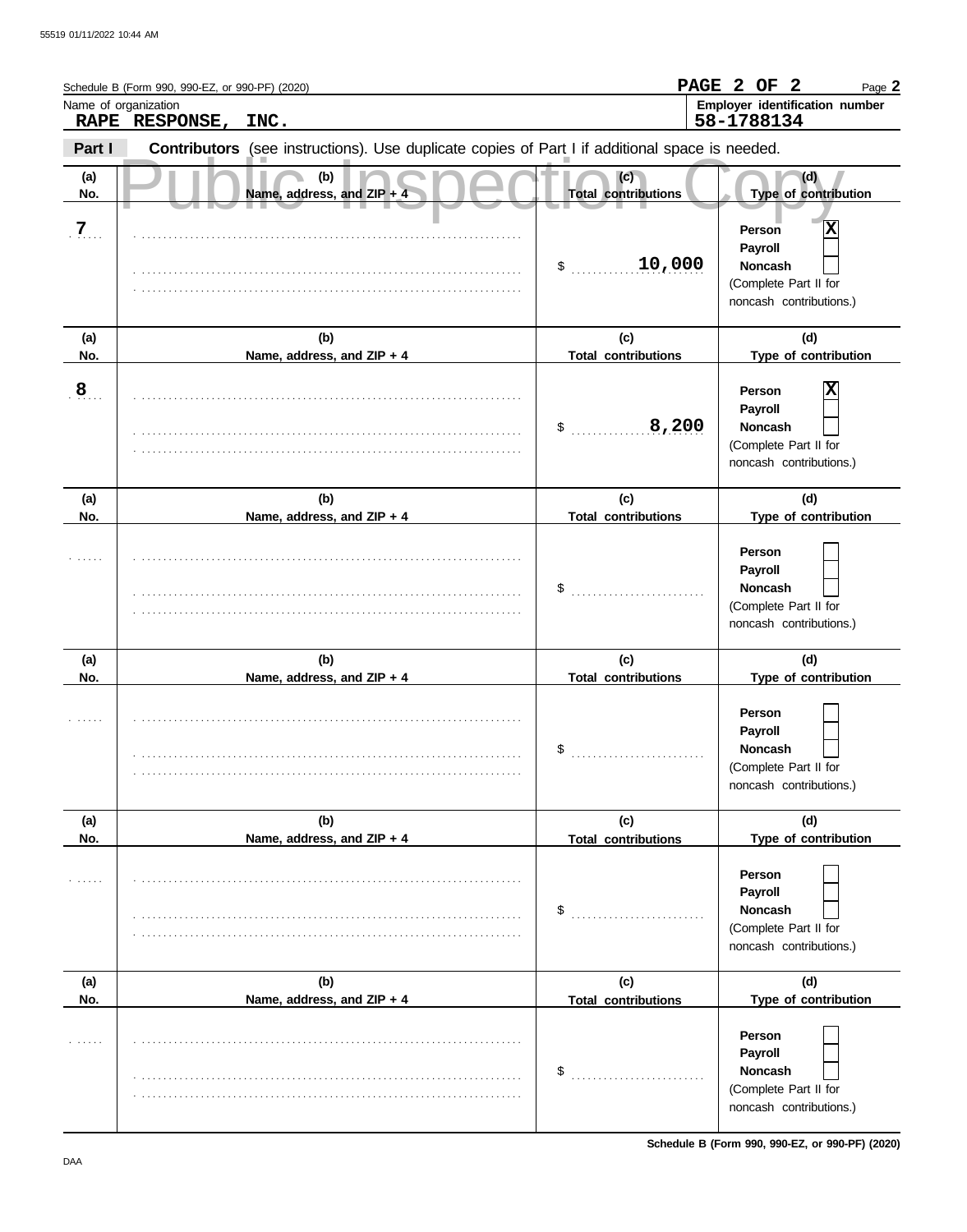|            | <b>SCHEDULE D</b>                                           |                                                                                                                                                                                                                                                          | Supplemental Financial Statements                                                                 |                       | OMB No. 1545-0047                     |  |  |
|------------|-------------------------------------------------------------|----------------------------------------------------------------------------------------------------------------------------------------------------------------------------------------------------------------------------------------------------------|---------------------------------------------------------------------------------------------------|-----------------------|---------------------------------------|--|--|
| (Form 990) |                                                             |                                                                                                                                                                                                                                                          | u Complete if the organization answered "Yes" on Form 990,                                        |                       |                                       |  |  |
|            | Department of the Treasury                                  |                                                                                                                                                                                                                                                          | Part IV, line 6, 7, 8, 9, 10, 11a, 11b, 11c, 11d, 11e, 11f, 12a, or 12b.<br>u Attach to Form 990. | <b>Open to Public</b> |                                       |  |  |
|            | Internal Revenue Service                                    |                                                                                                                                                                                                                                                          | <b>u</b> Go to <i>www.irs.gov/Form990</i> for instructions and the latest information.            |                       | <b>Inspection</b>                     |  |  |
|            | Name of the organization                                    |                                                                                                                                                                                                                                                          |                                                                                                   |                       | <b>Employer identification number</b> |  |  |
|            |                                                             |                                                                                                                                                                                                                                                          |                                                                                                   |                       |                                       |  |  |
|            | RESPONSE, INC.<br><b>RAPE</b><br>Part I                     | Organizations Maintaining Donor Advised Funds or Other Similar Funds or Accounts.                                                                                                                                                                        |                                                                                                   |                       | 58-1788134                            |  |  |
|            |                                                             | Complete if the organization answered "Yes" on Form 990, Part IV, line 6.                                                                                                                                                                                |                                                                                                   |                       |                                       |  |  |
|            |                                                             |                                                                                                                                                                                                                                                          | (a) Donor advised funds                                                                           |                       | (b) Funds and other accounts          |  |  |
| 1          | Total number at end of year                                 |                                                                                                                                                                                                                                                          |                                                                                                   |                       |                                       |  |  |
| 2          |                                                             | Aggregate value of contributions to (during year)                                                                                                                                                                                                        | the control of the control of<br>the contract of the contract of the contract of the contract of  |                       |                                       |  |  |
| 3          |                                                             |                                                                                                                                                                                                                                                          |                                                                                                   |                       |                                       |  |  |
| 4          | Aggregate value at end of year                              |                                                                                                                                                                                                                                                          |                                                                                                   |                       |                                       |  |  |
| 5          |                                                             | Did the organization inform all donors and donor advisors in writing that the assets held in donor advised                                                                                                                                               |                                                                                                   |                       |                                       |  |  |
|            |                                                             |                                                                                                                                                                                                                                                          |                                                                                                   |                       | Yes<br>No                             |  |  |
| 6          |                                                             | Did the organization inform all grantees, donors, and donor advisors in writing that grant funds can be used                                                                                                                                             |                                                                                                   |                       |                                       |  |  |
|            |                                                             | only for charitable purposes and not for the benefit of the donor or donor advisor, or for any other purpose                                                                                                                                             |                                                                                                   |                       |                                       |  |  |
|            |                                                             |                                                                                                                                                                                                                                                          |                                                                                                   |                       | Yes<br>No                             |  |  |
|            | Part II                                                     | <b>Conservation Easements.</b>                                                                                                                                                                                                                           |                                                                                                   |                       |                                       |  |  |
|            |                                                             | Complete if the organization answered "Yes" on Form 990, Part IV, line 7.                                                                                                                                                                                |                                                                                                   |                       |                                       |  |  |
| 1          |                                                             | Purpose(s) of conservation easements held by the organization (check all that apply).                                                                                                                                                                    |                                                                                                   |                       |                                       |  |  |
|            |                                                             | Preservation of land for public use (for example, recreation or education)                                                                                                                                                                               | Preservation of a historically important land area                                                |                       |                                       |  |  |
|            | Protection of natural habitat<br>Preservation of open space |                                                                                                                                                                                                                                                          | Preservation of a certified historic structure                                                    |                       |                                       |  |  |
| 2          |                                                             | Complete lines 2a through 2d if the organization held a qualified conservation contribution in the form of a conservation                                                                                                                                |                                                                                                   |                       |                                       |  |  |
|            | easement on the last day of the tax year.                   |                                                                                                                                                                                                                                                          |                                                                                                   |                       | Held at the End of the Tax Year       |  |  |
| a          |                                                             |                                                                                                                                                                                                                                                          |                                                                                                   | 2a                    |                                       |  |  |
| b          |                                                             |                                                                                                                                                                                                                                                          |                                                                                                   | 2b                    |                                       |  |  |
|            |                                                             | Number of conservation easements on a certified historic structure included in (a) [[11] Number of conservation easements on a certified historic structure included in (a)                                                                              |                                                                                                   | 2c                    |                                       |  |  |
|            |                                                             | d Number of conservation easements included in (c) acquired after 7/25/06, and not on a                                                                                                                                                                  |                                                                                                   |                       |                                       |  |  |
|            |                                                             | historic structure listed in the National Register                                                                                                                                                                                                       |                                                                                                   | 2d                    |                                       |  |  |
| 3          |                                                             | Number of conservation easements modified, transferred, released, extinguished, or terminated by the organization during the                                                                                                                             |                                                                                                   |                       |                                       |  |  |
|            | tax year <b>u</b>                                           |                                                                                                                                                                                                                                                          |                                                                                                   |                       |                                       |  |  |
|            |                                                             | Number of states where property subject to conservation easement is located u                                                                                                                                                                            |                                                                                                   |                       |                                       |  |  |
| 5          |                                                             | Does the organization have a written policy regarding the periodic monitoring, inspection, handling of                                                                                                                                                   |                                                                                                   |                       |                                       |  |  |
|            |                                                             |                                                                                                                                                                                                                                                          |                                                                                                   |                       |                                       |  |  |
| 6          |                                                             | Staff and volunteer hours devoted to monitoring, inspecting, handling of violations, and enforcing conservation easements during the year                                                                                                                |                                                                                                   |                       |                                       |  |  |
|            | <b>u</b>                                                    |                                                                                                                                                                                                                                                          |                                                                                                   |                       |                                       |  |  |
| 7          |                                                             | Amount of expenses incurred in monitoring, inspecting, handling of violations, and enforcing conservation easements during the year                                                                                                                      |                                                                                                   |                       |                                       |  |  |
|            | u\$ <sub></sub>                                             |                                                                                                                                                                                                                                                          |                                                                                                   |                       |                                       |  |  |
| 8          |                                                             | Does each conservation easement reported on line 2(d) above satisfy the requirements of section 170(h)(4)(B)(i)                                                                                                                                          |                                                                                                   |                       |                                       |  |  |
|            |                                                             |                                                                                                                                                                                                                                                          |                                                                                                   |                       | Yes  <br>No                           |  |  |
| 9          |                                                             | In Part XIII, describe how the organization reports conservation easements in its revenue and expense statement and<br>balance sheet, and include, if applicable, the text of the footnote to the organization's financial statements that describes the |                                                                                                   |                       |                                       |  |  |
|            |                                                             | organization's accounting for conservation easements.                                                                                                                                                                                                    |                                                                                                   |                       |                                       |  |  |
|            | Part III                                                    | Organizations Maintaining Collections of Art, Historical Treasures, or Other Similar Assets.                                                                                                                                                             |                                                                                                   |                       |                                       |  |  |
|            |                                                             | Complete if the organization answered "Yes" on Form 990, Part IV, line 8.                                                                                                                                                                                |                                                                                                   |                       |                                       |  |  |
|            |                                                             | 1a If the organization elected, as permitted under FASB ASC 958, not to report in its revenue statement and balance sheet works                                                                                                                          |                                                                                                   |                       |                                       |  |  |
|            |                                                             | of art, historical treasures, or other similar assets held for public exhibition, education, or research in furtherance of public                                                                                                                        |                                                                                                   |                       |                                       |  |  |
|            |                                                             | service, provide in Part XIII the text of the footnote to its financial statements that describes these items.                                                                                                                                           |                                                                                                   |                       |                                       |  |  |
|            |                                                             | <b>b</b> If the organization elected, as permitted under FASB ASC 958, to report in its revenue statement and balance sheet works of                                                                                                                     |                                                                                                   |                       |                                       |  |  |
|            |                                                             | art, historical treasures, or other similar assets held for public exhibition, education, or research in furtherance of public service,                                                                                                                  |                                                                                                   |                       |                                       |  |  |
|            |                                                             | provide the following amounts relating to these items:                                                                                                                                                                                                   |                                                                                                   |                       |                                       |  |  |
|            |                                                             |                                                                                                                                                                                                                                                          |                                                                                                   |                       | $\mathbf{u}$ \$                       |  |  |
|            |                                                             |                                                                                                                                                                                                                                                          |                                                                                                   |                       |                                       |  |  |
| 2          |                                                             | If the organization received or held works of art, historical treasures, or other similar assets for financial gain, provide the                                                                                                                         |                                                                                                   |                       |                                       |  |  |
|            |                                                             | following amounts required to be reported under FASB ASC 958 relating to these items:                                                                                                                                                                    |                                                                                                   |                       |                                       |  |  |
|            |                                                             |                                                                                                                                                                                                                                                          |                                                                                                   |                       |                                       |  |  |
|            |                                                             |                                                                                                                                                                                                                                                          |                                                                                                   |                       |                                       |  |  |
| DAA        |                                                             | For Paperwork Reduction Act Notice, see the Instructions for Form 990.                                                                                                                                                                                   |                                                                                                   |                       | Schedule D (Form 990) 2020            |  |  |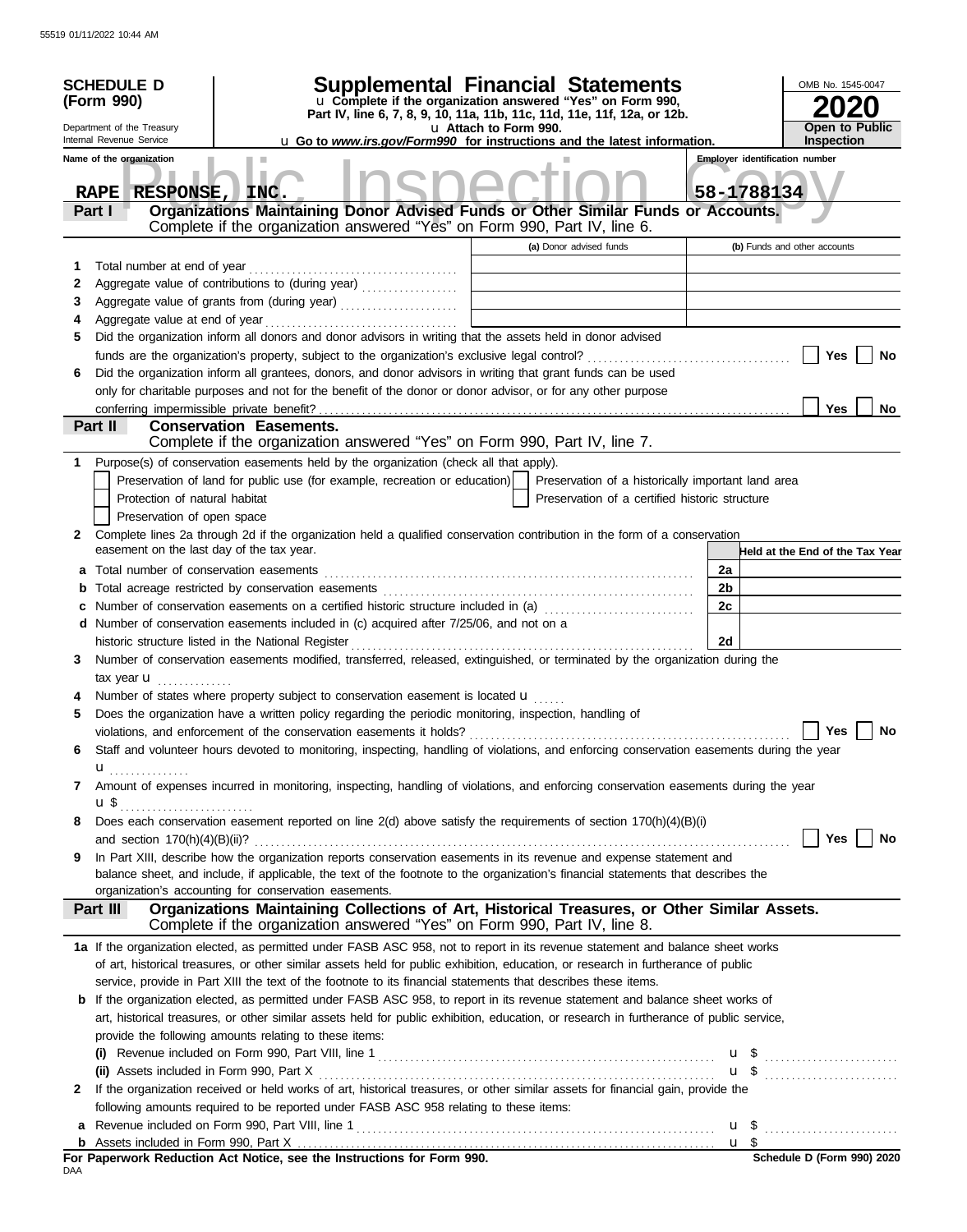|             | Schedule D (Form 990) 2020 RAPE RESPONSE, INC.<br>Organizations Maintaining Collections of Art, Historical Treasures, or Other Similar Assets (continued)<br><b>Part III</b>                                                                                          |                         |                                                                      |                         | 58-1788134      |                      | Page 2              |
|-------------|-----------------------------------------------------------------------------------------------------------------------------------------------------------------------------------------------------------------------------------------------------------------------|-------------------------|----------------------------------------------------------------------|-------------------------|-----------------|----------------------|---------------------|
|             | 3 Using the organization's acquisition, accession, and other records, check any of the following that make significant use of its                                                                                                                                     |                         |                                                                      |                         |                 |                      |                     |
| a<br>b<br>c | collection items (check all that apply):<br>Public exhibition<br>Scholarly research<br>Preservation for future generations<br>Provide a description of the organization's collections and explain how they further the organization's exempt purpose in Part<br>XIII. |                         | Loan or exchange program<br>Other Communication of the Communication |                         |                 |                      |                     |
| 5.          | During the year, did the organization solicit or receive donations of art, historical treasures, or other similar                                                                                                                                                     |                         |                                                                      |                         |                 |                      |                     |
|             | <b>Escrow and Custodial Arrangements.</b><br><b>Part IV</b>                                                                                                                                                                                                           |                         |                                                                      |                         |                 |                      | Yes<br>No           |
|             | Complete if the organization answered "Yes" on Form 990, Part IV, line 9, or reported an amount on Form<br>990, Part X, line 21.                                                                                                                                      |                         |                                                                      |                         |                 |                      |                     |
|             | 1a Is the organization an agent, trustee, custodian or other intermediary for contributions or other assets not                                                                                                                                                       |                         |                                                                      |                         |                 |                      |                     |
|             | <b>b</b> If "Yes," explain the arrangement in Part XIII and complete the following table:                                                                                                                                                                             |                         |                                                                      |                         |                 |                      | Yes<br>No           |
|             |                                                                                                                                                                                                                                                                       |                         |                                                                      |                         |                 |                      | Amount              |
|             | c Beginning balance                                                                                                                                                                                                                                                   |                         |                                                                      |                         |                 | 1c                   |                     |
|             |                                                                                                                                                                                                                                                                       |                         |                                                                      |                         |                 | 1d                   |                     |
|             | e Distributions during the year manufactured contains and the year manufactured with the year manufactured with the state of the state of the state of the state of the state of the state of the state of the state of the st                                        |                         |                                                                      |                         |                 | 1e                   |                     |
|             |                                                                                                                                                                                                                                                                       |                         |                                                                      |                         |                 | 1f                   |                     |
|             | 2a Did the organization include an amount on Form 990, Part X, line 21, for escrow or custodial account liability?                                                                                                                                                    |                         |                                                                      |                         |                 |                      | <b>Yes</b><br>No    |
|             |                                                                                                                                                                                                                                                                       |                         |                                                                      |                         |                 |                      |                     |
|             | <b>Endowment Funds.</b><br><b>Part V</b><br>Complete if the organization answered "Yes" on Form 990, Part IV, line 10.                                                                                                                                                |                         |                                                                      |                         |                 |                      |                     |
|             |                                                                                                                                                                                                                                                                       | (a) Current year        | (b) Prior year                                                       | (c) Two years back      |                 | (d) Three years back | (e) Four years back |
|             | 1a Beginning of year balance                                                                                                                                                                                                                                          |                         |                                                                      |                         |                 |                      |                     |
|             | <b>b</b> Contributions <b>contributions</b>                                                                                                                                                                                                                           |                         |                                                                      |                         |                 |                      |                     |
|             | c Net investment earnings, gains, and<br>losses                                                                                                                                                                                                                       |                         |                                                                      |                         |                 |                      |                     |
|             | d Grants or scholarships                                                                                                                                                                                                                                              |                         |                                                                      |                         |                 |                      |                     |
|             | e Other expenditures for facilities and                                                                                                                                                                                                                               |                         |                                                                      |                         |                 |                      |                     |
|             | programs                                                                                                                                                                                                                                                              |                         |                                                                      |                         |                 |                      |                     |
|             | f Administrative expenses                                                                                                                                                                                                                                             |                         |                                                                      |                         |                 |                      |                     |
| g           | End of year balance                                                                                                                                                                                                                                                   |                         |                                                                      |                         |                 |                      |                     |
| 2           | Provide the estimated percentage of the current year end balance (line 1g, column (a)) held as:                                                                                                                                                                       |                         |                                                                      |                         |                 |                      |                     |
|             | <b>a</b> Board designated or quasi-endowment <b>u</b> %<br><b>b</b> Permanent endowment <b>u</b> %                                                                                                                                                                    |                         |                                                                      |                         |                 |                      |                     |
|             | <b>c</b> Term endowment $\mathbf{u}$                                                                                                                                                                                                                                  |                         |                                                                      |                         |                 |                      |                     |
|             | The percentages on lines 2a, 2b, and 2c should equal 100%.                                                                                                                                                                                                            |                         |                                                                      |                         |                 |                      |                     |
|             | 3a Are there endowment funds not in the possession of the organization that are held and administered for the                                                                                                                                                         |                         |                                                                      |                         |                 |                      |                     |
|             | organization by:                                                                                                                                                                                                                                                      |                         |                                                                      |                         |                 |                      | <b>Yes</b><br>No    |
|             |                                                                                                                                                                                                                                                                       |                         |                                                                      |                         |                 |                      | 3a(i)               |
|             |                                                                                                                                                                                                                                                                       |                         |                                                                      |                         |                 |                      | 3a(ii)              |
|             |                                                                                                                                                                                                                                                                       |                         |                                                                      |                         |                 |                      | 3b                  |
|             | Describe in Part XIII the intended uses of the organization's endowment funds.<br>Land, Buildings, and Equipment.<br><b>Part VI</b>                                                                                                                                   |                         |                                                                      |                         |                 |                      |                     |
|             | Complete if the organization answered "Yes" on Form 990, Part IV, line 11a. See Form 990, Part X, line 10.                                                                                                                                                            |                         |                                                                      |                         |                 |                      |                     |
|             | Description of property                                                                                                                                                                                                                                               | (a) Cost or other basis |                                                                      | (b) Cost or other basis | (c) Accumulated |                      | (d) Book value      |
|             |                                                                                                                                                                                                                                                                       | (investment)            |                                                                      | (other)                 | depreciation    |                      |                     |
|             |                                                                                                                                                                                                                                                                       |                         |                                                                      |                         |                 |                      |                     |
|             |                                                                                                                                                                                                                                                                       |                         |                                                                      |                         |                 |                      |                     |
|             |                                                                                                                                                                                                                                                                       |                         |                                                                      |                         |                 |                      |                     |
|             | d Equipment                                                                                                                                                                                                                                                           |                         |                                                                      | 18,129                  |                 | 350                  | 17,779              |
|             |                                                                                                                                                                                                                                                                       |                         |                                                                      |                         |                 | 14,170               | $-14,170$           |
|             |                                                                                                                                                                                                                                                                       |                         |                                                                      |                         |                 | u                    | 3,609               |

**Schedule D (Form 990) 2020**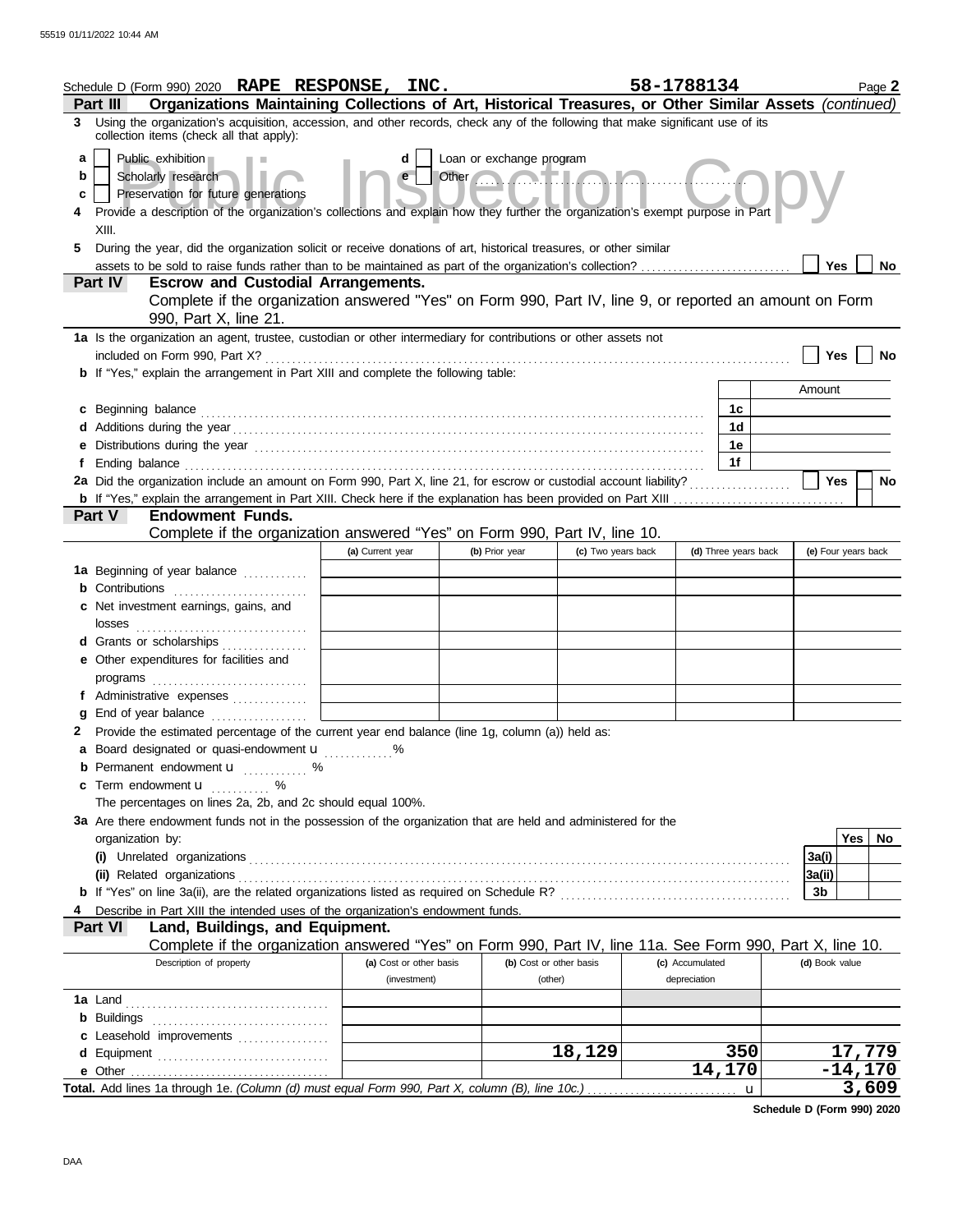|                           | Schedule D (Form 990) 2020 RAPE RESPONSE,<br>INC.                                                                                                    |                | 58-1788134                                                   | Page 3         |
|---------------------------|------------------------------------------------------------------------------------------------------------------------------------------------------|----------------|--------------------------------------------------------------|----------------|
| <b>Part VII</b>           | <b>Investments - Other Securities.</b>                                                                                                               |                |                                                              |                |
|                           | Complete if the organization answered "Yes" on Form 990, Part IV, line 11b. See Form 990, Part X, line 12.                                           |                |                                                              |                |
|                           | (a) Description of security or category<br>(including name of security)                                                                              | (b) Book value | (c) Method of valuation:<br>Cost or end-of-year market value |                |
| (1) Financial derivatives |                                                                                                                                                      |                |                                                              |                |
|                           | (2) Closely held equity interests                                                                                                                    |                |                                                              |                |
|                           | (3) Other CERTIFICATES OF<br><b>DEPOSIT</b>                                                                                                          | 136,637        | <b>MARKET</b>                                                |                |
| (A)                       |                                                                                                                                                      |                |                                                              |                |
| (B)                       |                                                                                                                                                      |                |                                                              |                |
| (C)                       |                                                                                                                                                      |                |                                                              |                |
| (D)                       |                                                                                                                                                      |                |                                                              |                |
| (E)                       |                                                                                                                                                      |                |                                                              |                |
| (F)                       |                                                                                                                                                      |                |                                                              |                |
| (G)                       |                                                                                                                                                      |                |                                                              |                |
| (H)                       |                                                                                                                                                      | 136,637        |                                                              |                |
| <b>Part VIII</b>          | Total. (Column (b) must equal Form 990, Part X, col. (B) line 12.)<br>u<br>Investments - Program Related.                                            |                |                                                              |                |
|                           | Complete if the organization answered "Yes" on Form 990, Part IV, line 11c. See Form 990, Part X, line 13.                                           |                |                                                              |                |
|                           | (a) Description of investment                                                                                                                        | (b) Book value | (c) Method of valuation:                                     |                |
|                           |                                                                                                                                                      |                | Cost or end-of-year market value                             |                |
| (1)                       |                                                                                                                                                      |                |                                                              |                |
| (2)                       |                                                                                                                                                      |                |                                                              |                |
| (3)                       |                                                                                                                                                      |                |                                                              |                |
| (4)                       |                                                                                                                                                      |                |                                                              |                |
| (5)                       |                                                                                                                                                      |                |                                                              |                |
| (6)<br>(7)                |                                                                                                                                                      |                |                                                              |                |
| (8)                       |                                                                                                                                                      |                |                                                              |                |
| (9)                       |                                                                                                                                                      |                |                                                              |                |
|                           | Total. (Column (b) must equal Form 990, Part X, col. (B) line 13.)<br>. <b>u</b>                                                                     |                |                                                              |                |
| Part IX                   | <b>Other Assets.</b>                                                                                                                                 |                |                                                              |                |
|                           | Complete if the organization answered "Yes" on Form 990, Part IV, line 11d. See Form 990, Part X, line 15.                                           |                |                                                              |                |
|                           | (a) Description                                                                                                                                      |                |                                                              | (b) Book value |
| (1)                       |                                                                                                                                                      |                |                                                              |                |
| (2)                       |                                                                                                                                                      |                |                                                              |                |
| (3)<br>(4)                |                                                                                                                                                      |                |                                                              |                |
| (5)                       |                                                                                                                                                      |                |                                                              |                |
| (6)                       |                                                                                                                                                      |                |                                                              |                |
| (7)                       |                                                                                                                                                      |                |                                                              |                |
| (8)                       |                                                                                                                                                      |                |                                                              |                |
| (9)                       |                                                                                                                                                      |                |                                                              |                |
|                           |                                                                                                                                                      |                | u                                                            |                |
| Part X                    | Other Liabilities.                                                                                                                                   |                |                                                              |                |
|                           | Complete if the organization answered "Yes" on Form 990, Part IV, line 11e or 11f. See Form 990, Part X,<br>line 25.                                 |                |                                                              |                |
| 1.                        | (a) Description of liability                                                                                                                         |                |                                                              | (b) Book value |
| (1)                       | Federal income taxes                                                                                                                                 |                |                                                              |                |
| (2)                       |                                                                                                                                                      |                |                                                              |                |
| (3)                       |                                                                                                                                                      |                |                                                              |                |
| (4)                       |                                                                                                                                                      |                |                                                              |                |
| (5)                       |                                                                                                                                                      |                |                                                              |                |
| (6)                       |                                                                                                                                                      |                |                                                              |                |
| (7)                       |                                                                                                                                                      |                |                                                              |                |
| (8)                       |                                                                                                                                                      |                |                                                              |                |
| (9)                       | Total. (Column (b) must equal Form 990, Part X, col. (B) line 25.)                                                                                   |                | u                                                            |                |
|                           | 2. Liability for uncertain tax positions. In Part XIII, provide the text of the footnote to the organization's financial statements that reports the |                |                                                              |                |
|                           | organization's liability for uncertain tax positions under FASB ASC 740. Check here if the text of the footnote has been provided in Part XIII       |                |                                                              |                |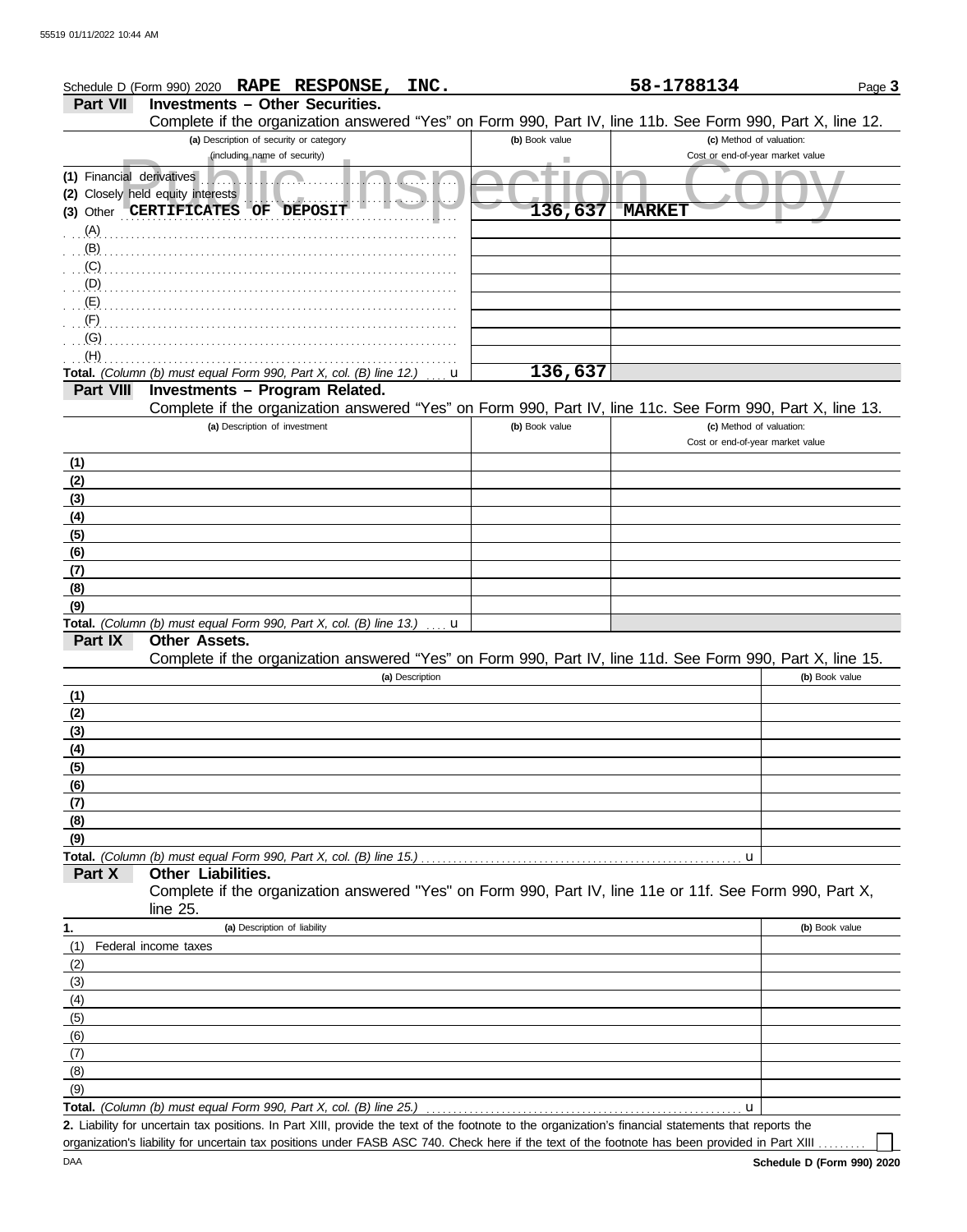|    | Schedule D (Form 990) 2020 RAPE RESPONSE, INC.                                                                                                                                                                                       | 58-1788134     |         | Page 4       |
|----|--------------------------------------------------------------------------------------------------------------------------------------------------------------------------------------------------------------------------------------|----------------|---------|--------------|
|    | Reconciliation of Revenue per Audited Financial Statements With Revenue per Return.<br><b>Part XI</b>                                                                                                                                |                |         |              |
|    | Complete if the organization answered "Yes" on Form 990, Part IV, line 12a.                                                                                                                                                          |                |         |              |
| 1. |                                                                                                                                                                                                                                      |                |         | 701,506      |
| 2  | Amounts included on line 1 but not on Form 990, Part VIII, line 12:                                                                                                                                                                  |                |         |              |
| a  |                                                                                                                                                                                                                                      | 2a             |         |              |
| b  | Donated services and use of facilities <b>All and Service and Service Report in the service of the service of the service of the service of the service of the service of the service of the service of the service of the servi</b> | 2 <sub>b</sub> | 7,467   |              |
| с  |                                                                                                                                                                                                                                      | 2c             |         |              |
| d  |                                                                                                                                                                                                                                      | 2d             |         |              |
| е  | Add lines 2a through 2d [11] All and the contract of the contract of the contract of the contract of the contract of the contract of the contract of the contract of the contract of the contract of the contract of the contr       |                | 2e      | <u>7,467</u> |
| 3  |                                                                                                                                                                                                                                      |                | 3       | 694,039      |
| 4  | Amounts included on Form 990, Part VIII, line 12, but not on line 1:                                                                                                                                                                 |                |         |              |
| a  |                                                                                                                                                                                                                                      | 4a             |         |              |
| b  |                                                                                                                                                                                                                                      | 4 <sub>b</sub> |         |              |
| c  | Add lines 4a and 4b                                                                                                                                                                                                                  |                | 4c      |              |
| 5  | Total revenue. Add lines 3 and 4c. (This must equal Form 990, Part I, line 12.)                                                                                                                                                      |                | 5       | 694,039      |
|    | Reconciliation of Expenses per Audited Financial Statements With Expenses per Return.<br><b>Part XII</b>                                                                                                                             |                |         |              |
|    | Complete if the organization answered "Yes" on Form 990, Part IV, line 12a.                                                                                                                                                          |                |         |              |
| 1. |                                                                                                                                                                                                                                      |                | 1       | 683,200      |
| 2  | Amounts included on line 1 but not on Form 990, Part IX, line 25:                                                                                                                                                                    | 2a             | 7,467   |              |
| a  |                                                                                                                                                                                                                                      | 2 <sub>b</sub> |         |              |
| b  |                                                                                                                                                                                                                                      | 2c             |         |              |
| c  |                                                                                                                                                                                                                                      | 2d             |         |              |
| d  |                                                                                                                                                                                                                                      |                |         | 7,467        |
| е  | Add lines 2a through 2d [11, 12] Add [12] Add lines 2a through 2d [12] Add lines 2a through 2d [12] Add [12] A                                                                                                                       |                | 2e<br>3 | 675,733      |
| 3  |                                                                                                                                                                                                                                      |                |         |              |
| 4  | Amounts included on Form 990, Part IX, line 25, but not on line 1:<br>a Investment expenses not included on Form 990, Part VIII, line 7b                                                                                             | 4a             |         |              |
|    |                                                                                                                                                                                                                                      |                |         |              |
|    |                                                                                                                                                                                                                                      |                |         |              |
| b  |                                                                                                                                                                                                                                      | 4 <sub>b</sub> |         |              |
|    | c Add lines 4a and 4b                                                                                                                                                                                                                |                | 4c      |              |
|    |                                                                                                                                                                                                                                      |                | 5       | 675,733      |
|    | Part XIII Supplemental Information.                                                                                                                                                                                                  |                |         |              |
|    | Provide the descriptions required for Part II, lines 3, 5, and 9; Part III, lines 1a and 4; Part IV, lines 1b and 2b; Part V, line 4; Part X, line                                                                                   |                |         |              |
|    | 2; Part XI, lines 2d and 4b; and Part XII, lines 2d and 4b. Also complete this part to provide any additional information.                                                                                                           |                |         |              |
|    |                                                                                                                                                                                                                                      |                |         |              |
|    |                                                                                                                                                                                                                                      |                |         |              |
|    |                                                                                                                                                                                                                                      |                |         |              |
|    |                                                                                                                                                                                                                                      |                |         |              |
|    |                                                                                                                                                                                                                                      |                |         |              |
|    |                                                                                                                                                                                                                                      |                |         |              |
|    |                                                                                                                                                                                                                                      |                |         |              |
|    |                                                                                                                                                                                                                                      |                |         |              |
|    |                                                                                                                                                                                                                                      |                |         |              |
|    |                                                                                                                                                                                                                                      |                |         |              |
|    |                                                                                                                                                                                                                                      |                |         |              |
|    |                                                                                                                                                                                                                                      |                |         |              |
|    |                                                                                                                                                                                                                                      |                |         |              |
|    |                                                                                                                                                                                                                                      |                |         |              |
|    |                                                                                                                                                                                                                                      |                |         |              |
|    |                                                                                                                                                                                                                                      |                |         |              |
|    |                                                                                                                                                                                                                                      |                |         |              |
|    |                                                                                                                                                                                                                                      |                |         |              |
|    |                                                                                                                                                                                                                                      |                |         |              |
|    |                                                                                                                                                                                                                                      |                |         |              |
|    |                                                                                                                                                                                                                                      |                |         |              |
|    |                                                                                                                                                                                                                                      |                |         |              |
|    |                                                                                                                                                                                                                                      |                |         |              |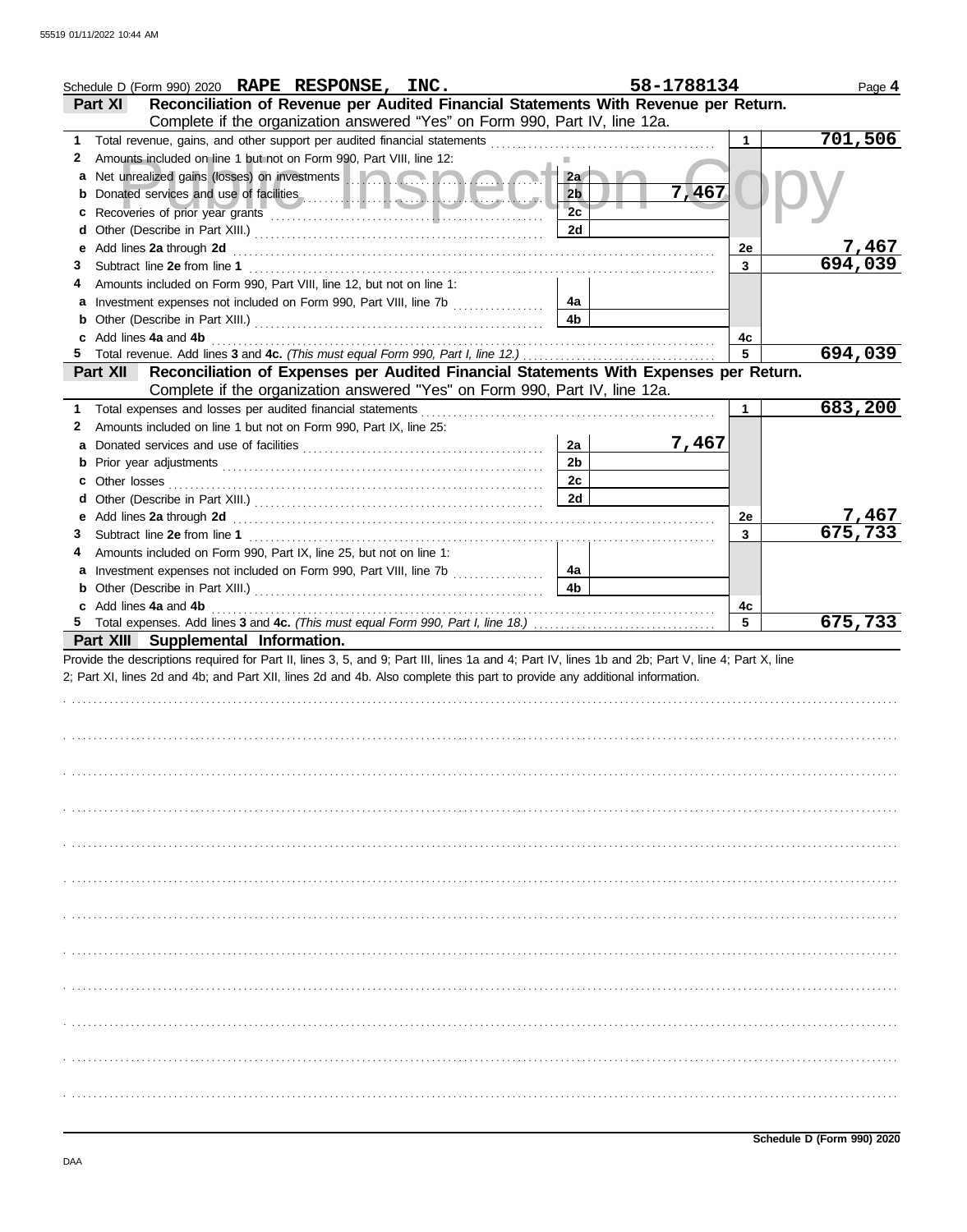|                                                                                                  |  |  | 58-1788134         | Page 5 |
|--------------------------------------------------------------------------------------------------|--|--|--------------------|--------|
| Schedule D (Form 990) 2020 RAPE RESPONSE, INC.<br>Part XIII Supplemental Information (continued) |  |  |                    |        |
|                                                                                                  |  |  |                    |        |
|                                                                                                  |  |  |                    |        |
|                                                                                                  |  |  |                    |        |
| . <u>.</u>                                                                                       |  |  | blic Inspection Cc |        |
|                                                                                                  |  |  |                    |        |
|                                                                                                  |  |  |                    |        |
|                                                                                                  |  |  |                    |        |
|                                                                                                  |  |  |                    |        |
|                                                                                                  |  |  |                    |        |
|                                                                                                  |  |  |                    |        |
|                                                                                                  |  |  |                    |        |
|                                                                                                  |  |  |                    |        |
|                                                                                                  |  |  |                    |        |
|                                                                                                  |  |  |                    |        |
|                                                                                                  |  |  |                    |        |
|                                                                                                  |  |  |                    |        |
|                                                                                                  |  |  |                    |        |
|                                                                                                  |  |  |                    |        |
|                                                                                                  |  |  |                    |        |
|                                                                                                  |  |  |                    |        |
|                                                                                                  |  |  |                    |        |
|                                                                                                  |  |  |                    |        |
|                                                                                                  |  |  |                    |        |
|                                                                                                  |  |  |                    |        |
|                                                                                                  |  |  |                    |        |
|                                                                                                  |  |  |                    |        |
|                                                                                                  |  |  |                    |        |
|                                                                                                  |  |  |                    |        |
|                                                                                                  |  |  |                    |        |
|                                                                                                  |  |  |                    |        |
|                                                                                                  |  |  |                    |        |
|                                                                                                  |  |  |                    |        |
|                                                                                                  |  |  |                    |        |
|                                                                                                  |  |  |                    |        |
|                                                                                                  |  |  |                    |        |
|                                                                                                  |  |  |                    |        |
|                                                                                                  |  |  |                    |        |
|                                                                                                  |  |  |                    |        |
|                                                                                                  |  |  |                    |        |
|                                                                                                  |  |  |                    |        |
|                                                                                                  |  |  |                    |        |
|                                                                                                  |  |  |                    |        |
|                                                                                                  |  |  |                    |        |
|                                                                                                  |  |  |                    |        |
|                                                                                                  |  |  |                    |        |
|                                                                                                  |  |  |                    |        |
|                                                                                                  |  |  |                    |        |
|                                                                                                  |  |  |                    |        |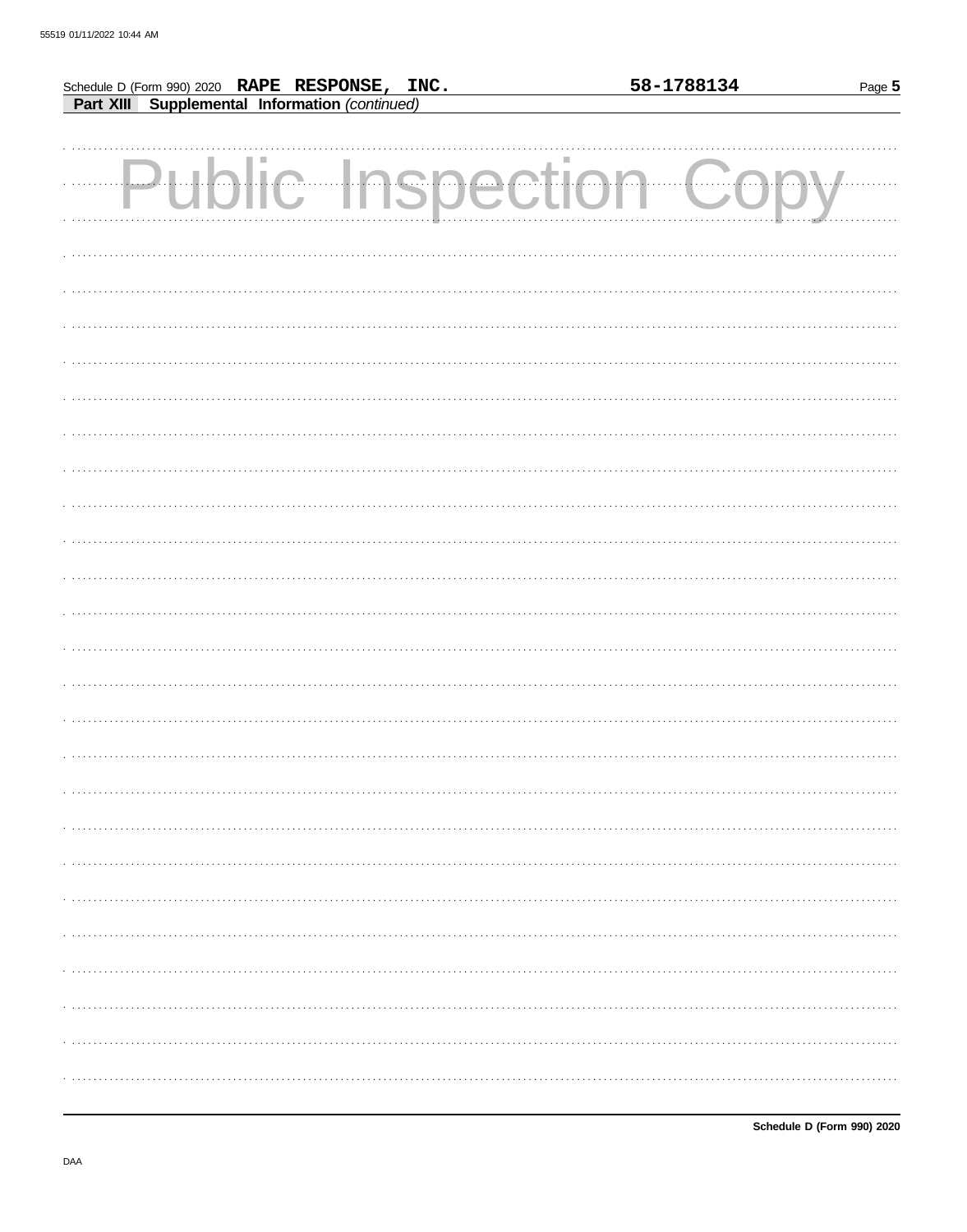| <b>SCHEDULE O</b><br>(Form 990 or 990-EZ)<br>Department of the Treasury<br>Internal Revenue Service<br>Name of the organization                                                                                                                                | Supplemental Information to Form 990 or 990-EZ<br>Complete to provide information for responses to specific questions on<br>Form 990 or 990-EZ or to provide any additional information.<br>u Attach to Form 990 or 990-EZ.<br>u Go to www.irs.gov/Form990 for the latest information.                                                                                                                                                                                                                                                                                                                                                                                                                | OMB No. 1545-0047<br><b>2020</b><br><b>Open to Public</b><br>Inspection<br><b>Employer identification number</b>                                                                            |
|----------------------------------------------------------------------------------------------------------------------------------------------------------------------------------------------------------------------------------------------------------------|-------------------------------------------------------------------------------------------------------------------------------------------------------------------------------------------------------------------------------------------------------------------------------------------------------------------------------------------------------------------------------------------------------------------------------------------------------------------------------------------------------------------------------------------------------------------------------------------------------------------------------------------------------------------------------------------------------|---------------------------------------------------------------------------------------------------------------------------------------------------------------------------------------------|
| <b>RAPE</b><br>FORM 990, PART<br><b>VOLUNTEERS</b><br>ARE<br><b>VOLUNTEERS</b><br><b>MONITOR</b><br>INDIVIDUALS WHO<br>LOCAL HOSPITAL ARE<br><b>REQUIRED;</b><br><b>TRAINING</b><br>IS<br>OF<br><b>TRAINING</b><br>AND<br><b>HAVE</b><br>MEMBER,<br><b>AND</b> | <b>RESPONSE,</b><br>INC.<br>I, LINE 6<br><b>CRUCIAL</b><br><b>TO</b><br>THE<br><b>OPERATION</b><br><b>RAPE</b><br>OF<br>24/7<br><b>CRISIS</b><br><b>RESPOND</b><br>THE<br>LINE<br>AND<br>TO .<br>18<br><b>YEARS</b><br>OR OLDER<br><b>THAT</b><br>LIVE WITHIN<br>ARE<br><b>ELIGIBLE</b><br>TO<br><b>VOLUNTEER.</b><br><b>PREVIOUS</b><br>NO.<br><b>VOLUNTEERS</b><br><b>MUST</b><br><b>ATTEND</b><br>HOWEVER,<br><b>A PERSONAL</b><br>INTERVIEW WITH A STAFF<br><b>HAVE</b><br>A BACKGROUND<br><b>CHECK BEFORE</b><br>SERVING.                                                                                                                                                                        | 58-1788134<br><b>RESPONSES'S</b><br>PROGRAMMING.<br>HOSPITAL CALLS.<br>30<br><b>MINUTES</b><br>THE<br>OF<br>EDUCATION OR<br>A MINIMUM OF<br>30<br><b>HOURS</b><br><b>MEMBER</b><br>OR BOARD |
| FORM 990, PART III,<br><b>SERVICES:</b><br>SURVIVOR<br><b>SURVIVORS</b><br>OF<br><b>HABERSHAM,</b><br>HALL,<br><b>CHAT</b><br>LINE, LIVE<br><b>JUSTICE SUPPORT</b>                                                                                             | 4A - FIRST<br><b>ACCOMPLISHMENT</b><br><b>LINE</b><br><b>RESPONSE,</b><br>INC.<br><b>RAPE</b><br><b>PROVIDES</b><br>SEXUAL ASSAULT,<br><b>AGES</b><br>13<br><b>AND</b><br><b>OLDER</b><br>ΙN<br>LUMPKIN<br><b>WHITE</b><br>COUNTY.<br><b>SERVICES</b><br><b>AND</b><br>ON<br>OUR<br>WEBSITE,<br>24/7<br><b>MEDICAL</b><br><b>ACCOMPANIMENT</b><br>AND ACCOMPANIMENT, COUNSELING AND SUPPORT GROUPS                                                                                                                                                                                                                                                                                                    | <b>COMPREHENSIVE</b><br><b>SERVICES</b><br>TО<br><b>DAWSON,</b><br><b>FORSYTH,</b><br><b>INCLUDE</b><br>A 24/7 CRISIS<br><b>CRIMINAL</b>                                                    |
|                                                                                                                                                                                                                                                                | (TELEMENTAL HEALTH OPTIONS WERE PROVIDED DUE TO COVID-19), FOLLOW UP,<br>INFORMATION AND REFERRALS, AND ASSISTANCE WITH VICTIMS' COMPENSATION.<br>DURING THE YEAR ENDED SEPTEMBER 30, 2021, RAPE RESPONSE RESPONDED TO 2022<br>NEW CRISIS CALLS AND STAFF MADE 2,803 FOLLOW-UP CALLS; ACCOMPANIED 84<br>SURVIVORS DURING FORENSIC MEDICAL EXAMS (FME) AT THE HOSPITAL (MEDICAL<br>ACCOMPANIMENT WAS LIMITED DUE TO COVID-19, HOWEVER FOLLOW-UP WAS DONE WITH<br>EACH SURVIVOR RECEIVING FME); AND PROVIDED INFORMATION AND REFERRALS 723<br>TIMES, CONNECTING INDIVIDUALS TO COMMUNITY RESOURCES FOR CONTINUED SUPPORT<br>AND HEALING. A TOTAL OF MORE THAN 10,076 CORE SERVICES WERE PROVIDED TO 830 |                                                                                                                                                                                             |
|                                                                                                                                                                                                                                                                | SURVIVORS. RAPE RESPONSE'S ANNUAL REPORT PROVIDES ADDITIONAL STATISTICAL                                                                                                                                                                                                                                                                                                                                                                                                                                                                                                                                                                                                                              |                                                                                                                                                                                             |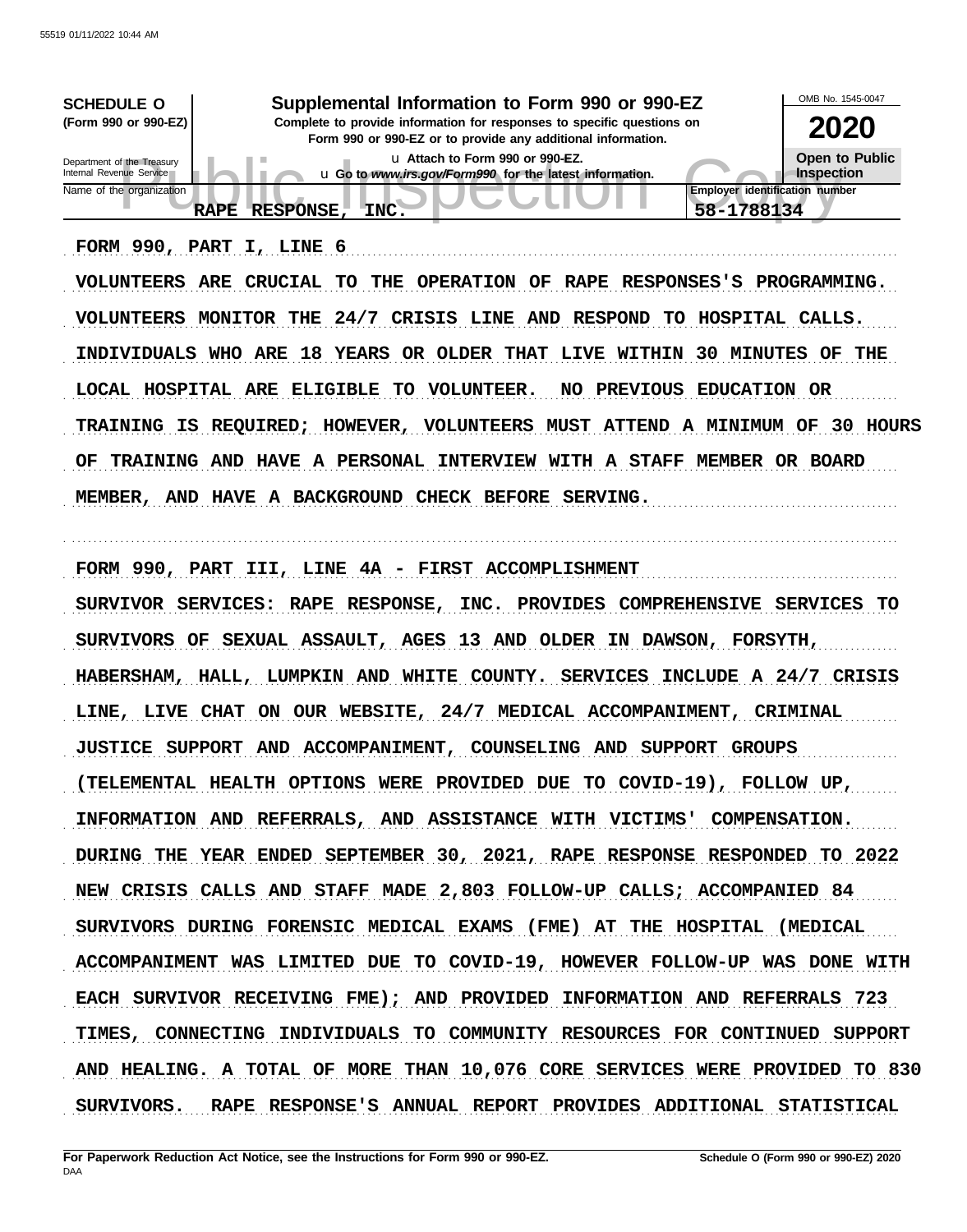RAPE RESPONSE, INC.

a a

Page 2

INFORMATION.

FORM 990, PART III, LINE 4B - SECOND ACCOMPLISHMENT OUTREACH AND AWARENESS PROGRAMS: RAPE RESPONSE, INC. PROVIDES LET'S TALK PROGRAMS TO MIDDLE AND HIGH SCHOOL STUDENTS, AT-RISK YOUTH AND PARENTS IN OUR SIX COUNTY SERVICE AREA. CENTRAL CONCEPTS OF THE CURRICULUM INCLUDE: UNDERSTANDING GEORGIA LAWS ON SEXUAL VIOLENCE, LOWERING THE RISK OF PERSONAL INVOLVEMENT WITH THESE CRIMES, CONSENT, COERCION, HEALTHY AND UNHEALTHY RELATIONSHIPS, BOUNDARIES, SEXTING AND SOCIAL MEDIA SAFETY, AND BYSTANDER INTERVENTION. DURING THE YEAR ENDED SEPTEMBER 30, 2021, RAPE RESPONSE PROVIDED LET'S TALK© PROGRAMS TO 8,324 MIDDLE SCHOOL STUDENTS, 1,312 HIGH SCHOOL STUDENTS, 8 STUDENTS IN SPECIAL EDUCATION CLASSROOMS, 78 AT-RISK YOUTH AND 87 PARENTS AND EDUCATORS. OUTREACH AND AWARENESS PROGRAMS WERE PROVIDED TO 1,987 COLLEGE STUDENTS. ADDITIONALLY, THE COPYRIGHT OFFICE OF THE UNITED STATES WARRANTED COPYRIGHT PROTECTION FOR THE LET'S TALK© PROGRAMS CREATED BY RAPE RESPONSE, DEEMING THE PROGRAMS WERE INFORMATIVE AND PROVIDED EDUCATION, OUTREACH AND AWARENESS TO ADOLESCENTS AND ADULTS. LET'S TALK© CONSISTS OF PROGRAMS FOR MIDDLE AND HIGH SCHOOL STUDENTS, AT-RISK YOUTH, PARENTS & EDUCATORS. THE PROGRAMS SATISFY ERIN'S LAW, PASSED JULY 1, 2018, REQUIRING SCHOOLS TO PROVIDE AGE APPROPRIATE SEXUAL VIOLENCE EDUCATION. THE COPYRIGHT EXTENDS BACK TO THE ORIGINAL PROGRAM CREATION IN 1993.

FORM 990, PART VI, LINE 11B - ORGANIZATION'S PROCESS TO REVIEW FORM 990 THE BOARD OF DIRECTORS REVIEWS THE FORM 990 PRIOR TO ITS SUBMISSION.

FORM 990, PART VI, LINE 12C - ENFORCEMENT OF CONFLICTS POLICY

PAGE 1 OF 2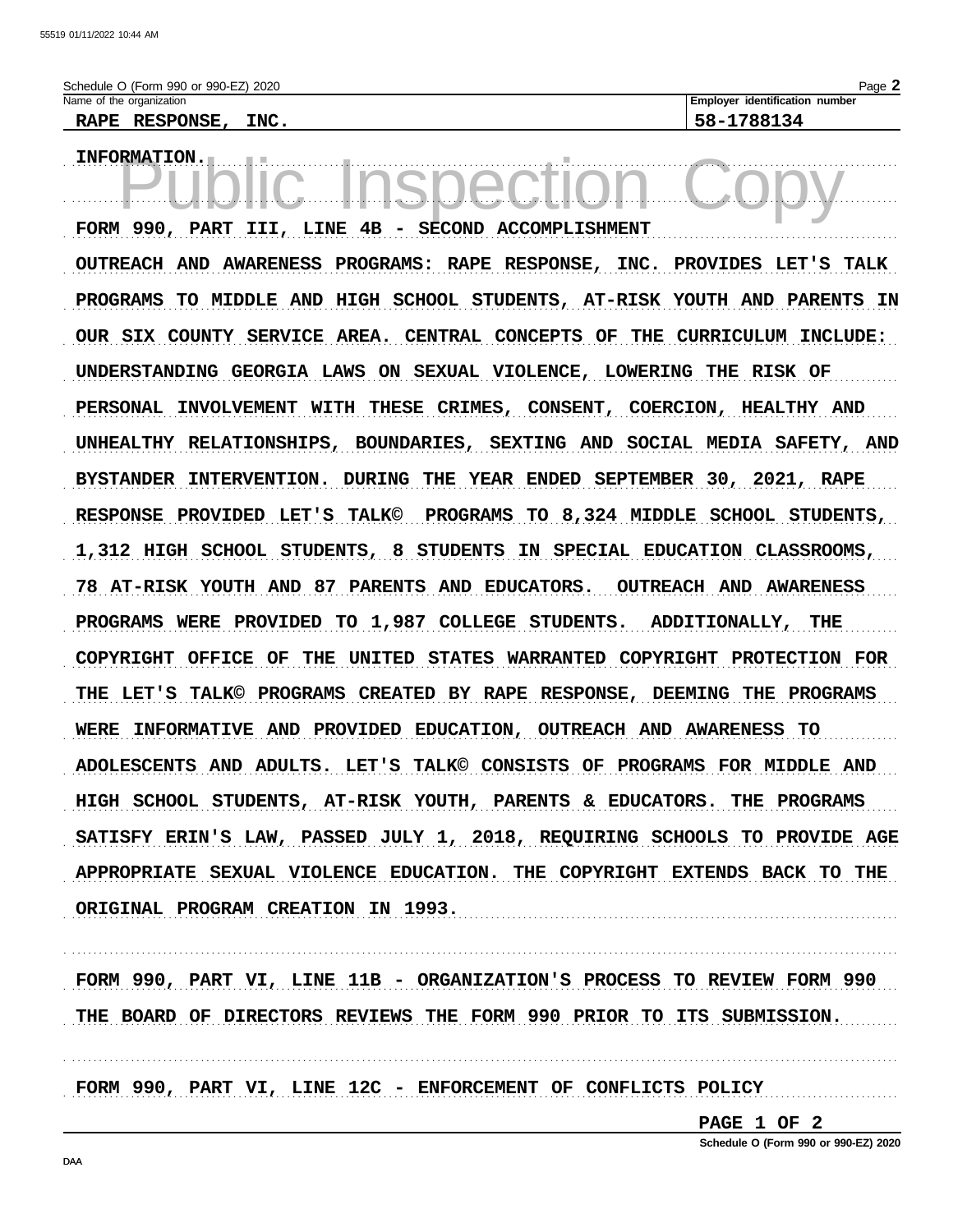| Schedule O (Form 990 or 990-EZ) 2020                                                                                                                                                                                                                                                                                                                                                                                                                                            | Page 2                                              |
|---------------------------------------------------------------------------------------------------------------------------------------------------------------------------------------------------------------------------------------------------------------------------------------------------------------------------------------------------------------------------------------------------------------------------------------------------------------------------------|-----------------------------------------------------|
| Name of the organization<br>RAPE RESPONSE, INC.                                                                                                                                                                                                                                                                                                                                                                                                                                 | <b>Employer identification number</b><br>58-1788134 |
| THE BOARD REVIEWS THE POLICY AT THE ANNUAL PLANNING MEETING (IN JANUARY<br>EACH YEAR) AND EVERY BOARD MEMBER FILLS OUT AND SIGNS A NEW CONFLICT OF<br>INTEREST FORM WHICH IS KEPT IN THEIR FILE.                                                                                                                                                                                                                                                                                |                                                     |
| FORM 990, PART VI, LINE 15A - COMPENSATION PROCESS FOR TOP OFFICIAL<br>COMPENSATION PACKAGE FOR THE EXECUTIVE DIRECTOR IS DETERMINED BY THE<br>THE<br>EXECUTIVE COMMITTEE AFTER COMPLETING A SALARY STUDY OR SIMILAR REVIEW TO<br>DETERMINE WHETHER THE SALARY IS APPROPRIATE FOR THE DUTES AND<br>RESPONSIBILITIES ASSIGNED TO<br>THE EXECUTIVE DIRECTOR.<br>COMPENSATION PACKAGE IS APPROVED BY THE BOARD OF DIRECTORS. THERE ARE NO<br>OTHER PAID OFFICERS OR KEY EMPLOYEES. | THE FINAL                                           |
| FORM 990, PART VI, LINE 19 - GOVERNING DOCUMENTS DISCLOSURE EXPLANATION<br>GOVERNING DOCUMENTS ARE AVAILABLE UPON REQUEST AT THE ORGANIZATION OFFICE.                                                                                                                                                                                                                                                                                                                           |                                                     |
|                                                                                                                                                                                                                                                                                                                                                                                                                                                                                 |                                                     |
|                                                                                                                                                                                                                                                                                                                                                                                                                                                                                 |                                                     |
|                                                                                                                                                                                                                                                                                                                                                                                                                                                                                 |                                                     |
|                                                                                                                                                                                                                                                                                                                                                                                                                                                                                 |                                                     |
|                                                                                                                                                                                                                                                                                                                                                                                                                                                                                 |                                                     |
|                                                                                                                                                                                                                                                                                                                                                                                                                                                                                 |                                                     |
|                                                                                                                                                                                                                                                                                                                                                                                                                                                                                 |                                                     |
|                                                                                                                                                                                                                                                                                                                                                                                                                                                                                 |                                                     |
|                                                                                                                                                                                                                                                                                                                                                                                                                                                                                 |                                                     |
|                                                                                                                                                                                                                                                                                                                                                                                                                                                                                 |                                                     |
|                                                                                                                                                                                                                                                                                                                                                                                                                                                                                 | PAGE 2 OF 2                                         |